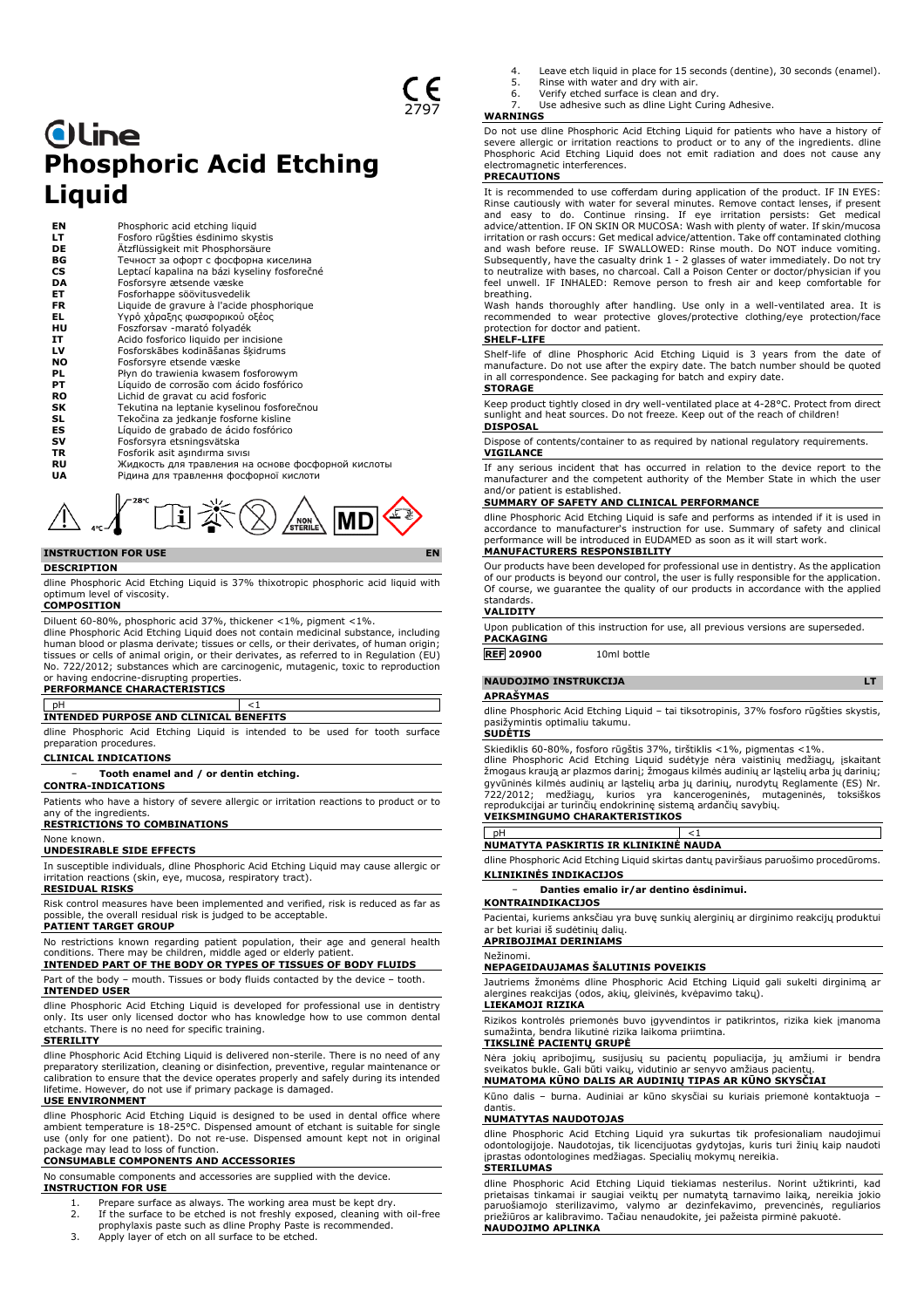dline Phosphoric Acid Etching Liquid suprojektuotas naudoti odontologijos kabinete, kur aplinkos temperatūra 18-25°C. Išspaustas medžiagos kiekis tinka vienam<br>naudojimui (tik vienam pacientui). Nenaudokite pakartotinai. Išspaustas kiekis,<br>laikomas ne originalioje pakuotėje, gali prarasti atliekamą funkcij

## **SUNAUDOJAMIEJI KOMPONENTAI IR AKSESUARAI** Su priemone sunaudojamieji komponentai ir priedai netiekiami.

## **NAUDOJIMO INSTRUKCIJA**

1. Paruoškite paviršių kaip įprastai. Darbinis paviršius turi būti sausas.<br>2. Paviršių, kuris buvo paruoštas seniau, rekomenduojame nuv

- 2. Paviršių, kuris buvo paruoštas seniau, rekomenduojame nuvalyti profilaktine pasta, neturinčia alyvos, tokia kaip dline Prophy Paste.
- 
- 3. Užtepkite ėsdinimo skysčio sluoksnį ant ėsdinamo paviršiaus. Palaukite 15 sekundžių (dentinas), 30 sekundžių (emalė) kol rūgštis sureaguos.
- 5. Nuplaukite vandens srove ir nudžiovinkite oru.<br>6. Isitikinkite ar paviršius vra švarus ir sausas.
- 

6. Įsitikinkite ar paviršius yra švarus ir sausas. 7. Naudokite surišėją, tokį kaip dline Light Curing Adhesive.

## **ĮSPĖJIMAI**

Nenaudokite dline Phosphoric Acid Etching Liquid pacientams, kuriems anksčiau yra buvę sunkių alerginių ar dirginimo reakcijų produktui ar bet kuriai iš sudėtinių dalių. dline Phosphoric Acid Etching Liquid neskleidžia radiacijos ir nesukelia jokių elektromagnetinių trukdžių.

## **ATSARGUMO PRIEMONĖS**

Produkto aplikavimo metu rekomenduojama naudoti koferdamą. PATEKUS Į AKIS: Kelias minutes atsargiai plauti vandeniu. Išimti kontaktinius lęšius, jeigu jie yra ir<br>jeigu lengvai galima tai padaryti. Toliau plauti akis. Kaip galima greičiau kreiptis į<br>gydytoją. PATEKUS ANT ODOS AR GLEIVINĖS: plauti vėmimo. Po to nedelsiant duoti nukentėjusiajam išgerti 1 - 2 stiklines vandens.<br>Nebandyti neutralizuoti bazėmis, neduoti anglies. Pasijutus blogai, skambinti į<br>APSINUODIJIMŲ KONTROLĖS IR INFORMACIJOS BIURĄ/ kreiptis į gydy drabužius, naudoti akių (veido) apsaugos priemones gydytojui ir pacientui.

## **GALIOJIMO LAIKAS**

dline Phosphoric Acid Etching Liquid galiojimo laikas yra 3 metai nuo pagaminimo datos. Nenaudoti produkto pasibaigus jo galiojimo terminui. Partijos numeris turėtų būti nurodytas visoje korespondencijoje. Galiojimo terminą, partijos numerį žr. ant pakuotės.

## **LAIKYMAS**

Laikyti produktą sandariai uždarytą, sausoje, gerai vėdinamoje vietoje esant 4-28°C temperatūrai. Saugoti nuo tiesioginių saulės spindulių, uždegimo šaltinių. Produkto neužšaldyti. Laikyti vaikams nepasiekiamoje vietoje!

## **ŠALINIMAS**

Turinį/talpyklą išpilti (išmesti) pagal nacionalinius reikalavimus.

## **BUDRUMAS**

Jei įvyko kokių nors rimtų incidentų, susijusių su priemone, praneškite gamintojui ir tos valstybės narės, kurioje naudotojas ir (arba) pacientas yra įsisteigęs / įsikūręs, kompetentingai institucijai.

## **SAUGOS IR KLINIKINIO VEIKSMINGUMO SANTRAUKA**

dline Phosphoric Acid Etching Liquid yra saugus ir veikia taip, kaip numatyta jei yra naudojamas pagal gamintojo naudojimo instrukciją. Saugos ir klinikinio veiksmingumo atasakitą bus galima rasti EUDAMED duomenų bazėje kai tik ji pradės veikti.

### **GAMINTOJO ATSAKOMYBĖ**

Mūsų produktai sukurti profesionaliam naudojimui. Mes negalime kontroliuoti kaip mūsų produktai naudojami, todėl už tinkamą jų panaudojimą atsako vartotojas. Žinoma, mes užtikriname, produktų kokybės atitiktį galiojantiems standartams. **GALIOJIMAS**

| Paskelbus naują instrukcijos versiją, prieš tai buvusios versijos nebegalioja.<br><b>PAKUOTE</b> |                 |  |  |
|--------------------------------------------------------------------------------------------------|-----------------|--|--|
| <b>REF 20900</b>                                                                                 | 10ml buteliukas |  |  |

### **ANLEITUNG ZUR VERWENDUNG DE**

**BESCHREIBUNG**

dline Phosphoric Acid Etching Liquid ist eine 37%ige thixotrope Phosphorsäure-Flüssigkeit mit optimalem Viskositätsniveau.

### **ZUSAMMENSETZUNG**

Verdünnungsmittel 60-80%, Phosphorsäure 37%, Verdickungsmittel <1%, Pigment

<1%. dline Phosphoric Acid Etching Liquid enthält keine medizinische Substanz, einschließlich Derivate aus menschlichem Blut oder Plasma; Gewebe oder Zellen oder deren Derivate menschlichen Ursprungs; Gewebe oder Zellen tierischen Ursprungs oder deren Derivate gemäß der Verordnung (EU) Nr. 722/2012; Stoffe, die krebserregend, erbgutverändernd, fortpflanzungsgefährdend oder mit endokrinen Eigenschaften behaftet sind.

## **LEISTUNGSMERKMALE**

# pH <1 **VERWENDUNGSZWECK UND KLINISCHER NUTZEN**

dline Phosphoric Acid Etching Liquid ist für die Präparation von Zahnoberflächen vorgesehen.

## **KLINISCHE INDIKATIONEN**

− **Ätzen des Zahnschmelzes und / oder des Dentins.**

## **KONTRAINDIKATIONEN**

Patienten, die in der Vergangenheit schwerwiegende allergische Reaktionen oder Irritationen auf das Produkt oder einen der Inhaltsstoffe gezeigt haben. **BESCHRÄNKUNGEN FÜR KOMBINATIONEN**

## Keine bekannt.

## **UNERWÜNSCHTE NEBENEFFEKTE**

Bei empfindlichen Personen kann dline Phosphoric Acid Etching Liquid allergische oder reizende Reaktionen hervorrufen (Haut, Auge, Schleimhäute, Atemwege). **VERBLEIBENDE RISIKEN**

Risikokontrollmaßnahmen wurden implementiert und verifiziert, das Risiko ist so weit wie möglich reduziert, das Gesamtrestrisiko wird als akzeptabel beurteilt.

### **PATIENTEN-ZIELGRUPPE**

Keine Einschränkungen hinsichtlich der Patientenpopulation, ihres Alters und ihres allgemeinen Gesundheitszustands bekannt. Es können Kinder, Patienten mittleren Alters oder ältere Menschen sein. **VORGESEHENE KÖRPERTEILE ODER GEWEBETYPEN VON**

| ,,,,,,,,,,,,,,      | NYN LIVILLE | . | ,,,,,,,,,,,,,,, | . |
|---------------------|-------------|---|-----------------|---|
| KÖRPERFLÜSSIGKEITEN |             |   |                 |   |
|                     |             |   |                 |   |
|                     |             |   |                 |   |

Teil des Körpers - Mund. Gewebe oder Körperflüssigkeiten, die mit dem Gerät in Berührung kommen - Zahn.

## **BEABSICHTIGTER BENUTZER**

dline Phosphoric Acid Etching Liquid ist nur für den professionellen Einsatz in der Zahnmedizin entwickelt worden. Der Anwender ist nur ein lizenzierter Arzt, der weiß, wie man gängige Materialien verwendet. Es besteht keine Notwendigkeit für eine spezielle Schulung.

## **STERILITÄT**

dline Phosphoric Acid Etching Liquid wird unsteril geliefert. Es ist keine vorbereitende Sterilisation, Reinigung oder Desinfektion, keine vorbeugende, regelmäßige Wartung oder Kalibrierung erforderlich, um sicherzustellen, dass das Gerät während seiner vorgesehenen Lebensdauer ordnungsgemäß und sicher funktioniert. Verwenden Sie es jedoch nicht, wenn die Primärverpackung beschädigt ist.

## **UMGEBUNG VERWENDEN**

dline Phosphoric Acid Etching Liquid ist für die Verwendung in der Zahnarztpraxis bei<br>einer Umgebungstemperatur von 18-25 °C vorgesehen. Die abgegebene Menge<br>Material ist für den einmaligen Gebrauch geeignet (nur für einen wiederverwenden. Nicht in der Originalverpackung aufbewahrte Dosiermenge kann zu Funktionsverlusten führen.

### **VERBRAUCHSKOMPONENTEN UND ZUBEHÖR**

Mit dem Gerät werden keine verbrauchbaren Komponenten und kein Zubehör mitgeliefer

### **ANLEITUNG ZUR VERWENDUNG**

- 1. Bereiten Sie die Oberfläche wie immer vor. Der Arbeitsbereich muss trocken gehalten werden.
- 2. Wenn die zu ätzende Oberfläche nicht frisch belichtet ist, wird eine
- Reinigung mit ölfreier Prophylaxepaste wie dline Prophy Paste empfohlen. 3. Tragen Sie eine Schicht des Ätzmittels auf alle zu ätzenden Oberflächen auf.
- 4. Lassen Sie die Ätzflüssigkeit 15 Sekunden lang einwirken (Dentin), 30 Sekunden lang (Schmelz).
- 5. Spülen Sie mit Wasser ab und trocknen Sie mit Luft.
- 6. Stellen Sie sicher, dass die geätzte Oberfläche sauber und trocken ist.
- Verwenden Sie Klebstoff wie z. B. dline Light Curing Adhesive.

### **WARNUNGEN**

Verwenden Sie das Produkt nicht bei Patienten, bei denen es in der Vergangenheit zu schweren allergischen Reaktionen oder Reizungen auf das Produkt oder einen der Inhaltsstoffe gekommen ist. dline Phosphoric Acid Etching Liquid sendet keine Strahlung aus und verursacht keine elektromagnetischen Störungen. **VORSICHTSMAßNAHMEN**

Es wird empfohlen, während der Anwendung des Produkts einen Kofferdamm zu<br>verwenden. WENN IM AUGE: Spülen Sie einige Minuten lang vorsichtig mit Wasser.<br>Entfernen Sie die Kontaktlinsen, falls vorhanden und leicht zu bewerk Sie weiter. Wenn die Augenreizung anhält: Ärztlichen Rat einholen/ärztliche Hilfe in Anspruch nehmen. WENN AUF HAUT ODER SCHLEIMHAUT: Waschen Sie mit reichlich Wasser. Wenn Haut-/Schleimhautreizungen oder Ausschlag auftreten: Holen Sie sich ärztlichen Rat/ärztliche Hilfe. Kontaminierte Kleidung ausziehen und vor der Wiederverwendung waschen. WENN GESCHLUCKST: Spülen Sie den Mund aus. Lösen Sie KEIN Erbrechen aus. Lassen Sie den Verunfallten anschließend sofort 1 - 2 Gläser Wasser trinken. Versuchen Sie nicht, mit Basen zu neutralisieren, keine Aktivkohle Rufen Sie eine Giftnotrufzentrale oder einen Arzt an, wenn Sie sich unwohl fühlen.<br>Rufen Sie eine Giftnotrufzentrale oder einen Arzt an, wenn Sie sich unwohl fühlen.<br>WENN INHALIERT: Bringen Sie die Person an die frische Lu Atmen bequem. Waschen Sie sich nach der Handhabung gründlich die Hände. Nur in<br>einem gut belüfteten Bereich verwenden. Es wird empfohlen, Schutzhandschuhe<br>/Schutzkleidung /Augenschutz /Gesichtsschutz für Arzt und P

### **HALTBARKEITSDAUER**

Die Lagerfähigkeit des Produkts beträgt 3 Jahre ab dem Herstellungsdatum. Verwenden Sie es nicht nach Ablauf des Verfallsdatums. Die Chargennummer sollte in jeder Korrespondenz angegeben werden. Siehe Verpackung für Charge und Verfallsdatum.

### **LAGERUNG**

Bewahren Sie das Produkt dicht verschlossen an einem trockenen, gut belüfteten Ort bei 4-28°C auf. Schützen Sie das Produkt vor direkter Sonneneinstrahlung und Wärmequellen. Nicht einfrieren. Außerhalb der Reichweite von Kindern aufbewahren! **ENTSORGUNG**

Entsorgen Sie den Inhalt/Behälter gemäß den nationalen behördlichen Vorschriften. **WACHSAMKEIT**

Wenn ein schwerwiegender Zwischenfall im Zusammenhang mit dem Produkt aufgetreten ist, melden Sie dies dem Hersteller und der zuständigen Behörde des Mitgliedstaats, in dem der Anwender und/oder Patient niedergelassen ist. **ZUSAMMENFASSUNG DER SICHERHEIT UND KLINISCHEN LEISTUNG**

dline Phosphoric Acid Etching Liquid ist sicher und verhält sich wie vorgesehen, wenn<br>es gemäß der Gebrauchsanweisung des Herstellers verwendet wird. Die<br>Zusammenfassung der Sicherheit und der klinischen Leistung

## **VERANTWORTUNG DES HERSTELLERS**

Unsere Produkte sind für den professionellen Einsatz in der Zahnmedizin entwickelt worden. Da die Anwendung unserer Produkte außerhalb unserer Kontrolle liegt, ist der Anwender für die Anwendung voll verantwortlich. Selbstverständlich garantieren wir die Qualität unserer Produkte gemäß den angewandten Normen. **GÜLTIGKEIT**

Mit Erscheinen dieser Gebrauchsanweisung werden alle vorherigen Versionen ungültig. **VERPACKUNG**

**REF 20900** 10ml Flasche

**ИНСТРУКЦИЯ ЗА УПОТРЕБА BG ОПИСАНИЕ**

dline Phosphoric Acid Etching Liquid е 37% тиксотропна течност с фосфорна киселина с оптимално ниво на вискозитет.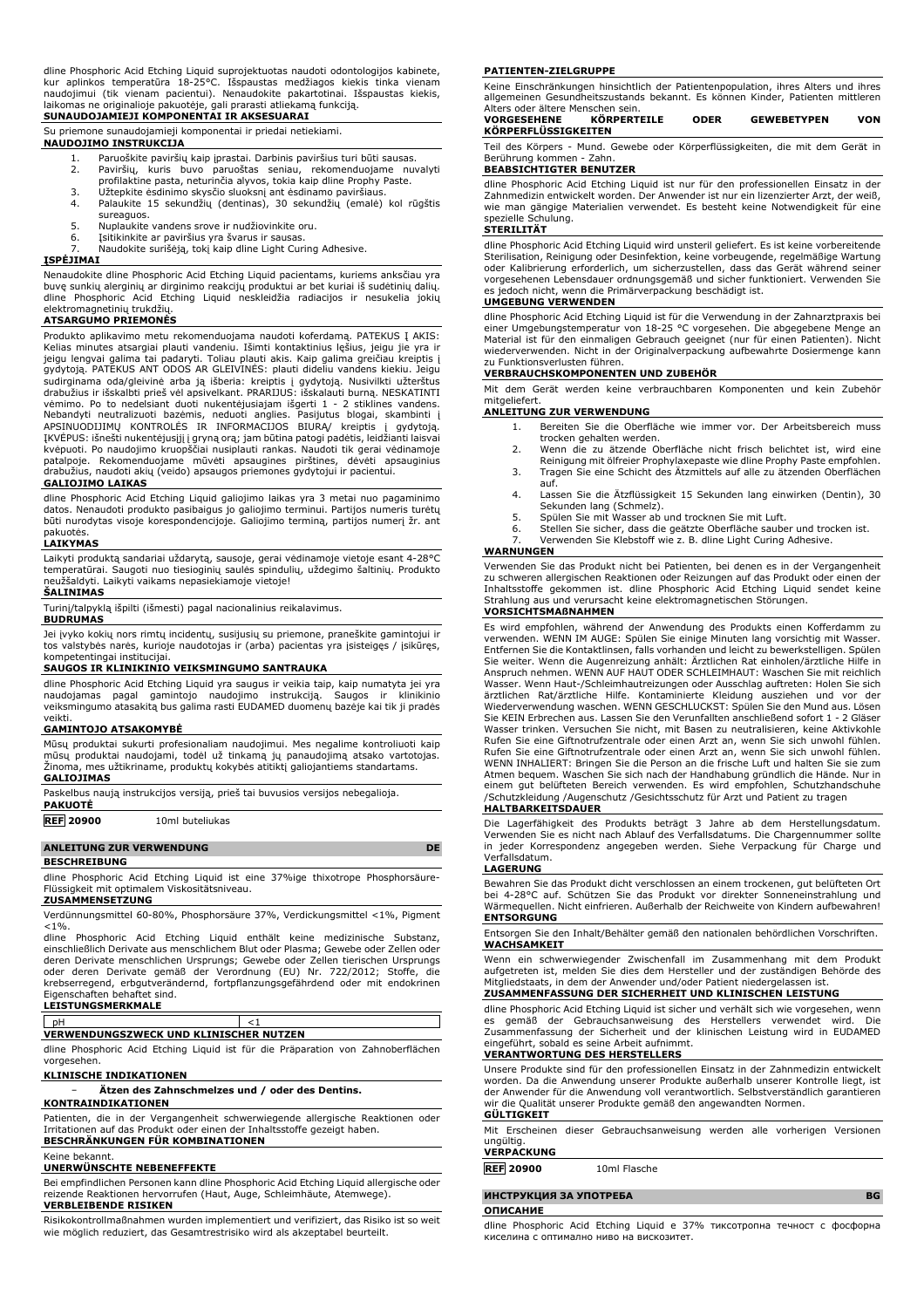### **СЪСТАВ**

Разредител 60-80%, фосфорна киселина 37%, сгъстител <1%, пигмент <1%. dline Phosphoric Acid Etching Liquid не съдържа лекарствено вещество, включително производни на човешка кръв или плазма; тъкани или клетки, или техни производни от човешки произход; тъкани или клетки от животински произход или техни производни, както е посочено в Регламент (ЕС) № 722/2012; вещества, които са канцерогенни, мутагенни, токсични за възпроизводство или са с разрушаващи ендокринната система свойства. **ХАРАКТЕРИСТИКИ НА РАБОТА**

# pH <1 **ПРЕДНАЗНАЧЕНИЕ И КЛИНИЧНИ ПОЛЗИ**

dline Phosphoric Acid Etching Liquid е предназначен да се използва за процедури за подготовка на повърхността на зъбите.

### **КЛИНИЧНИ ПОКАЗАНИЯ**

### − **Зъбен емайл и / или дентин.**

**ПРОТИВОПОКАЗАНИЯ**

Пациенти, които имат история на тежки алергични или възпалителни реакции към продукта или към някоя от съставките му. **ОГРАНИЧЕНИЯ ЗА КОМБИНАЦИИ**

## Не е известно.

**НЕЖЕЛАНИ СТРАНИЧНИ ЕФЕКТИ**

При чувствителни лица продуктът може да причини алергични или възпалителни реакции (на кожата, очите, лигавицата, дихателните пътища).

## **ОСТАТЪЧНИ РИСКОВЕ**

Мерките за контрол на риска са приложени и проверени, рискът е намален, колкото е възможно, цялостният остатъчен риск се счита за допустим.

## **ЦЕЛЕВА ГРУПА НА ПАЦИЕНТИТЕ**

Не са известни ограничения по отношение на нациалността на пациентите, тяхната възраст и общо здравословно състояние. Те могат да са деца, пациенти на средна възраст или пациенти на възраст. **ПРЕДВИДЕНА ЧАСТ НА ТЯЛОТО ИЛИ ВИДОВЕ ТЪКАНИ ИЛИ ТЕЛЕСНИ**

# **ТЕЧНОСТИ**

Част от тялото - уста. Тъкани или телесни течности, влизащи в контакт с устройството - зъб.

### **ЦЕЛЕВИ ПОТРЕБИТЕЛ**

dline Phosphoric Acid Etching Liquid е разработен единствено за професионална употреба в стоматологията. Неговият потребител е лицензиран лекар, който има знания как да използва обичайни стоматологични материали. Няма нужда от специално обучение.

## **СТЕРИЛИТЕТ**

dline Phosphoric Acid Etching Liquid се доставя нестерилен. Няма нужда от предварителна стерилизация, почистване или дезинфекция, а от превантивна, редовна поддръжка или калибриране, за да се гарантира, че устройството работи правилно и безопасно през определения му живот. Не използвайте , ако първичната опаковка е повредена.

### **СРЕДА НА ИЗПОЛЗВАНЕ**

dline Phosphoric Acid Etching Liquid е предназначен за използване в стоматологичен кабинет, където температурата на околната среда е 18-25 ° C. Разпределеното количество материал подходящо за еднократна употреба (само за един пациент). Не използвайте повторно. Излишното количество, съхранявано в оригинална опаковка, може да доведе до загуба на функцията му.

## **КОНСУМАТИВИ И АКСЕСОАРИ**

С устройството не се доставят консумативи и аксесоари.

**ИНСТРУКЦИЯ ЗА УПОТРЕБА**

- 1. Подгответе повърхността както винаги. Работната зона трябва да се поддържа суха.
- 2. Ако повърхността, която трябва да се ецва, не е наскоро изложена, се препоръчва почистване с безмаслена профилактична паста като dline Prophy Paste.
- 3. Нанесете слой ецване върху цялата повърхност, която трябва да се ецва.
- 4. Оставете течността за ецване на място за 15 секунди (дентин), 30 секунди (емайл).
- 5. Изплакнете с вода и подсушете с въздух.
- 6. Уверете се, че гравираната повърхност е чиста и суха. 7. Използвайте лепило като dline Light Curing Adhesive.

## **ПРЕДУПРЕЖДЕНИЯ**

Не използвайте продукта за пациенти, които имат история с тежки алергични или възпалителни реакции към продукта или към някоя от съставките на продукта. dline Phosphoric Acid Etching Liquid не излъчва радиация и не води до ,<br>громагнитни смущения.

### **ПРЕДПАЗНИ МЕРКИ**

Препоръчва се използването на кофердам пи нанасянето на продукта. ПРИ ПОПАДАНЕ В ОЧИТЕ: Изплакнете внимателно с вода в продължение на няколко минути. Махнете си контактните лещи, ако имате такива и е лесно да го направите. Продължете да изплаквате. Ако раздразнението на очите продължава: Потърсете медицински съвет / помощ. ПРИ ПОПАДАНЕ ВЪРХУ КОЖАТА ИЛИ ЛИГАВИЦАТА: Измийте обилно с вода. Ако се появи дразнене на кожата / лигавицата или обрив: Потърсете медицински съвет / помощ. Свалете замърсеното облекло и изперете преди следващата употреб. ПРИ ПОГЛЪЩАНЕ: Изплакнете устата. НЕ предизвиквайте повръщане. След това незабавно изпийте 1-2 чаши вода. Не се опитвайте да неутрализирате с основи, без въглен Обадете се на Център по отрови или на лекар / терапевт, ако се чувствате зле. ПРИ ВДИШВАНЕ: Изведете лицето на чист въздух и го подпомагайте при дишане. Измийте добре ръцете след работа. Използвайте само на добре проветриво

място. Препоръчано носенето на защитни ръкавици / защитно облекло / предпазни средства за очи / защита на лицето за лекаря и пациента **СРОК НА ГОДНОСТ**

Срок на годност на dline Phosphoric Acid Etching Liquid е 3 години от датата на производство. Не използвайте след срока на годност. Партидният номер трябва да бъде цитиран при всяка кореспонденция. Погледнете опаковката за партиден номер и срок на годност.

### **СЪХРАНЕНИЕ**

Съхранявайте продукта добре затворен на сухо и добре проветриво място при 4- 28 ° C. Дръжте далеч от пряка слънчева светлина и източници на топлина. Не замразявайте. Да се пази от деца!

### **ИЗХВЪРЛЯНЕ**

Изхвърлете съдържанието / контейнера според националните нормативни изисквания.

## **БДИТЕЛНОСТ**

Ако възникне сериозен инцидент във връзка с устройството, съобщете това на производителя и на компетентния орган на държавата-членка, в която се намира потребителят и / или пациентът.

### **РЕЗЮМЕ НА БЕЗОПАСНОСТТА И КЛИНИЧНИТЕ РЕЗУЛТАТИ**

dline Phosphoric Acid Etching Liquid е безопасен и работи по предназначение, ако се използва в съответствие с инструкциите за употреба на производителя. Резюме на безопасността и клиничните показатели ще бъде представено в EUDAMED в момента, щом започне работа.

## **ОТГОВОРНОСТ НА ПРОИЗВОДИТЕЛИТЕ**

Продуктите ни са разработени за професионална употреба в стоматологията. Понеже приложението на нашите продукти е извън наш контрол, потребителят носи пълна отговорност за приложението на продукта. Разбира се, ние гарантираме за качеството на продуктите си в съответствие с приложимите стандарти.

### **ВАЛИДНОСТ**

След публикуването на тази инструкция за употреба всички предишни версии се отменят. **ОПАКОВКА**

**REF 20900** Бутилка от 10 мл

### **NÁVOD K POUŽITÍ CS POPIS**

dline Phosphoric Acid Etching Liquid je 37% kapalina tixotropní kyseliny fosforečné s optimální úrovní viskozity.

## **SLOŽENÍ**

Ředidlo 60-80%, kyselina fosforečná 37%, zahušťovadlo <1%, pigment <1%. dline Phosphoric Acid Etching Liquid neobsahuje léčivé látky, včetně derivátů lidské krve nebo plazmy; tkáně nebo buňky nebo jejich deriváty lidského původu; tkáně nebo buňky živočišného původu nebo jejich deriváty podle Nařízení (EU) č. 722/2012; látky, které jsou karcinogenní, mutagenní, toxické pro reprodukci nebo mají vlastnosti narušující endokrinní systém. **VÝKONOVÉ CHARAKTERISTIKY**

pH <1 **ZAMÝŠLENÝ ÚČEL A KLINICKÉ VÝHODY**

dline Phosphoric Acid Etching Liquid je určen k použití při postupech přípravy povrchu zubů.

### **KLINICKÉ INDIKACE**

− **Leptání zubní skloviny a/nebo dentinu.**

## **KONTRAINDIKACE**

Pacienti, kteří mají v anamnéze závažné alergické nebo podrážděné reakce na produkt nebo na kteroukoli složku přípravku. **OMEZENÍ KOMBINACÍ**

## Nejsou známy.

**NEŽÁDOUCÍ VEDLEJŠÍ ÚČINKY**

U citlivých jedinců může dline Phosphoric Acid Etching Liquid způsobit alergické nebo dráždivé reakce (kůže, oči, sliznice, dýchací cesty).

## **ZBYTKOVÁ RIZIKA**

Byla implementována a ověřena opatření ke kontrole rizik, riziko je co nejvíce sníženo, celkové zbytkové riziko je považováno za přijatelné. **CÍLOVÁ SKUPINA PACIENTŮ**

Nejsou známa žádná omezení týkající se populace pacientů, jejich věku a celkového zdravotního stavu. Mohou to být i děti, pacienti středního věku nebo starší pacienti. **ZAMÝŠLENÁ ČÁST TĚLA NEBO TYPY TKÁNÍ TĚLESNÝCH TEKUTIN**

Část těla - ústa. Tkáně nebo tělesné tekutiny v kontaktu s přístrojem - zub. **ZAMÝŠLENÝ UŽIVATEL**

dline Phosphoric Acid Etching Liquid je vyvinut pouze pro profesionální použití ve<br>stomatologii. Použít jej může pouze lékař s licencí, který má znalosti o používání<br>běžných dentálních materiálů. Není potřeba zvláštního šk

## **STERILITA**

dline Phosphoric Acid Etching Liquid je dodáván nesterilní. Není třeba provádět žádnou přípravnou sterilizaci, čištění nebo dezinfekci, preventivní, pravidelnou údržbu nebo kalibraci, aby bylo zajištěno, že zařízení pracuje správně a bezpečně po celou dobu jeho životnosti. Nepoužívejte však, pokud je primární balíček poškozený. **PROSTŘEDÍ POUŽITÍ**

dline Phosphoric Acid Etching Liquid je určen k použití v zubní ordinaci, kde je okolní teplota 18-25 °C. Vydané množství materiálu je vhodné pro jednorázové použití (pouze pro jednoho pacienta). Nepoužívejte znovu. Vydané množství, které není v původním obalu, může vést ke ztrátě funkce.

### **SPOTŘEBNÍ SOUČÁSTI A PŘÍSLUŠENSTVÍ**

Se zařízením nejsou dodávány žádné spotřební součásti ani příslušenství. **NÁVOD K POUŽITÍ**

- 1. Připravte povrch jako vždy. Pracovní prostor musí být udržován v suchu.<br>2. Pokud povrch, který má být leptán, není čerstvě odkrytý, doporučuje se 2. Pokud povrch, který má být leptán, není čerstvě odkrytý, doporučuje se čištění bezolejovou profylaktickou pastou, jako je dline Prophy Paste.
- 
- 3. Naneste leptací vrstvu na celý povrch, který chcete leptat. 4. Nechejte leptací kapalinu na místě po dobu 15 sekund (dentin), 30 sekund (sklovina).
- 5. Opláchněte vodou a osušte vzduchem.
- 6. Zkontrolujte, zda je leptaný povrch čistý a suchý. 7. Použijte lepidlo, jako je dline Light Curing Adhesive.
- 

## **VAROVÁNÍ**

Nepoužívejte přípravek u pacientů, kteří v minulosti měli závažné alergické nebo podrážděné reakce na produkt nebo na kteroukoli ze složek. dline Phosphoric Acid Etching Liquid nevyzařuje záření a nezpůsobuje žádné elektromagnetické rušení. **OPATŘENÍ**

Během aplikace produktu se doporučuje používat kofferdam. PŘI ZASAŽENÍ OČÍ: Několik minut opatrně vyplachujte vodou. Vyjměte kontaktní čočky, jsou-li nasazeny a je-li to snadné. Pokračujte ve vyplachování. Pokud podráždění očí přetrvává: Vyhledejte lékařskou pomoc/ošetření. PŘI STYKU S KŮŽÍ NEBO SLIZNICÍ: Omyjte velkým množstvím vody. Pokud dojde k podráždění kůže nebo sliznic nebo vyrážce: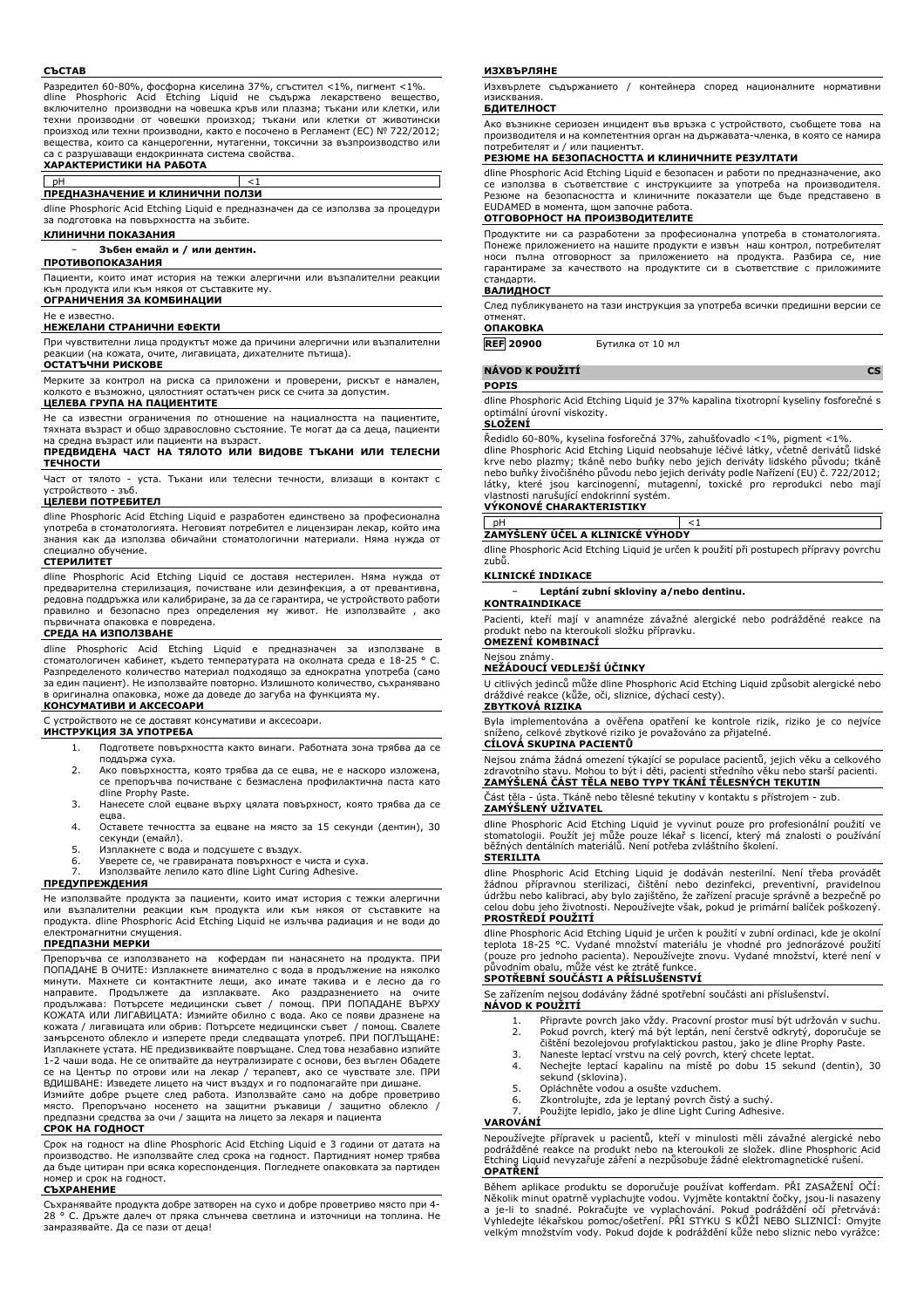Vyhledejte lékařskou pomoc/ošetření. Kontaminovaný oděv svlékněte a před opětovným použitím vyperte. PŘI POŽITÍ: Vypláchněte ústa. NEVYVOLÁVEJTE zvracení. Poté postiženému ihned dejte 1-2 sklenice vody. Nepokoušejte se neutralizovat zásadami ani aktivním uhlím. Pokud se postižený necítí dobře, volejte toxikologické středisko nebo lékaře. PRI VDECHNUTI: Přeneste osobu na čerstvý<br>vzduch a ponechte ji v poloze usnadňující dýchání. Po manipulaci si důkladně umyjte ruce. Používejte pouze na dobře větraném místě. Pro lékaře a pacienta se doporučuje nosit ochranné rukavice/ochranný oděv/ochranu očí/ochranu obličeje.

### **SKLADOVATELNOST**

Doba použitelnosti produktu je 3 roky od data výroby. Nepoužívejte po uplynutí doby použitelnosti. Ve všech korespondencích by mělo být uvedeno číslo šarže. Šarže a datum spotřeby viz balení.

## **SKLADOVÁNÍ**

Uchovávejte produkt těsně uzavřený na suchém, dobře větraném místě při teplotě 4-28 °C. Chraňte před přímým slunečním zářením a zdroji tepla. Chraňte před mrazem. Udržujte mimo dosah dětí!

## **LIKVIDACE**

Obsah/obal zlikvidujte v souladu s požadavky národních předpisů.

## **BDĚLOST**

Pokud se stane jakýkoli závažný incident, ke kterému došlo v souvislosti se zařízením, hlásí se to výrobci a příslušnému orgánu členského státu, ve kterém se uživatel nebo

# pacient nachází. **SOUHRN BEZPEČNOSTI A KLINICKÉHO VÝKONU**

dline Phosphoric Acid Etching Liquid je bezpečný a funguje tak, jak bylo zamýšleno, pokud je používán v souladu s pokyny výrobce k použití. Souhrn bezpečnosti a klinického výkonu bude do EUDAMED zaveden, jakmile začne pracovat. **ODPOVĚDNOST VÝROBCŮ**

Naše výrobky byly vyvinuty pro profesionální použití ve stomatologii. Protože aplikace<br>našich produktů je mimo naši kontrolu, je za aplikaci plně odpovědný uživatel.<br>Samozřejmě garantujeme kvalitu naších produkt **DOBA PLATNOSTI**

Po zveřejnění tohoto návodu k použití jsou nahrazeny všechny předchozí verze. **OBAL**

**REF 20900** 10ml láhev

**BRUGSANVISNING** 

### **BESKRIVELSE**

dline Phosphoric Acid Etching Liquid er 37% thixotropisk fosforsyrevæske med optimal grad af viskositet.

## **SAMMENSÆTNING**

Fortyndingsmiddel 60-80%, fosforsyre 37%, fortykningsmiddel <1%, pigment <1%. dline Phosphoric Acid Etching Liquid indeholder ikke medicinske stoffer, herunder blod eller plasmaafledning fra mennesker; væv eller celler eller deres afledning af menneskelig oprindelse væv eller celler af animalsk oprindelse eller deres afledning som omhandlet i forordning (EU) nr. kræftfremkaldende, mutagene, reproduktionstoksiske eller med hormonforstyrrende egenskaber.

## **EGENSKABER FOR YDEEVNE**

## pH <1 **TILSIGTEDE FORMÅL OG KLINISKE FORDELE**

dline Phosphoric Acid Etching Liquid er beregnet til at blive brugt til tandoverflade forberedelsesprocedurer.

**KLINISKE INDIKATIONER**

## − **Tandemaljen og/eller dentin ætsning.**

**KONTRAINDIKATIONER**

Patienter, der tidligere har haft alvorlige allergiske eller irritationsreaktioner på produktet eller på nogen af ingredienserne. **BEGRÆNSNINGER FOR KOMBINATIONER**

Ingen kendte.

### **UØNSKEDE BIVIRKNINGER**

Hos modtagelige personer kan dline Phosphoric Acid Etching Liquid forårsage allergiske eller irritationsreaktioner (hud, øje, slimhinde, luftveje). **RESTERENDE RISICI**

Risikokontrolforanstaltninger er blevet gennemført og verificeret, risikoen er reduceret mest muligt, den samlede restrisiko anses for at være acceptabel.

## **MÅLGRUPPE FOR PATIENT**

Ingen begrænsninger kendt med hensyn til patientpopulation, deres alder og generelle sundhedsmæssige forhold. Der kan være børn, midaldrende eller ældre ,<br>patienter

## **PÅTÆNKT DEL AF KROPPEN ELLER TYPER AF VÆV AF KROPSVÆSKER**

En del af kroppen – munden. Væv eller kropsvæsker kontaktet af enheden – tand. **TILSIGTET BRUGER**

dline Phosphoric Acid Etching Liquid er udviklet til professionel brug i tandplejen alene. Må kun bruges af licenseret læge, der har viden om, hvordan du bruger fælles dental materialer. Der er ikke behov for specifik uddannelse.

### **STERILITET**

dline Phosphoric Acid Etching Liquid leveres ikke-sterilt. Der er ikke behov for nogen forberedende sterilisering, rengøring eller desinfektion, forebyggende, regelmæssig vedligeholdelse eller kalibrering for at sikre, at enheden fungerer korrekt og sikkert i løbet af den tilsigtede levetid. Brug dog ikke, hvis den primære pakke er beskadiget. **BRUG MILJØ**

dline Phosphoric Acid Etching Liquid er designet til at blive brugt på tandklinik, hvor omgivelsestemperaturen er 18-25°C. Dispenseret mængde materiale er egnet til engangsbrug (kun til én patient). Må ikke genbruges. Udleveret beløb, der ikke opbevares i den oprindelige pakke, kan føre til tab af funktion. **FORBRUGSVARER KOMPONENTER OG TILBEHØR**

## Der følger ingen forbrugsvarer og tilbehør med enheden.

### **BRUGSANVISNING**

- 1. Forbered overfladen som altid. Arbejdsområdet skal holdes tørt.
- 2. Hvis den overflade, der skal ætses, ikke er friskt udsat, anbefales rengøring med f.eks oliefri profylaksepasta.
- 3. Påfør ætselag på alle overflader, der skal ætses.
- 4. Lad ætsevæsken være på plads i 15 sekunder (dentin), 30 sekunder (emalje).
- 5. Skyl med vand og tør med luft.
- 6. Kontroller, at ætset overflade er ren og tør.
- Brug klæbemiddel som-BONDING LC<sup>N</sup>

## **ADVARSLER**

Brug ikke produktet til patienter, der tidligere har haft alvorlige allergiske eller irritationsreaktioner på produktet eller nogen af ingredienserne. dline Phosphoric Acid Etching Liquid udsender ikke stråling og forårsager ingen elektromagnetisk interferens.

### **FORHOLDSREGLER**

Det anbefales at bruge cofferdam under påføring af produktet. HVIS I ØJNENE: Skyl forsigtigt med vand i flere minutter. Fjern kontaktlinser, hvis de er til stede og nemme at tage af. Hvis øjenirritationen fortsætter: Få lægehjælp/tjek. HVIS PÅ HUDEN ELLER SLIMHINDEN: Vask rigeligt med vand. Hvis hud/slimhindeirritation eller udslæt opstår: Få lægelig rådgivning/opmærksomhed. Tag forurenet tøj af og vask før genbrug. HVIS SLUGT: Skyl munden. Fremkald IKKE opkastning. Efterfølgende få ulykkesdrikken 1 - 2 glas vand med det samme. Forsøg ikke at neutralisere med<br>baser, ingen trækul. Ring til et giftcenter eller læge/tjek, hvis du føler dig utilpas.<br>VED INDÅNDING: Fjern personen til frisk luft og hold dig Vask hænderne grundigt efter håndtering. Må kun bruges i et godt ventileret område. Det anbefales at bære beskyttelseshandsker /beskyttelsesbeklædning /øjenværn /ansigtsbeskyttelse til læge og patient.

## **HOLDBARHED**

Holdbarheden af produktet er 3 år fra fremstillingsdatoen. Må ikke bruges efter udløbsdatoen. Batchnummeret skal anføres i al korrespondance. Se emballage for parti og udløbsdato. **OPLAGRING**

Hold produktet tæt lukket på et tørt godt ventileret sted ved 4-28°C. Beskyt mod direkte sollys og varmekilder. Må ikke fryses. Hold uden for børns rækkevidde! **BORTSKAFFELSE**

Indhold/beholder skal bortskaffes på samme betingelser som krævet i de nationale

# lovkrav. **ÅRVÅGENHED**

Hvis der er indtruffet alvorlige hændelser i forbindelse med udstyrsrapporten til fabrikanten og den kompetente myndighed i den medlemsstat, hvor brugeren og/eller patienten er etableret.

### **RESUMÉ AF SIKKERHED OG KLINISKE PRÆSTATIONER**

dline Phosphoric Acid Etching Liquid er sikkert og fungerer efter hensigten, hvis det<br>anvendes i overensstemmelse med producentens brugsanvisning. Resumé<br>sikkerhed og kliniske præstationer vil blive indført i EUDAMED at virke.

### **PRODUCENTERNES ANSVAR**

Vores produkter er udviklet til professionel brug i tandplejen. Da anvendelsen af vores<br>produkter er uden for vores kontrol, er brugeren fuldt ansvarlig for applikationen. Vi<br>garanterer naturligvis kvaliteten af vores anvendte standarder.

## **VALIDITET**

Når denne brugsanvisning udgives, tilsidesættes alle tidligere versioner.

**EMBALLAGE REF 20900** 10ml flaske

## **KASUTUSJUHEND ET**

## **KIRJELDUS**

dline Phosphoric Acid Etching Liquid on 37% tiksotroopne fosforhappevedelik optimaalse viskoossustasemega.

## **KOOSTIS**

Lahjendi 60-80%, fosforhape 37%, paksendaja <1%, pigment 1%.

dline Phosphoric Acid Etching Liquid ei sisalda ravimainet, sealhulgas inimverd ega vereplasma derivaate; inimpäritolu kudesid, rakke ega nende derivaate; loomset päritolu kudesid, rakke ega nende derivaate, nagu viidatud määruses (EL) nr 722/2012; kantserogeenseid, mutageenseid, reproduktiivtoksilisi ega endokriinseid häireid põhjustavaid aineid.

## **TÖÖOMADUSED**

pH <1 **ETTENÄHTUD OTSTARVE JA KLIINILINE KASU**

dline Phosphoric Acid Etching Liquid on mõeldud hambapinda ettevalmistavateks protseduurideks.

## **KLIINILISED NÄIDUSTUSED**

− **Hambaemaili ja/või dentiini söövitamine.**

## **VASTUNÄIDUSTUSED**

Patsiendid, kellel on varem olnud toote või selle mõne koostisosa suhtes tõsiseid allergilisi või ärritusreaktsioone.

## **KOMBINATSIOONIDE PIIRANGUD**

### Ei ole teada. **SOOVIMATUD KÕRVALTOIMED**

Tundlikel inimestel võib toode põhjustada allergilisi või ärritusreaktsioone (nahk, silmad, limaskestad, hingamisteed).

## **JÄÄKRISKID**

Riskikontrollimeetmed on rakendatud ja kontrollitud, riski vähendatakse nii palju kui võimalik, üldist jääkriski peetakse vastuvõetavaks.

## **PATSIENTIDE SIHTGRUPP**

Patsientide populatsiooni, nende vanuse ja üldise terviseseisundi osas pole teada mingeid piiranguid. Võib olla lapsi, keskealisi või eakaid patsiente. **ETTENÄHTUD KEHAOSA VÕI KEHAVEDELIKE KUDEDE TÜÜBID**

## Kehaosa - suu. Koed või kehavedelikud, millega seade kokku puutub - hammas.

**ETTENÄHTUD KASUTAJA**

dline Phosphoric Acid Etching Liquid on välja töötatud ainult professionaalseks kasutamiseks hambaravis. Selle kasutajaks on ainult litsentseeritud arst, kes on teadlik, kuidas kasutatakse tavalisi materjale. Spetsiaalne koolitus pole vajalik. **STERIILSUS**

dline Phosphoric Acid Etching Liquid tarnitakse mittesteriilselt. Seadme ettenähtud eluea jooksul nõuetekohase ja ohutu töö tagamiseks pole vaja ettevalmistavat steriliseerimist, puhastamist ega desinfitseerimist; ennetavat, regulaarset hooldust ega kalibreerimist. Ärge kasutage, kui seadme primaarne pakend on kahjustatud. **KASUTUSKESKKOND**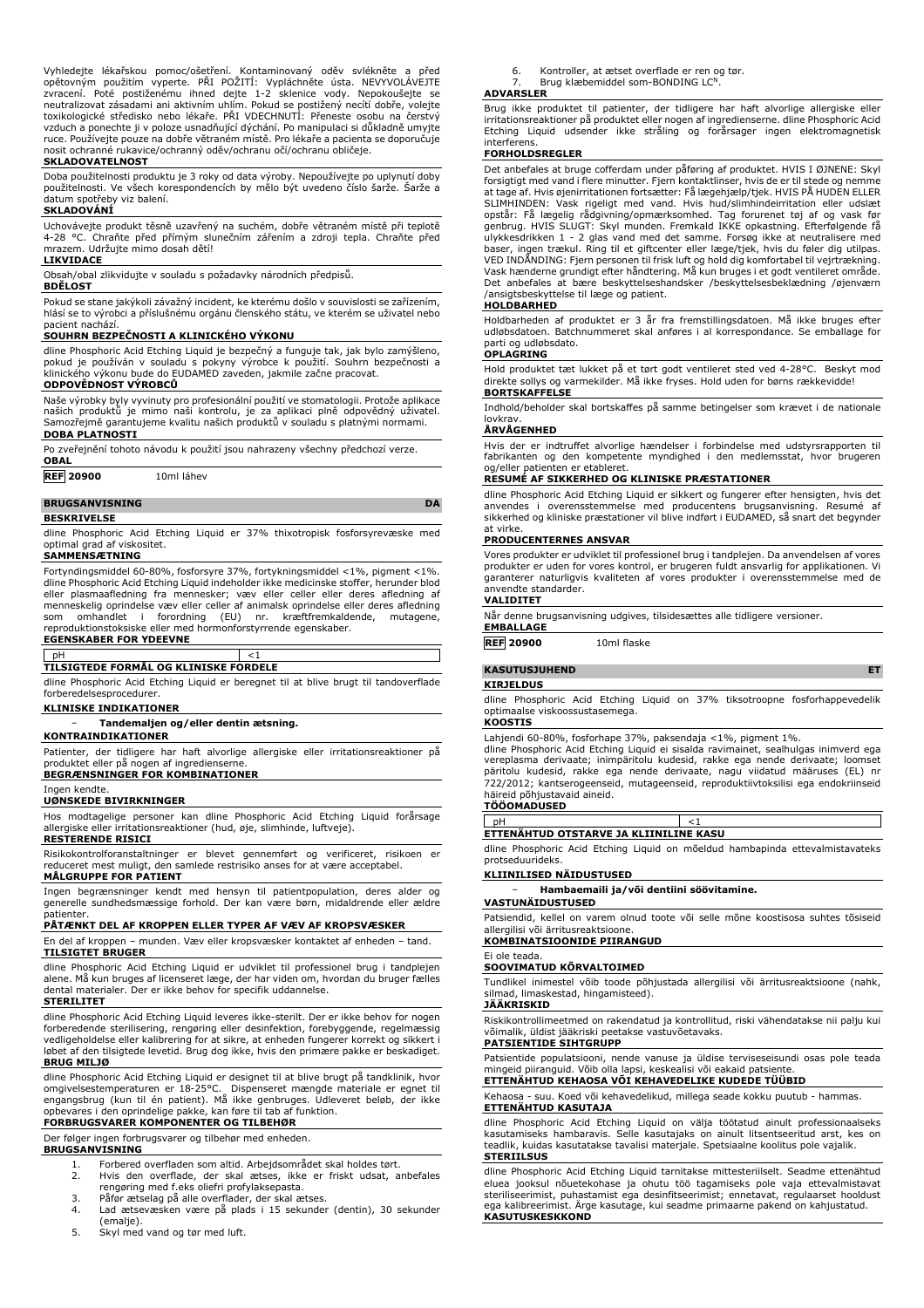dline Phosphoric Acid Etching Liquid on mõeldud kasutamiseks hambaravikabinetis,<br>kus ümbritsev temperatuur on 18-25 ° C. Väljastatud materjal sobib ühekordseks<br>kasutamiseks (ainult ühele patsiendile). Ärge taaskasutage. Vä mida pole hoitud originaalpakendis, võib kaotada oma funktsionaalsuse. **KULUMATERJALID JA TARVIKUD**

Seadmega ei ole kaasas kulumaterjale ega tarvikuid. **KASUTUSJUHEND**

- - 1. Valmistage pind ette nagu alati. Tööala tuleb hoida kuivana. 2. Kui söövitatav pind pole värskelt paljastatud, on soovitatav puhastamine õlivaba profülaktikapastaga, näiteks dline Prophy Paste.
	-
	- 3. Kandke kiht söövitusainet kogu söövitatavale pinnale.<br>4. Jätke söövitusvedelik paika 15 sekundiks (dentiin), 30<br>5. Loputage veega ja kuivatage õhuga. 4. Jätke söövitusvedelik paika 15 sekundiks (dentiin), 30 sekundiks (email). 5. Loputage veega ja kuivatage õhuga.
	- 6. Veenduge, et söövitatud pind on puhas ja kuiv.
	- Kasutage adhesiivi, näiteks dline Light Curing Adhesive.

### **HOIATUSED**

Mitte kasutada patsientidel, kellel on varem olnud toote või selle mõne koostisosa suhtes tõsiseid allergilisi või ärritusreaktsioone. dline Phosphoric Acid Etching Liquid ei eralda kiirgust ega põhjusta elektromagneetilisi häireid.

## **ETTEVAATUSABINÕUD**

Toote pealekandmise ajal on soovitatav kasutada kofferdami. SILMA SATTUMISE KORRAL: Loputage mitme minuti jooksul ettevaatlikult veega. Eemaldage kontaktläätsed, kui neid kasutatakse ja kui neid on kerge eemaldada. Jätkake loputamist. Kui silmade ärritus püsib, pöörduge arsti poole. NAHALE SATTUMISE KORRAL: Peske rohke veega. Naha/limaskesta ärrituse või lööbe korral pöörduge<br>arsti poole. Võtke seljast kõik saastunud rõivad ja peske neid enne järgmist<br>kasutuskorda. ALLANEELAMISE KORRAL: Loputage suud. ÄRGE kutsu oksendamist. Seejärel laske kannatanul kohe juua 1-2 klaasi vett. Ärge proovige neutraliseerida alustega, puusöega. Halva enesetunde võtke ühendust mürgistusteabekeskuse või arstiga. SISSEHINGAMISE KORRAL: Toimetage isik värske õhu kätte ja hoidke neid asendis, mis võimaldab kergesti hingata. Pärast kasutamist peske hoolikalt käsi. Kasutage ainult hästiventileeritavas kohas. Arstil ja patsiendil soovitame kanda kaitsekindaid /kaitserõivastust /kaitseprille /kaitsemaski. **KÕLBLIKKUSAEG**

dline Phosphoric Acid Etching Liquid kõlblikkusaeg on 3 aastat alates valmistamise kuupäevast. Mitte kasutada pärast kõlblikkusaja lõppu. Partii numbrit tuleb tsiteerida kogu kirjavahetuses. Partii numbrit ja kõlblikkusaega vaadake pakendilt.

## **HOIUSTAMINE**

Hoidke toodet tihedalt suletuna kuivas, hästi ventileeritavas kohas temperatuuril 4- 28 ° C. Kaitske otsese päikesevalguse ja soojusallikate eest. Mitte lasta külmuda. Hoida laste eest kättesaamatus kohas! **JÄÄTMEHOOLDUS**

Sisust/pakendist tuleb vabaneda vastavalt riiklikele õigusaktidele.

## **VALVSUS**

Kui seadmega seoses on toimunud mõni tõsine vahejuhtum, teatatakse sellest tootjale ja selle liikmesriigi pädevale asutusele, kus kasutaja ja/ või patsient asub. **KOKKUVÕTE OHUTUSEST JA KLIINILISEST TOIMIVUSEST**

dline Phosphoric Acid Etching Liquid on ohutu ja toimib ettenähtud viisil, kui seda kasutatakse vastavalt tootja kasutusjuhendile. Ohutuse ja kliinilise toimivuse kokkuvõte lisatakse EUDAMED-i kohe, kui see tööle hakkab.

### **TOOTJA VASTUTUS**

Meie tooted on välja töötatud professionaalseks kasutamiseks hambaravis. Kuna toodete rakendus on väljaspool meie kontrolli, vastutab selle eest täielikult kasutaja. Loomulikult garanteerime oma toodete kvaliteedi vastavalt kohaldatavatele standarditele.

### **VALIIDSUS**

Käesoleva kasutusjuhendi avaldamine muudab kehtetuks kõik varasemad versioonid. **PAKEND**

### **REF 20900** 10ml pudel

**INSTRUCTIONS D'UTILISATION FR**

### **DESCRIPTION**

dline Phosphoric Acid Etching Liquid est un liquide d'acide phosphorique thixotropique à 37% avec un niveau de viscosité optimal.

## **COMPOSITION**

Diluant 60-80%, acide phosphorique 37%, épaississant <1%, pigment <1%. dline Phosphoric Acid Etching Liquid ne contient pas de substance médicinale, y compris du sang humain ou un dérivé du plasma ; des tissus ou des cellules, ou leurs<br>dérivés, d'origine humaine ; des tissus ou des cellules d'origine animale, ou leurs<br>dérivés, tels que visés dans le règlement (UE cancérigènes, mutagènes, toxiques pour la reproduction ou ayant des propriétés de perturbation endocrinienne.

### **CARACTÉRISTIQUES DE PERFORMANCE**

| <b>OBJECTIF ET AVANTAGES CLINIOUES</b> |  |
|----------------------------------------|--|

dline Phosphoric Acid Etching Liquid est destiné à être utilisé pour les procédures de

### préparation de la surface des dents. **INDICATIONS CLINIQUES**

− **Mordançage de l'émail et/ou de la dentine des dents.**

## **CONTRE-INDICATIONS**

Patients ayant des antécédents de réactions allergiques ou d'irritation graves au produit ou à l'un de ses ingrédients. **RESTRICTIONS AUX COMBINAISONS**

Aucun connu.

## **EFFETS SECONDAIRES INDÉSIRABLES**

Chez les personnes sensibles, dline Phosphoric Acid Etching Liquid peut provoquer des réactions allergiques ou d'irritation (peau, yeux, muqueuses, voies respiratoires). **RISQUES RÉSIDUELS**

Des mesures de contrôle du risque ont été mises en oeuvre et vérifiées, le risque est réduit autant que possible, le risque résiduel global est jugé acceptable. **GROUPE CIBLE DE PATIENTS**

Aucune restriction connue concernant la population de patients, leur âge et leur état de santé général. Il peut convenir à des enfants, des patients d'âge moyen ou des personnes âgées.

**PARTIE DU CORPS OU TYPES DE TISSUS OU DE FLUIDES CORPORELS VISÉS**

Partie du corps - bouche. Tissus ou fluides corporels en contact avec l'appareil: dent. **UTILISATEUR VISÉ**

dline Phosphoric Acid Etching Liquid est conçu pour un usage professionnel en dentisterie uniquement. Son utilisateur doit être un médecin/technicien agréé qui sait comment utiliser les matériaux dentaires courants. Il n'est pas nécessaire de suivre une formation spécifique.

### **STÉRILITÉ**

dline Phosphoric Acid Etching Liquid est livré non stérile. Il n'est pas nécessaire de procéder à une stérilisation, un nettoyage ou une désinfection préparatoire, à une maintenance préventive et régulière ou à un étalonnage pour garantir que le dispositif fonctionne correctement et de façon sécurisée pendant sa durée de vie prévue. Toutefois, ne pas utiliser si l'emballage primaire est endommagé. **ENVIRONNEMENT D'UTILISATION**

dline Phosphoric Acid Etching Liquid est conçu pour être utilisé dans un cabinet dentaire où la température ambiante est de 18-25°C. La quantité de matériau distribuée est adaptée à un usage unique (pour un seul patient). Ne pas réutiliser. La quantité distribuée conservée en dehors de l'emballage d'origine peut entraîner une perte de fonction.

### **COMPOSANTS CONSOMMABLES ET ACCESSOIRES**

Aucun composant consommable ni accessoire n'est fourni avec l'appareil. **INSTRUCTIONS D'UTILISATION**

- - 1. Préparer la surface comme d'habitude. La zone de travail doit être maintenue sèche.
	- 2. Si la surface à graver n'est pas fraîchement exposée, il est recommandé de la nettoyer avec une pâte prophylactique sans huile telle que dline Prophy Paste.
	- 3. Appliquer une couche de produit de gravure sur toute la surface à graver. Laisser le liquide de mordançage en place pendant 15 secondes (dentine), 30 secondes (émail).
	- 5. Rincer à l'eau et sécher à l'air.<br>6. Vérifier que la surface mordan
	- Vérifier que la surface mordancée est propre et sèche.
	- Utiliser un adhésif tel que dline Light Curing Adhesive.

### **AVERTISSEMENTS**

Ne pas utiliser le produit chez les patients ayant des antécédents de réactions allergiques ou d'irritation graves au produit ou à l'un de ses ingrédients. dline Phosphoric Acid Etching Liquid n'émet pas de radiation et ne provoque pas d'interférences électromagnétiques.

### **PRÉCAUTIONS**

Il est recommandé d'utiliser une digue dentaire pendant l'application du produit. EN CAS DE CONTACT AVEC LES YEUX : Rincer avec précaution à l'eau pendant plusieurs minutes. Enlever les lentilles de contact, si elles sont présentes et faciles à faire. Continuer à rincer. Si l'irritation des yeux persiste : Obtenir des conseils/une attention médicale. EN CAS DE CONTACT AVEC LA PEAU OU LA MUCOSE : Laver abondamment à l'eau. En cas d'irritation de la peau/muqueuse ou d'éruption cutanée : Consulter un médecin. Enlever les vêtements contaminés et les laver avant de les réutiliser. EN CAS D'INGESTION : Rincer la bouche. Ne PAS provoquer le vomissement. Par la suite, faire boire immédiatement 1 à 2 verres d'eau à la victime. Ne pas essayer de neutraliser avec des bases, pas de charbon de bois. Appeler un centre anti-poison ou un médecin en cas de malaise. EN CAS D'INHALATION : Transporter la personne à l'air frais et la maintenir à l'aise pour respirer. Se laver soigneusement les mains après avoir manipulé le produit. Utiliser uniquement dans une zone bien ventilée. Il est recommandé de porter des gants de protection, des vêtements de protection, des lunettes de protection et un masque de protection pour le médecin et le patient.

### **DURÉE DE CONSERVATION**

La durée de conservation du produit est de 3 ans à partir de la date de fabrication. Ne pas utiliser après la date de péremption. Le numéro de lot doit être mentionné dans toute correspondance. Voir l'emballage pour le lot et la date de péremption. **STOCKAGE**

Conserver le produit hermétiquement fermé dans un endroit sec et bien ventilé, à une température de 4-28°C. Protéger de la lumière directe du soleil et des sources de chaleur. Ne pas congeler. Tenir hors de portée des enfants! **ÉLIMINATION**

Éliminer le contenu/récipient conformément aux exigences réglementaires nationales.

## **VIGILANCE**

Si un incident grave est survenu en rapport avec le dispositif, le signaler au fabricant et à l'autorité compétente de l'État membre dans lequel l'utilisateur et/ou le patient est établi.

## **RÉSUMÉ DE LA SÉCURITÉ ET DES PERFORMANCES CLINIQUES**

dline Phosphoric Acid Etching Liquid est sûr et fonctionne comme prévu s'il est utilisé conformément aux instructions d'utilisation du fabricant. Un résumé de la sécurité et des performances cliniques sera introduit dans EUDAMED dès qu'il commencera à fonctionne

### **RESPONSABILITÉ DES FABRICANTS**

Nos produits sont destinés à une utilisation professionnelle en dentisterie. Comme l'application de nos produits échappe à notre contrôle, l'utilisateur en est entièrement responsable. Bien entendu, nous garantissons la qualité de nos produits conformément aux normes en vigueur. **VALIDITÉ**

Dès la publication de ces instructions d'utilisation, toutes les versions précédentes sont remplacées. **EMBALLAGE**

## **REF 20900** Flacon de 10ml

**ΟΔΗΓΊΕΣ ΧΡΉΣΗΣ EL**

## **ΠΕΡΙΓΡΑΦΉ**

Το dline Phosphoric Acid Etching Liquid είναι 37% θιξοτροπικό φωσφορικό οξύ υγρό με βέλτιστο ιξώδες.

## **ΣΎΣΤΑΣΗ**

Αραιωτικό 60-80%, φωσφορικό οξύ 37%, πυκνωτικό <1%, χρωστική <1%. dline Phosphoric Acid Etching Liquid δεν περιλαμβάνει ιατρικές ουσίες, συμπεριλαμβανομένων και ανθρώπινου αίματος ή παράγωγο πλάσματος· ιστούς ή κύτταρα, ή τα παράγωγά τους, ανθρώπινης προέλευσης· ιστούς ή κύτταρα ζωικής<br>προέλευσης, ή παράγωγά τους, όπως αυτά αναφέρονται στον Κανονισμό (EU) Ap.<br>722/2012· ουσίες που είναι καρκινογόνες, μεταλλαξιογόνες, τοξικέ αδένες.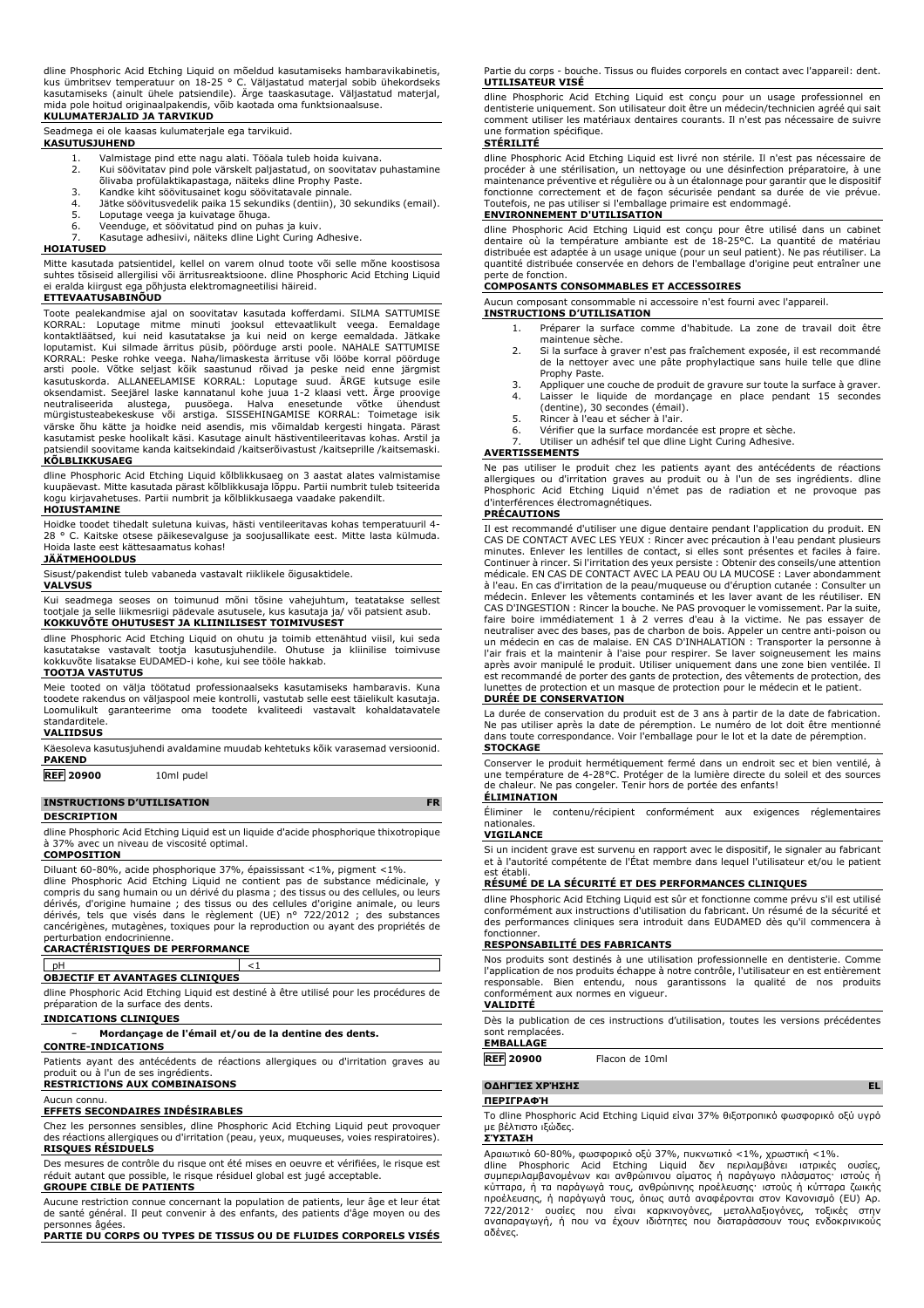### **ΧΑΡΑΚΤΗΡΙΣΤΙΚΆ ΕΠΊΔΟΣΗΣ**

# pH <1 **ΠΡΟΟΡΙΖΌΜΕΝΗ ΧΡΉΣΗ ΚΑΙ ΚΛΙΝΙΚΆ ΟΦΈΛΗ**

Το dline Phosphoric Acid Etching Liquid είναι σχεδιασμένο για χρήση σε διαδικασίες προετοιμασίας επιφάνειας δοντιού.

### **ΚΛΙΝΙΚΈΣ ΕΝΔΕΊΞΕΙΣ**

### − **Αδροποίηση σμάλτου δοντιού και/ή οδοντίνης.**

### **ΑΝΤΕΝΔΕΊΞΕΙΣ**

Οι ασθενείς που έχουν ιστορικό σοβαρής αλλεργίας ή αντιδράσεις ερεθισμού στο προϊόν ή σε οποιοδήποτε από τα συστατικά του.

## **ΠΕΡΙΟΡΙΣΜΟΊ ΣΥΝΔΥΑΣΜΏΝ**

## Κανένα γνωστό.

**ΑΝΕΠΙΘΎΜΗΤΕΣ ΠΑΡΕΝΈΡΓΕΙΕΣ**

Σε ευαίσθητα άτομα, το προϊόν μπορεί να προκαλέσει αλλεργικές ή ερεθιστικές αντιδράσεις (δέρμα, οφθαλμοί, βλεννογόνοι, αναπνευστική οδός). **ΚΊΝΔΥΝΟΙ ΠΟΥ ΠΑΡΑΜΈΝΟΥΝ**

Έχουν υλοποιηθεί και επαληθευτεί μέτρα ελέγχου κινδύνου, έχει μειωθεί ο κίνδυνος όσο περισσότερο γίνεται, ο συνολικός κίνδυνος που απομένει έχει κριθεί αποδεκτός.

## **ΟΜΆΔΑ ΣΤΌΧΟΣ ΑΣΘΕΝΏΝ**

Δεν υπάρχουν γνωστοί περιορισμοί σχετικά με πληθυσμούς ασθενών, την ηλικία τους, και την γενική τους κατάσταση υγείας. Μπορεί να υπάρχουν παιδιά, ενήλικες, ή ηλικιωμένοι ασθενείς.

## **ΠΡΟΟΡΙΖΌΜΕΝΟ ΜΈΡΟΣ ΣΏΜΑΤΟΣ Ή ΤΎΠΟΣ ΙΣΤΟΎ ΚΑΙ ΥΓΡΏΝ ΣΏΜΑΤΟΣ**

Μέρος του σώματος—στόμα. Ιστοί ή σωματικά υγρά που έρχονται σε επαφή με την συσκευή—δόντια.

## **ΠΡΟΟΡΙΖΌΜΕΝΟΣ ΧΡΉΣΤΗΣ**

dline Phosphoric Acid Etching Liquid έχει δημιουργηθεί για επαγγελματική χρήση στην οδοντιατρική και μόνο. Χρήστης μπορεί να είναι μόνο αδειούχος γιατρός που έχει γνώσει πάνω στην χρήση κοινών οδοντικών υλικών. Δεν υπάρχει ανάγκη για συγκεκριμένη εκπαίδευση.

## **ΑΠΟΣΤΕΙΡΩΜΈΝΟ**

dline Phosphoric Acid Etching Liquid παραδίδεται μη αποστειρωμένο. Δεν υπάρχει<br>ανάγκη για αποστείρωση προετοιμασίας, καθαρισμό, ή απολύμανση, προληπτική και<br>τακτική συντήρηση ή βαθμονόμηση για την εξασφάλιση της ομαλής λε συσκευής και ασφάλειας κατά την διάρκεια της προβλεπόμενης διάρκειας ζωής της. Ωστόσο, μην χρησιμοποιήσετε αν η κύρια συσκευασία έχει πάθει ζημιά. **ΠΕΡΙΒΆΛΛΟΝ ΧΡΉΣΗΣ**

dline Phosphoric Acid Etching Liquid είναι σχεδιασμένο για χρήση σε οδοντιατρείο όπου η θερμοκρασία του περιβάλλοντος είναι 18–25°C. Η ποσότητα που διανέμεται από την υλικό είναι κατάλληλη για μια χρήση (για έναν ασθενή μόνο). Μην χρησιμοποιείτε ξανά. Η ποσότητα που διανέμεται και δεν κρατιέται στην αρχική της συσκευασία μπορεί να χάσει την λειτουργία της.

## **ΑΝΑΛΏΣΙΜΑ ΜΈΡΗ ΚΑΙ ΑΞΕΣΟΥΆΡ**

Δεν παρέχονται με την συσκευή αναλώσιμα μέρη και αξεσουάρ.

## **ΟΔΗΓΊΕΣ ΧΡΉΣΗΣ**

- 1. Προετοιμάστε την επιφάνεια όπως πάντα. Ο χώρος εργασίας πρέπει να
- παραμένει στεγνός. 2. Αν η επιφάνεια που πρόκειται να αδροποιηθεί δεν έχει εκτεθεί πρόσφατα, προτείνεται ο καθαρισμός με προφυλακτική πάστα χωρίς έλαια όπως την
- dline Prophy Paste. 3. Εφαρμόστε ένα στρώμα αδροποιητικού υλικού σε όλες τις επιφάνειες που πρόκειται να αδροποιηθούν.
- 4. Αφήστε το αδροποιητικό υγρό για 15 δευτερόλεπτα (οδοντίνη) ή 30 δευτερόλεπτα (σμάλτο).
- 5. Ξεπλύνετε με νερό και στεγνώστε με αέρα. 6. Επιβεβαιώστε ότι η αδροποιημένη επιφάνεια είναι καθαρή και στεγνή.
- 7. Χρησιμοποιήστε μια κονία συγκόλλησης όπως την dline Light Curing Adhesive.

## **ΠΡΟΕΙΔΟΠΟΙΉΣΕΙΣ**

Μην χρησιμοποιείτε το προϊόν σε ασθενείς που έχουν ιστορικό σοβαρής αλλεργίας ή αντιδράσεις ερεθισμού στο προϊόν ή σε οποιοδήποτε από τα συστατικά του. dline Phosphoric Acid Etching Liquid δεν εκπέμπει ακτινοβολία, και δεν προκαλεί ηλεκτρομαγνητικές παρεμβολές.

## **ΠΡΟΦΥΛΆΞΕΙΣ**

Προτείνεται η χρήση απομονωτήρα κατά την διάρκεια της εφαρμογής του προϊόντος. ΣΕ ΠΕΡΙΠΤΩΣΗ ΕΠΑΦΗΣ ΜΕ ΤΑ ΜΑΤΙΑ: Ξεπλύνετε προσεκτικά με νερό για αρκετά λεπτά. Αν υπάρχουν φακοί επαφής, αφαιρέστε τους, αν είναι εύκολο. Συνεχίστε να ξεπλένετε. ΣΕ ΠΕΡΙΠΤΩΣΗ ΕΠΑΦΗΣ ΜΕ ΤΟ ΔΕΡΜΑ Ή ΒΛΕΝΝΟΓΟΝΟΥΣ: Πλύντε με άφθονο νερό. Αν υπάρξει ερεθισμός ή κοκκίνισμα δέρματος/βλεννογόνων:<br>Αναζητήστε ιατρική προσοχή/βοήθεια.Αφαιρέστε μολυσμένο ρουχισμό και πλύνετε<br>πριντην χρήση.ΣΕ ΠΕΡΙΠΤΩΣΗ ΚΑΤΑΠΟΣΗΣ:Ξεπλύνετε το στόμα.ΜΗΝ προκαλέσετε<br>εμετ άνθρακα. Καλέστε Κέντρο Δηλητηριάσεων ή γιατρό αν αισθάνεστε αδιαθεσία. ΣΕ<br>ΠΕΡΙΠΤΩΣΗ ΕΙΣΠΝΟΗΣ: Μετακινήστε το άτομο σε καθαρό αέρα και κρατήστε το σε<br>στάση άνετη για την αναπνοή. Πλύνετε τα χέρια σας διεξοδικά πριν τον χε προσώπου για τον γιατρό και τον ασθενή.

## **ΔΙΆΡΚΕΙΑ ΖΩΉΣ**

Η διάρκεια ζωής του προϊόντος είναι 3 χρόνια από την ημερομηνία κατασκευής. Μην<br>χρησιμοποιείτε μετά την ημερομηνία λήξης. Ο αριθμός παρτίδας πρέπει να αναφέρεται<br>σε κάθε δήλωση. Δείτε την συσκευασία για τον αριθμό παρτίδα λήξης.

## **ΑΠΟΘΉΚΕΥΣΗ**

Κρατήστε dline Phosphoric Acid Etching Liquid ερμητικά κλειστό σε ξηρό και καλά αεριζόμενο χώρο, σε θερμοκρασία 4–28°C. Προστατέψτε από απευθείας έκθεση στο ηλιακό φως και πηγές θερμότητας. Μην παγώσετε. Κρατήστε μακριά από παιδιά! **ΔΙΆΘΕΣΗ**

Η διάθεση των περιεχομένων και του περιέκτη να γίνεται σύμφωνα με τους εθνικούς κανονισμούς.

### **ΠΡΟΣΟΧΉ**

Αν οποιοδήποτε σοβαρό περιστατικό λάβει χώρα σε σχέση με την συσκευή, να το αναφέρετε στον κατασκευαστή και την αρμόδια αρχή της χώρας ή της πολιτείας στην οποία ο χρήστης και/ή ο ασθενής βρίσκονται.

**ΠΕΡΊΛΗΨΗ ΑΣΦΆΛΕΙΑΣ ΚΑΙ ΚΛΙΝΙΚΉΣ ΕΠΊΔΟΣΗΣ**

dline Phosphoric Acid Etching Liquid είναι ασφαλές και αποδίδει όπως προορίζεται αν χρησιμοποιείται σύμφωνα με τις οδηγίες χρήσης του κατασκευαστή. Η περίληψη της ασφάλειας και της κλινικής επίδοσης θα εισαχθεί στο σύστημα EUDAMED μόλις ξεκινήσει να λειτουργεί.

### **ΥΠΕΥΘΥΝΌΤΗΤΑ ΚΑΤΑΣΚΕΥΑΣΤΉ**

Τα προϊόντα μας έχουν αναπτυχθεί για επαγγελματική χρήση στην οδοντιατρική. Καθώς η εφαρμογή των προϊόντων μας είναι πέρα από τον έλεγχό μας, ο χρήστης είναι πλήρως υπεύθυνος για την εφαρμογή τους. Προφανώς, εγγυόμαστε ότι η ποιότητα των προϊόντων μας είναι σε συμφωνία με τα πρότυπα που εφαρμόζονται. **ΕΓΚΥΡΌΤΗΤΑ**

Κατά την έκδοση του παρόντος εγχειριδίου χρήσης, όλες οι προηγούμενες εκδόσεις αντικαθίστανται.

## **ΣΥΣΚΕΥΑΣΊΑ**

**REF 20900** δοχείο 10ml

## **HASZNÁLATI UTASÍTÁS HU**

### **LEÍRÁS**

Az dline Phosphoric Acid Etching Liquid 37%-os tixotróp foszforsavas folyadék optimális viszkozitási szinttel. **ÖSSZETÉTEL**

Hígítószer 60-80%, foszforsav 37%, sűrítő <1%, pigment <1%. dline Phosphoric Acid Etching Liquid nem tartalmaz gyógyászati anyagot, beleértve az emberi vért vagy plazmaszármazékot; emberi eredetü szöveteket vagy sejteket<br>vagy azok származékait; a 722/2012/EU rendeletben említett állati eredetű<br>szöveteket vagy sejteket vagy azok származékait; rákkeltő, mu károsító vagy endokrin károsító tulajdonságokkal rendelkező anyagokat. **TELJESÍTMÉNYJELLEMZŐK**

### pH <1 **RENDELTETÉSSZERŰ HASZNÁLAT ÉS KLINIKAI ELŐNYÖK**

Az dline Phosphoric Acid Etching Liquid fogfelület-előkészítő eljárásokhoz való használatra szolgál.

### **KLINIKAI JAVALLATOK**

− **Fogzománc és/vagy dentin marása.**

### **ELLENJAVALLATOK**

Azok a betegek, akiknek a kórtörténetében a termékre vagy bármely összetevőre súlyos allergiás vagy irritációs reakciót észleltek. **A KOMBINÁCIÓKRA VONATKOZÓ KORLÁTOZÁSOK**

### Nem ismert.

## **NEMKÍVÁNATOS MELLÉKHATÁSOK**

Az arra fogékony egyéneknél a termék allergiás vagy irritációs reakciókat okozhat (bőr, szem, nyálkahártya, légutak). **MARADÉK KOCKÁZATOK**

A kockázatcsökkentő intézkedéseket végrehajtották és ellenőrizték, a kockázatot a lehető legnagyobb mértékben csökkentették, az általános maradék kockázatot elfogadhatónak ítélték. **BETEGEK CÉLCSOPORTJA**

A betegpopulációra, életkorukra és általános egészségi állapotukra vonatkozóan nem ismertek korlátozások. Lehetnek gyermekek, középkorú vagy idős betegek. **A TEST TERVEZETT RÉSZE VAGY A TESTFOLYADÉKOK SZÖVETTÍPUSAI**

# Testrész - száj. Az eszközzel érintkező szövetek vagy testnedvek - fog.

**RENDELTETÉSSZERŰ FELHASZNÁLÓ** dline Phosphoric Acid Etching Liquid kizárólag professzionális fogorvosi használatra fejlesztették ki. Felhasználója csak engedéllyel rendelkező orvos, aki ismeri a

szokásos fogászati anyagok használatát. Nincs szükség speciális képzésre. **STERILITÁS**

dline Phosphoric Acid Etching Liquid nem steril módon szállítják. Nincs szükség semmilyen előkészítő sterilizálásra, tisztításra vagy fertőtlenítésre, megelőző, rendszeres karbantartásra vagy kalibrálásra annak érdekében, hogy az eszköz rendeltetésszerű élettartama alatt megfelelően és biztonságosan működjön. Ne használja azonban, ha az elsődleges csomagolás sérült.

## **FELHASZNÁLÁSI KÖRNYEZET**

dline Phosphoric Acid Etching Liquid fogorvosi rendelőben való használatra tervezték, ahol a környezeti hőmérséklet 18-25°C. Az adagolt anyag mennyisége egyszeri használatra alkalmas (csak egy páciens számára). Ne használja fel újra. A nem az eredeti csomagolásban tárolt adagolt mennyiség funkcióvesztéshez vezethet.

## **FOGYASZTHATÓ ÖSSZETEVŐK ÉS TARTOZÉKOK**

Az eszközzel nem szállítanak fogyó alkatrészeket és tartozékokat. **HASZNÁLATI UTASÍTÁS**

- 1. Készítse elő a felületet a szokásos módon. A munkaterületet szárazon kell tartani.
- 2. Ha a marandó felület nem frissen exponált, ajánlott olajmentes profilozó pasztával, például dline Prophy Paste-vel tisztítani.
- 3. Vigyen fel egy réteg marószert az összes marandó felületre.
- 4. Hagyja a marófolyadékot a helyén 15 másodpercig (dentin), 30 másodpercig (zománc). 5. Öblítse le vízzel és szárítsa meg levegővel.
- 
- 6. Ellenőrizze, hogy a maratott felület tiszta és száraz.
- Használjon ragasztót, például dline Light Curing Adhesive.

## **FIGYELMEZTETÉSEK**

Ne használja a terméket olyan betegeknél, akiknek a kórtörténetében súlyos allergiás vagy irritációs reakciót észleltek a termékre vagy bármely összetevőre. dline Phosphoric Acid Etching Liquid nem bocsát ki sugárzást és nem okoz elektromágneses zavarokat.

## **ÓVINTÉZKEDÉSEK**

A termék alkalmazása során ajánlott a kofferdam használata. HA SZEMBEN: Óvatosan öblítse ki vízzel néhány percig. Távolítsa el a kontaktlencsét, ha van és könnyen elvégezhető. Folytassa az öblítést. Ha a szemirritáció továbbra is fennáll: Kérjen orvosi tanácsot/ellátást. HA BŐRRE VAGY MUCOSÁRA: Bő vízzel mossa le. Ha bőr/nyálkahártya irritáció vagy kiütés lép fel: Kérjen orvosi tanácsot/ellátást. Vegye le a szennyezett ruházatot, és újrahasználat előtt mossa ki. LENYELÉS ESETÉN: Öblítse ki a száját. NEM szabad hánytatni. Ezt követően azonnal itassa meg a sérültet 1-2 pohár vízzel. Ne próbálja meg semlegesíteni bázisokkal, ne szénnel Hívjon mérgező központot vagy orvost/orvost, ha rosszul érzi magát. BEFEJEZÉS ESETÉN: Vigye a személyt friss levegőre, és tartsa kényelmesen a légzéshez. A termék kezelése után alaposan mosson kezet. Csak jól szellőztetett helyen használja. Az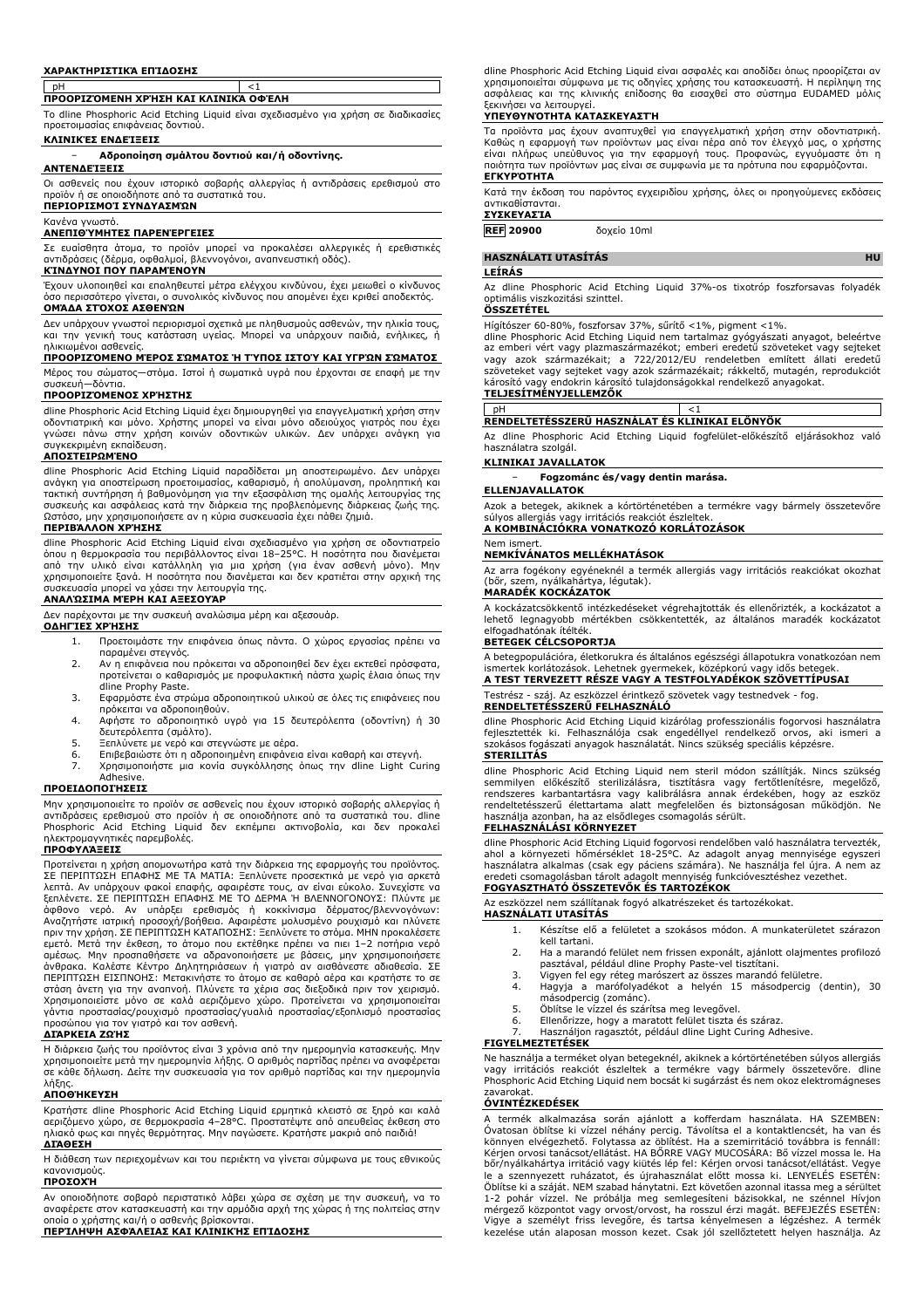orvos és a beteg számára védőkesztyű/védő ruházat/szem- és arcvédő viselése ajánlott.

## **SZAVATOSSÁGI IDŐ**

dline Phosphoric Acid Etching Liquid eltarthatósági ideje a gyártástól számított 3 év. A lejárati idő után ne használja fel. A tételszámot minden levelezésben fel kell tüntetni. A tétel és a lejárati dátumot lásd a csomagoláson.

## **TÁROLÁS**

A terméket szorosan lezárva, száraz, jól szellőző helyen, 4-28 °C-on tartsa. Védje a közvetlen napfénytől és hőforrásoktól. Ne fagyassza le. Gyermekek elől elzárva tartandó!

## **MEGSEMMISÍTÉS**

A tartalmat/tartályt a nemzeti jogszabályi előírásoknak megfelelően ártalmatlanítsa. **ÉBERSÉG**

Ha az eszközzel kapcsolatban bármilyen súlyos esemény történt, jelentse a gyártónak és a felhasználó és/vagy a beteg letelepedése szerinti tagállam illetékes hatóságának.

## **A BIZTONSÁGOSSÁG ÉS A KLINIKAI TELJESÍTMÉNY ÖSSZEFOGLALÁSA**

dline Phosphoric Acid Etching Liquid biztonságos és rendeltetésszerűen működik, ha a gyártó használati utasításának megfelelően használják. A biztonságosság és a klinikai teljesítmény összefoglalása az EUDAMED-ben kerül bevezetésre, amint az megkezdi működését.

## **A GYÁRTÓ FELELŐSSÉGE**

Termékeinket a fogászatban történő professzionális használatra fejlesztettük ki. Mivel termékeink alkalmazása nem áll a mi ellenőrzésünk alatt, a felhasználó teljes mértékben felelős az alkalmazásért. Természetesen garantáljuk termékeink minőségét az alkalmazott szabványoknak megfelelően. **ÉRVÉNYESSÉG**

## A jelen használati utasítás megjelenésével minden korábbi változat hatályát veszti.

**CSOMAGOLÁS**

## **REF 20900** 10ml-es flakon

**ISTRUZIONI PER L'USO IT**

### **DESCRIZIONE**

dline Phosphoric Acid Etching Liquid è un liquido acido fosforico tixotropico al 37% con un livello di viscosità ottimale.

### **COMPOSIZIONE**

Diluente 60-80%, acido fosforico 37%, addensante <1%, pigmento <1%. dline Phosphoric Acid Etching Liquid non contiene sostanze medicinali, compresi sangue umano o derivati del plasma; tessuti o cellule, o loro derivati, di origine umana; tessuti o cellule di origine animale, o loro derivati, come indicato nel regolamento (UE) n. 722/2012; sostanze cancerogene, mutagene, tossiche per la riproduzione o con proprietà di alterazione del sistema endocrino.

### **CARATTERISTICHE DELLE PRESTAZIONI**

## pH <1

**SCOPO PREVISTO E BENEFICI CLINICI**

dline Phosphoric Acid Etching Liquid è destinato ad essere utilizzato per procedure di preparazione della superficie del dente.

### **INDICAZIONI CLINICHE**

### − **Mordenzatura dello smalto e/o della dentina del dente.**

**CONTROINDICAZIONI**

Pazienti che hanno una storia di gravi reazioni allergiche o di irritazione al prodotto o a uno qualsiasi degli ingredienti.

## **RESTRIZIONI ALLE COMBINAZIONI**

Nessuno noto.

**EFFETTI COLLATERALI INDESIDERATI**

In individui suscettibili, dline Phosphoric Acid Etching Liquid può causare reazioni allergiche o di irritazione (pelle, occhi, mucose, vie respiratorie). **RISCHI RESIDUI**

Le misure di controllo del rischio sono state implementate e verificate, il rischio è ridotto il più possibile, il rischio residuo complessivo è giudicato accettabile. **GRUPPO TARGET DEL PAZIENTE**

Non sono note restrizioni per quanto riguarda la popolazione dei pazienti, la loro età e le condizioni generali di salute. Possono essere bambini, pazienti di mezza età o anziani.

## **PARTE DEL CORPO PREVISTA O TIPI DI TESSUTI O FLUIDI CORPOREI**

Parte del corpo - bocca. Tessuti o fluidi corporei a contatto con il dispositivo - dente. **UTILIZZATORE PREVISTO**

dline Phosphoric Acid Etching Liquid è sviluppato solo per uso professionale in odontoiatria. Il suo utilizzatore è solo un medico autorizzato che ha la conoscenza di come usare i comuni materiali dentali. Non c'è bisogno di una formazione specifica. **STERILITÀ**

dline Phosphoric Acid Etching Liquid viene consegnato non sterile. Non c'è bisogno di alcuna sterilizzazione preparatoria, pulizia o disinfezione, manutenzione preventiva e regolare o calibrazione per garantire che il dispositivo funzioni correttamente e in sicurezza durante la sua vita prevista. Tuttavia, non utilizzare se la confezione primaria è danneggiata.

## **AMBIENTE DI UTILIZZO**

dline Phosphoric Acid Etching Liquid è progettato per essere usato in studi dentistici dove la temperatura ambiente è di 18-25°C. La quantità erogata di materiale è adatta all'uso singolo (solo per un paziente). Non riutilizzare. La quantità erogata conservata non nella confezione originale può portare alla perdita di funzionalità.

# **COMPONENTI DI CONSUMO E ACCESSORI**

Nessun componente di consumo e accessori sono forniti con il dispositivo.

**ISTRUZIONI PER L'USO**

- 1. Preparare la superficie come solito fare. Mantenere asciutta l'area di lavoro.
- 2. Se la superficie da incidere non è appena esposta, si raccomanda la pulizia con una pasta di profilassi senza olio come dline Prophy Paste.
- 3. Applicare uno strato di mordenzante su tutta la superficie da incidere. 4. Lasciare il liquido mordenzante in posizione per 15 secondi (dentina), 30 secondi (smalto).
- 
- 5. Risciacquare con acqua e asciugare all'aria. 6. Verificare che la superficie mordenzata sia pulita e asciutta.
- 7. Utilizzare un adesivo come dline Light Curing Adhesive.

### **AVVERTENZE**

Non utilizzare il prodotto in pazienti che hanno precedenti di gravi reazioni allergiche o di irritazione al prodotto o a uno qualsiasi degli ingredienti. dline Phosphoric Acid Etching Liquid non emette radiazioni e non causa interferenze elettromagnetiche. **PRECAUZIONI**

Si raccomanda l'uso di un cofferdam durante l'applicazione del prodotto. IN CASO DI CONTATTO CON GLI OCCHI: sciacquare con cautela con acqua per diversi minuti. Rimuovere le lenti a contatto, se presenti e facili da fare. Continuare a risciacquare. Se l'irritazione oculare persiste: Richiedere l'intervento di un medico. IN CASO DI CONTATTO CON PELLE O MUCOSA: lavare abbondantemente con acqua. Se si verifica un'irritazione o un'eruzione cutanea/mucosa: Consultare un medico. Togliersi di dosso gli indumenti contaminati e lavarli prima di riutilizzarli. IN CASO DI INGESTIONE: Sciacquare la bocca. NON indurre il vomito. Successivamente, far bere immediatamente all'infortunato 1 - 2 bicchieri d'acqua. Non cercare di neutralizzare con basi, niente carbone. Chiamare un Centro Antiveleni o un dottore/medico se si sente male. IN CASO DI INALAZIONE: Portare la persona all'aria aperta e tenerla a proprio agio per la respirazione. Lavare accuratamente le mani dopo la manipolazione. Utilizzare solo in una zona ben ventilata. Si raccomanda di indossare guanti protettivi/abbigliamento protettivo/protezione per gli occhi/viso per il medico e il paziente.

## **DURATA DI CONSERVAZIONE**

La durata di conservazione del prodotto è di 3 anni dalla data di fabbricazione. Non utilizzare dopo la data di scadenza. Il numero di lotto deve essere citato in tutta la corrispondenza. Vedere la confezione per il lotto e la data di scadenza. **CONSERVAZIONE**

Tenere il prodotto ben chiuso in un luogo asciutto e ben ventilato a 4-28°C. Proteggere dalla luce diretta del sole e da fonti di calore. Non congelare. Tenere fuori dalla portata dei bambini!

## **SMALTIMENTO**

Smaltire il contenuto/contenitore come richiesto dai requisiti normativi nazionali. **VIGILANZA**

Se si è verificato un incidente grave in relazione al dispositivo, riferirlo al fabbricante e all'autorità competente dello Stato Membro in cui è stabilito l'utente e/o il paziente. **RIASSUNTO DELLA SICUREZZA E DELLE PRESTAZIONI CLINICHE**

dline Phosphoric Acid Etching Liquid è sicuro e funziona come previsto se utilizzato secondo le istruzioni d'uso del fabbricante. La sintesi della sicurezza e delle prestazioni cliniche sarà introdotta in EUDAMED non appena inizierà a funzionare.

## **RESPONSABILITÀ DEI PRODUTTORI**

I nostri prodotti sono stati sviluppati per l'uso professionale in odontoiatria. Poiché l'applicazione dei nostri prodotti è al di fuori del nostro controllo, l'utente è completamente responsabile dell'applicazione. Naturalmente, garantiamo la qualità dei nostri prodotti secondo le norme applicate.

## **VALIDITÀ**

Con la pubblicazione di queste istruzioni per l'uso, tutte le versioni precedenti vengono sostituite.

## **IMBALLAGGIO**

**REF 20900** Flacone da 10ml

**LIETOŠANAS INSTRUKCIJA LV**

### **APRAKSTS**

dline Phosphoric Acid Etching Liquid ir 37 % tiksotropās fosforskābes šķidrums ar optimālu viskozitātes līmeni.

### **SASTĀVS**

Atšķaidītājs 60–80%, fosforskābe 37%, biezinātājs <1%, pigments <1%. dline Phosphoric Acid Etching Liquid nesatur ārstnieciskas vielas, tostarp cilvēka asinis vai plazmas atvasinājumus, cilvēka izcelsmes audus, šūnas vai to atvasinājumus, dzīvnieku izcelsmes audus, šūnas vai to atvasinājumus, kā minēts Regulā (ES) Nr. 722/2012, vielas, kas ir kancerogēnas, mutagēnas, toksiskas attiecībā pret reproduktīvo sistēmu vai kurām piemīt endokrīno sistēmu graujošas īpašības.

## **SNIEGUMA RAKSTURLIELUMI**

| PAREDZETAIS MERKIS UN KLĪNISKIE IEGUVUMI |  |
|------------------------------------------|--|
|                                          |  |

dline Phosphoric Acid Etching Liquid ir paredzēts izmantot zobu virsmas sagatavošanas procedūrām.

# **KLĪNISKĀS INDIKĀCIJAS**

− **Zobu emaljas un/vai dentīna kodināšana.**

## **KONTRINDIKĀCIJAS**

Pacienti, kuriem anamnēzē ir bijušas smagas alerģiskas vai kairinošas reakcijas pret izstrādājumu vai kādu no sastāvdaļām.

## **IEROBEŽOJUMI KOMBINĀCIJĀM** Nav zināmas.

## **NEVĒLAMĀS BLAKUSPARĀDĪBAS**

Jutīgiem cilvēkiem izstrādājums var izraisīt alerģiskas vai kairinājuma reakcijas (āda, e... <del>.</del>.<br>alotāda, elpceļi).

### **PĀRĒJIE RISKI**

Riska kontroles pasākumi ir ieviesti un pārbaudīti, risks ir samazināts, ciktāl iespējams, kopējais atlikušais risks tiek uzskatīts par pieņemamu.

## **PACIENTU MĒRĶGRUPA**

Nav zināmu ierobežojumu attiecībā uz pacientu populāciju, viņu vecumu un vispārējo veselības stāvokli. Var būt bērni, vidēja vecuma vai gados vecāki pacienti. **PAREDZĒTĀ ĶERMEŅA DAĻA VAI ĶERMEŅA ŠĶIDRUMU AUDU VEIDI**

Ķermeņa daļa — mute. Audu vai ķermeņa šķidrumu saskare ar ierīci — zobs. **PAREDZĒTAIS LIETOTĀJS**

dline Phosphoric Acid Etching Liquid ir paredzēts profesionālai lietošanai tikai zobārstniecībā. Tā lietotājs ir tikai licencēts ārsts, kurš zina, kā lietot parastos zobu materiālus. Nav nepieciešama specifiska apmācība. **STERILITĀTE**

dline Phosphoric Acid Etching Liquid tiek piegādāts nesterils. Lai nodrošinātu ierīces pareizu un drošu darbību paredzētajā kalpošanas laikā, nav nepieciešama nekāda sagatavojoša sterilizācija, tīrīšana vai dezinfekcija, profilaktiska, regulāra apkope vai kalibrēšana. Tomēr nelietojiet, ja primārais iepakojums ir bojāts. **IZMANTOŠANAS VIDE**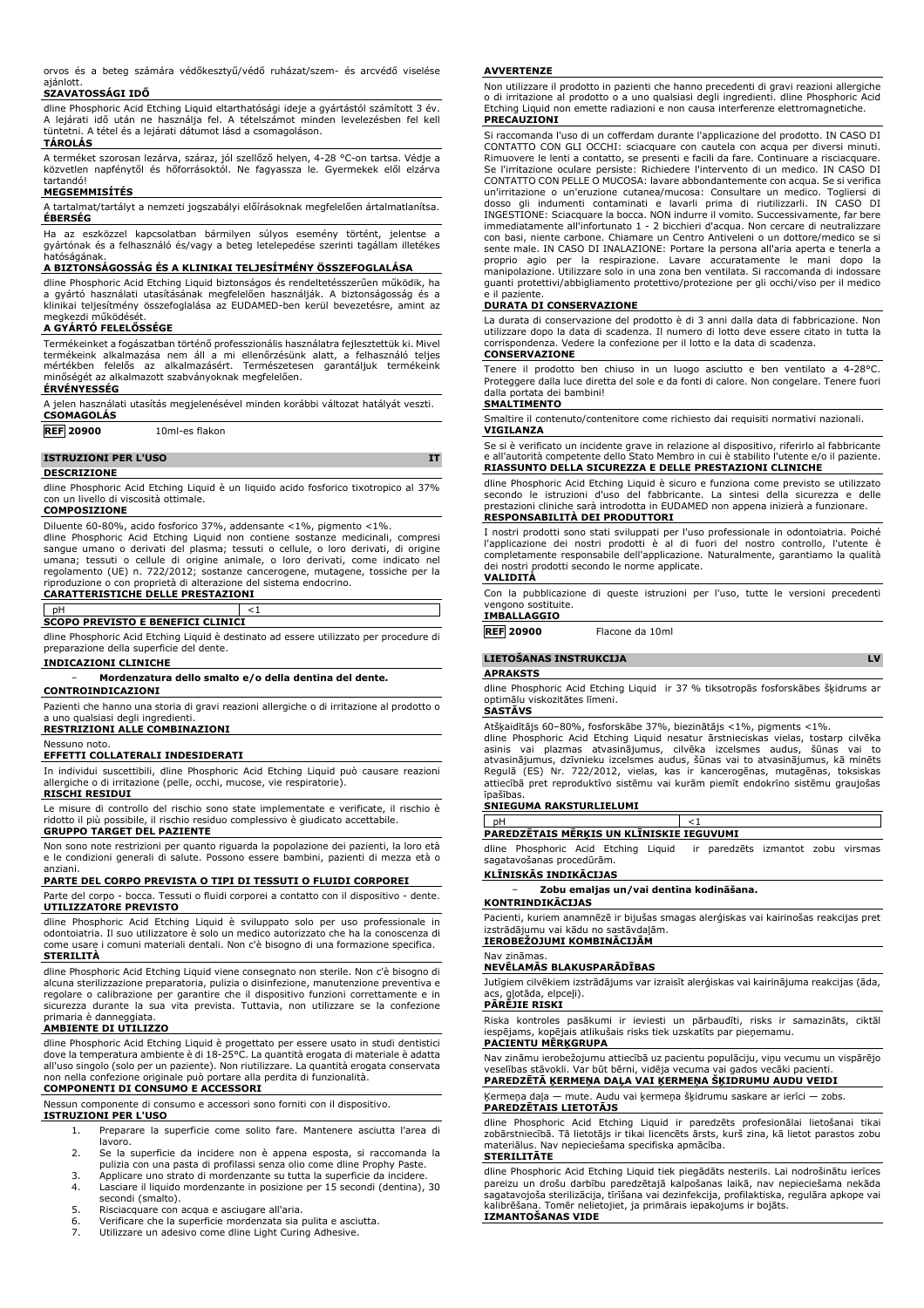dline Phosphoric Acid Etching Liquid ir paredzēts lietošanai zobārstniecības kabinetā,<br>kur vides temperatūra ir 18–25 °C. Dozētais materiāla daudzums ir piemērots<br>vienreizējai lietošanai (tikai vienam pacienta daudzums, kas netiek glabāts oriģinālajā iepakojumā, var izraisīt funkcijas zudumu. **PALĪGMATERIĀLI UN PIEDERUMI**

Ierīces piegādes komplektā nav iekļauti palīgmateriāli un piederumi.

- **LIETOŠANAS INSTRUKCIJA**
	- 1. Sagatavojiet virsmu kā parasti. Darba zona ir jāuztur sausa.<br>2. Ja kodināmā virsma nav tikko atsegta, ieteicams to no 2. Ja kodināmā virsma nav tikko atsegta, ieteicams to notīrīt ar eļļu nesaturošu profilaktisko pastu, piemēram, dline Prophy Paste.
	-
	- 3. Uz visas kodināmās virsmas uzklājiet kodinātāja slāni.
	- 4. Atstājiet kodināšanas šķidrumu vietā 15 sekundes (dentīnam), 30 sekundes (emaljai).
	- 5. Noskalojiet ar ūdeni un nožāvējiet ar gaisu.<br>6. Pārbaudiet, vai kodinātā virsma ir tīra un sa
	- 6. Pārbaudiet, vai kodinātā virsma ir tīra un sausa. 7. Izmantojiet līmvielu, piemēram, dline Light Curing Adhesive.

**BRĪDINĀJUMI**

Nelietojiet šo izstrādājumu pacientiem, kuriem anamnēzē ir bijušas smagas alerģiskas vai kairinājuma reakcijas pret izstrādājumu vai kādu tā sastāvdaļu. dline Phosphoric Acid Etching Liquid neizdala starojumu un nerada elektromagnētiskus traucējumus.

### **PIESARDZĪBAS PASĀKUMI**

Izstrādājuma uzklāšanas laikā ieteicams lietot koferdamu. PĒC SASKARES AR ACĪM: Uzmanīgi skalojiet ar ūdeni vairākas minūtes. Ja ievietotas kontaktlēcas, izņemiet tās<br>(ja tas nav sarežģīti). Turpiniet skalot. Ja acu kairinājums turpinās: konsultējieties ar<br>ārstu / saņemiet medicīnisku palīdzību. PĒC S Konsultēties ar ārstu / saņemt medicīnisku palīdzību. Novilkt piesārņoto apģērbu un pirms atkārtotas lietošanas izmazgāt. NORISANAS GADIJUMA: Izskalot muti.<br>NEIZRAISĪT vemšanu. Pēc tam nekavējoties izdzert 1–2 glāzes ūdens. Nemēģināt neitralizēt ar bāzēm, neizmantot kokogli Sliktas pašsajūtas gadījumā sazināties ar Saindēšanās kontroles centru vai ārstu. IEELPOŠANAS GADĪJUMĀ: Nogādāt cietušo svaigā gaisā un nodrošināt ērtu elpošanu. Pēc lietošanas rūpīgi nomazgājiet rokas. Lietojiet tikai labi vēdināmā vietā. Ārstam un pacientam ieteicams valkāt aizsargcimdus / aizsargapģērbu / acu aizsargus / sejas aizsargu.

## **GLABĀŠANAS ILGUMS**

Produkta derīguma termiņš ir 3 gadi kopš ražošanas datuma. Nelietojiet pēc derīguma termiņa beigām. Partijas numurs ir jānorāda visā sarakstē. Partiju un derīguma termiņu skatīt uz iepakojuma.

## **GLABĀŠANA**

Glabāt izstrādājumu cieši noslēgtu sausā, labi vēdināmā vietā 4–28 °C temperatūrā. Sargāt no tiešiem saules stariem un siltuma avotiem. Nesasaldēt. Glabāt bērniem nepieejamā vietā!

### **ATBRĪVOŠANĀS NO IZSTRĀDĀJUMA**

Atbrīvojieties no satura/konteinera atbilstoši valsts normatīvajām prasībām.

### **MODRĪBA**

Par jebkuru nopietnu incidentu, kas noticis saistībā ar ierīci, jāziņo ražotājam un tās dalībvalsts kompetentajai iestādei, kurā ir reģistrēts lietotājs un/vai pacients. **DROŠĪBAS UN KLĪNISKĀ SNIEGUMA KOPSAVILKUMS**

dline Phosphoric Acid Etching Liquid ir drošs un darbojas kā paredzēts, ja to lieto saskaņā ar ražotāja lietošanas instrukciju. Drošības un klīniskā snieguma kopsavilkums tiks ievadīts EUDAMED, tiklīdz tas sāks darbu. **RAŽOTĀJA PIENĀKUMI**

Mūsu izstrādājumi ir izstrādāti profesionālai lietošanai zobārstniecībā. Tā kā mūsu izstrādājumu lietošana nav mūsu kontrolē, lietotājs ir pilnībā atbildīgs par izmantošanu. Protams, mēs garantējam savu izstrādājumu kvalitāti saskaņā ar piemērotajiem standartiem.

### **DERĪGUMS**

Pēc šīs lietošanas instrukcijas publicēšanas visas iepriekšējās versijas tiek aizstātas. **IEPAKOJUMS**

## **REF 20900** 10ml pudelīte

## **BRUKSANVISNING** NO

**BESKRIVELSE** dline Phosphoric Acid Etching Liquid er 37% tixotrop fosforsyrevæske med optimal viskositetsnivå.

## **SAMMENSETNING**

Fortynningsmiddel 60-80%, fosforsyre 37%, fortykningsmiddel <1%, pigment <1%. dline Phosphoric Acid Etching Liquid inneholder ikke medisinsk stoff, inkludert blod<br>eller plasmaavledning; vev eller celler, eller deres derivater, av menneskelig<br>opprinnelse; vev eller celler av animalsk opprinnelse, ell for reproduksjon eller har endokrine forstyrrende egenskaper.

## **YTELSESEGENSKAPER** pH  $<1$ **TILTENKTE FORMÅL OG KLINISKE FORDELER** dline Phosphoric Acid Etching Liquid er ment å brukes til tannoverflateforberedelsesprosedyrer.

**KLINISKE INDIKASJONER**

## − **Tannemalje og / eller dentin etsning.**

**KONTRAINDIKASJONER**

Pasienter som tidligere har hatt alvorlige allergiske reaksjoner eller irritasjonsreaksjoner på produktet eller noen av innholdsstoffene. **BEGRENSNINGER FOR KOMBINASJONER**

### Ingen kjente.

**UØNSKEDE BIVIRKNINGER**

Hos utsatte personer kan produktet forårsake allergiske reaksjoner eller irritasjonsreaksjoner (hud, øye, slimhinne, luftveier). **RESTRISIKOER**

Risikokontrolltiltak ble implementert og verifisert, risikoen reduseres mest mulig, den samlede restrisikoen anses å være akseptabel.

## **PASIENTMÅLGRUPPE**

Ingen restriksjoner kjent om pasientpopulasjon, alder og generelle helsetilstander.<br>Det kan være barn, middelaldrende eller eldre pasienter.<br>**TILTENKT DEL AV KROPPEN ELLER TYPER VEV AV KROPPSVÆSKER** 

En del av kroppen – munn. Vev eller kroppsvæsker kontaktet av enheten - tann. **TILTENKT BRUKER**

## dline Phosphoric Acid Etching Liquid er kun utviklet til profesjonell bruk innen tannpleie. Brukeren kan kun være lisensiert lege som har kunnskap om hvordan man bruker vanlige materialer. Det er ikke behov for spesifikk utdannelse.

**STERILITET**

dline Phosphoric Acid Etching Liquid leveres ikke-sterilt. Det er ikke behov for forberedende sterilisering, rengjøring eller desinfeksjon, forebyggende, regelmessig vedlikehold eller kalibrering for å sikre at enheten fungerer riktig og trygt i løpet av den tiltenkte levetiden. Bruk imidlertid ikke hvis primærpakken er skadet. **BRUK MILJØ**

dline Phosphoric Acid Etching Liquid er designet for å brukes på tannlegekontor der<br>omgivelsestemperaturen er 18-25°C. Dispensert mengde materiale er egnet for<br>engangsbruk (kun for én pasient). Skal ikke brukes på nytt. D

### **FORBRUKSKOMPONENTER OG TILBEHØR** Ingen forbrukskomponenter og tilbehør følger med enheten.

## **BRUKSANVISNING**

- 
- 1. Forbered overflaten som alltid. Arbeidsområdet må holdes tørt.<br>2. Hvis overflaten som skal etset ikke er nylig eksponert, anbefales<br>rengjøring med oljefri profylaksepasta som dline Prophy Paste.<br>3. Påfør lag av etsning
- 
- 4. La etsevæsken være på plass i 15 sekunder (dentin), 30 sekunder (emalje).
- 5. Skyll med vann og tørk med luft.<br>6. Kontroller at etset overflate er re
- Kontroller at etset overflate er ren og tørr.
- Bruk lim som dline Light Curing Adhesive.

## **ADVARSLER**

Ikke bruk produktet til pasienter som tidligere har hatt alvorlige allergiske eller irritasjonsreaksjoner på produktet eller noen av innholdsstoffene. dline Phosphoric Acid Etching Liquid avgir ikke stråling og forårsaker ingen elektromagnetiske forstyrrelser.

### **FORHOLDSREGLER**

Det anbefales å bruke cofferdam under påføring av produktet. VED KONTAKT MED ØYNE: Skyll forsiktig med vann i flere minutter. Fjern kontaktlinser, hvis de er til stede og enkle å ta ut. Fortsett skyllingen. Hvis øyeirritasjonen vedvarer: Få medisinsk rådgivning/oppmerksomhet. VED HUD ELLER SLIMHINNE KONTAKT: Vask med rikelig med vann. Hvis hud/slimhinneirritasjon eller oppstår: Få medisinsk råd/hjelp. Ta av forurensede klær og vask før gjenbruk. VED SVELGING: Skyll munnen. IKKE fremkall oppkast. Deretter må du få den omkomne drikken 1 - 2 glass<br>vann umiddelbart. Ikke prøv å nøytralisere med baser, ingen kull Ring et giftsenter<br>eller lege / lege hvis du føler deg uvel. VED INNÅNDING: og hold deg komfortabel med å puste. Vask hendene grundig etter håndtering. Skal kun brukes i et godt ventilert område. Det anbefales å bruke vernehansker/verneklær/vernebriller/ansiktsbeskyttelse for lege og pasient.

### **HOLDBARHET**

Holdbarhet for dline Phosphoric Acid Etching Liquid er 3 år fra produksjonsdato. Skal ikke brukes etter utløpsdatoen. Partinummeret skal oppgis i all korrespondanse. Se emballasje for batch- og utløpsdato.

## **OPPBEVARING**

Hold produktet tett lukket på et tørt, godt ventilert sted ved 4-28 °C. Beskyttes mot direkte sollys og varmekilder. Skal ikke fryses. Oppbevars utilgjengelig for barn! **BORTSKAFFELSE**

ast innhold/beholder slik beskrevet i nasjonale forskriftskrav.

## **ÅRVÅKENHET**

Hvis det har skjedd en alvorlig hendelse i forbindelse med enhetsrapporten til produsenten og den kompetente myndigheten i medlemsstaten der brukeren og/eller pasienten er etablert.

## **OPPSUMMERING AV SIKKERHET OG KLINISK YTELSE**

dline Phosphoric Acid Etching Liquid er trygt og fungerer som det skal hvis det brukes i henhold til produsentens bruksanvisning. Oppsummering av sikkerhet og klinisk ytelse vil bli introdusert i EUDAMED så snart det vil starte arbeidet. **PRODUSENTENS ANSVAR**

Våre produkter er kun utviklet til profesjonell bruk innen tannpleie. Siden bruken av våre produkter er utenfor vår kontroll, er brukeren fullt ut ansvarlig for applikasjonen. Selvfølgelig garanterer vi kvaliteten på våre produkter i samsvar med de anvendte standardene.

# **GYLDIGHET**

Ved publisering av denne bruksanvisningen er alle tidligere versjoner erstattet. **EMBALLASJE**

## **REF 20900** 10ml flaske

## **INSTRUKCJA UŻYTKOWANIA PL**

### **OPIS**

dline Phosphoric Acid Etching Liquid to 37% tiksotropowy płynny kwas fosforowy o optymalnym poziomie lepkości.

## **KOMPOZYCJA**

Rozcieńczalnik 60-80%, kwas fosforowy 37%, zagęszczacz <1%, pigment <1%. dline Phosphoric Acid Etching Liquid nie zawiera substancji leczniczych, w tym pochodnych ludzkiej krwi lub osocza; tkanek lub komórek pochodzenia ludzkiego lub ich pochodnych; tkanek lub komórek pochodzenia zwierzęcego lub ich pochodnych, o których mowa w rozporządzeniu (UE) nr 722/2012; substancji rakotwórczych, mutagenów, działających szkodliwie na rozrodczość lub mających właściwości zaburzające funkcjonowanie układu hormonalnego.

## **CHARAKTERYSTYKA WYDAJNOŚCI**

pH  $<1$ **PRZEZNACZENIE I KORZYŚCI KLINICZNE**

dline Phosphoric Acid Etching Liquid jest przeznaczony do zabiegów przygotowania powierzchni zębów.

### **WSKAZANIA KLINICZNE**

− **Wytrawianie szkliwa zębów i/lub zębiny. PRZECIWWSKAZANIA**

Pacjenci, u których w przeszłości występowały ciężkie reakcje alergiczne lub podrażnienia na produkt lub którykolwiek ze składników. **OGRANICZENIA DOTYCZĄCE ŁĄCZENIA**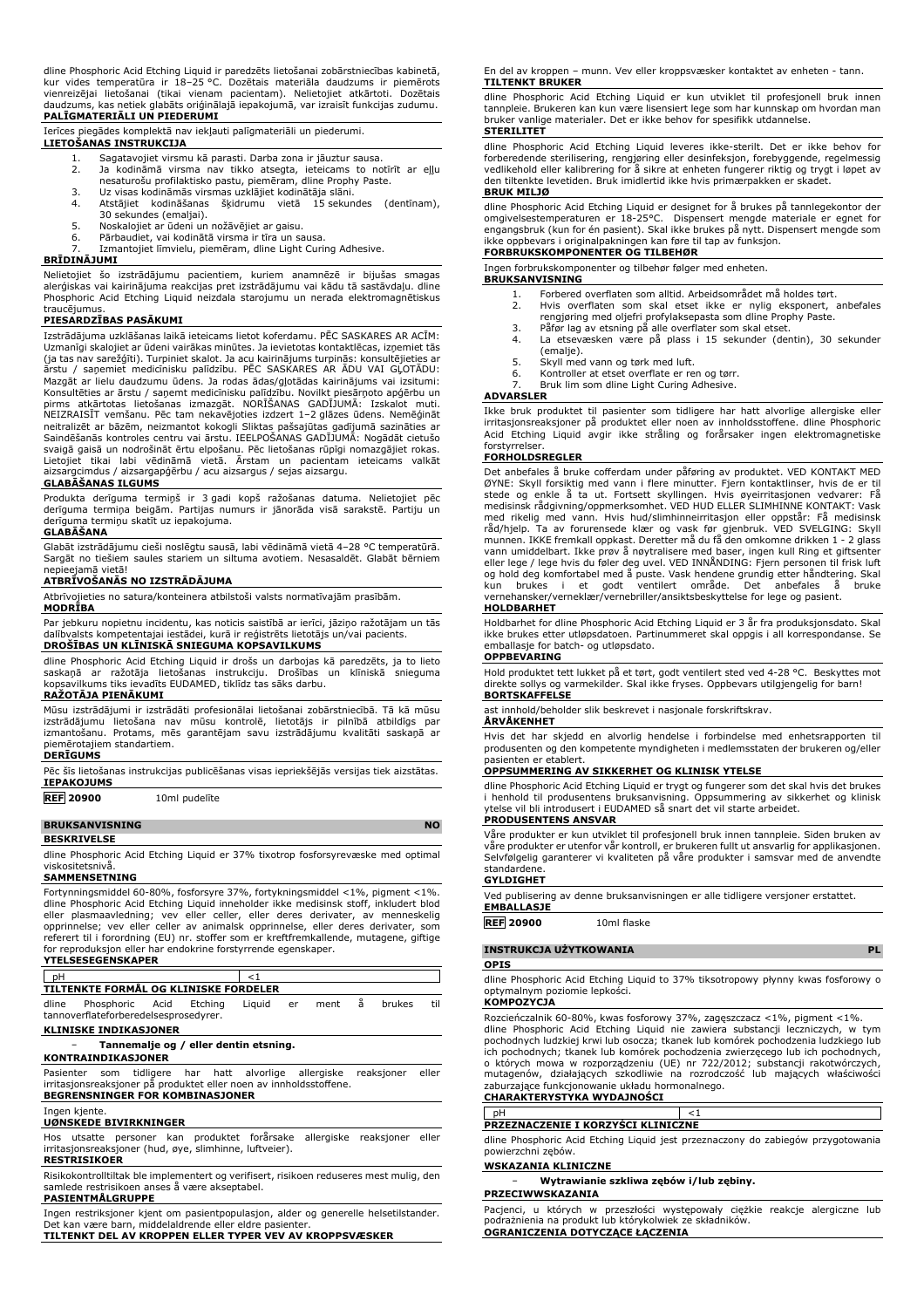### Nieznane.

## **NIEPOŻĄDANE SKUTKI UBOCZNE**

U osób podatnych produkt może wywoływać reakcje alergiczne lub podrażnienia (skóra, oczy, błony śluzowe, drogi oddechowe). **RYZYKO RESZTKOWE**

Wdrożono i zweryfikowano środki kontroli ryzyka, ryzyko jest ograniczone w jak największym stopniu, całkowite ryzyko szczątkowe ocenia się jako akceptowalne. **GRUPA DOCELOWA PACJENTÓW**

## Brak znanych ograniczeń dotyczących populacji pacjentów, ich wieku i ogólnego stanu zdrowia. Mogą to być dzieci, pacjent w średnim lub podeszłym wieku. **PRZEZNACZONA CZĘŚĆ CIAŁA LUB RODZAJE TKANEK PŁYNÓW USTROJOWYCH**

Część ciała - usta. Tkanki lub płyny ustrojowe, z którymi styka się urządzenie - ząb. **DOCELOWY UŻYTKOWNIK**

dline Phosphoric Acid Etching Liquid przeznaczony wyłącznie do użytku profesjonalnego w stomatologii. Licencjonowany tylko dla lekarza, który ma wiedzę, jak używać popularnych materiałów. Nie ma potrzeby specjalnego szkolenia. **STERYLNOŚĆ**

dline Phosphoric Acid Etching Liquid dostarczany jest w stanie niesterylnym. Nie ma potrzeby jakiejkolwiek wstępnej sterylizacji, czyszczenia lub dezynfekcji,<br>profilaktycznej, regularnej konserwacji lub kalibracji, aby zapewnić prawidłowe i<br>bezpieczne-działanie-urządzenia-w-całym-przewidzianym-okresie-uży używaj jednak urządzenia, jeśli opakowanie bezpośrednie jest uszkodzone. **MIEJSCE UŻYCIA**

dline Phosphoric Acid Etching Liquid przeznaczony do użytku w gabinecie stomatologicznym, w którym panuje temperatura otoczenia 18-25°C. Dozowana ilość materiału nadaje się do jednorazowego użytku (tylko dla jednego pacjenta). Nie używać ponownie. Dozowana ilość przechowywana nie w oryginalnym opakowaniu może prowadzić do utraty funkcjonalności.

## **MATERIAŁY EKSPLOATACYJNE I AKCESORIA**

Z urządzeniem nie są dostarczane żadne materiały eksploatacyjne ani akcesoria.

**INSTRUKCJA UŻYTKOWANIA**

- 1. Przygotować powierzchnię jak zawsze. Miejsce pracy musi być suche.<br>2. Deśli powierzchnia przeznaczona do wytrawiania nie jest świeżo<br>odsłonięta, zaleca się czyszczenie za pomocą bezolejowej pasty<br>profilaktycznej, takiej
- 3. Nałożyć warstwę wytrawiania na całą wytrawioną powierzchnię. Pozostawić płyn do wytrawiania na 15 sekund (zębina), 30 sekund
- (szkliwo).
- 5. Spłukać wodą i osuszyć powietrzem.<br>6. Sprawdzić, czy wytrawiona powierzc
- 6. Sprawdzić, czy wytrawiona powierzchnia jest czysta i sucha.
- Użyć kleju, takiego jak dline Light Curing Adhesive.

## **OSTRZEŻENIA**

Nie należy stosować produktu u pacjentów, u których w przeszłości występowały<br>ciężkie reakcje alergiczne lub podrażnienia na produkt lub którykolwiek ze<br>składników. dline Phosphoric Acid Etching Liquid nie emituje promieni powoduje żadnych zakłóceń elektromagnetycznych. **ŚRODKI OSTROŻNOŚCI**

# Podczas aplikacji produktu zaleca się stosowanie koferdamu. W PRZYPADKU DOSTANIA SIĘ PRODUKTU DO OCZU: Ostrożnie płukać wodą przez kilka minut. Zdjąć soczewki kontaktowe, jeśli są obecne. Kontynuować płukanie. Jeśli podrażnienie oczu utrzymuje się: Zasięgnąć porady/zgłosić się pod opiekę lekarza. W PRZYPADKU KONTAKTU ZE SKÓRĄ LUB BŁONĄ ŚLUZOWĄ: Umyć dużą ilością wody. Jeśli wystąpi podrażnienie skóry/błon śluzowych lub wysypka: Zasięgnąć porady/zgłosić się pod opiekę lekarza. Zdjąć zanieczyszczoną odzież i wyprać przed ponownym użyciem. W<br>PRZYPADKU POŁKNIĘCIA: wypłukać usta. NIE prowokować wymiotów. Następnie<br>natychmiast podać poszkodowanemu 1-2 szklanki wody. Nie próbowa skontaktować się z Centrum Zatruć lub lekarzem. W PRZYPADKU WDYCHANIA: wyprowadzić osobę na świeże powietrze i zapewnić swobodne oddychanie. Dokładnie umyć ręce po użyciu. Stosować tylko w dobrze wentylowanych pomieszczeniach. Zaleca się noszenie rękawic ochronnych/odzieży ochronnej/ochrony oczu/ochrony twarzy dla lekarza i pacjenta.

## **OKRES TRWAŁOŚCI**

Okres trwałości produktu wynosi 3 lata od daty produkcji. Nie używać po upływie terminu ważności. W całej korespondencji należy podawać numer partii. Data serii i data ważności znajduje się na opakowaniu.

## **PRZECHOWYWANIE**

Przechowywać produkt szczelnie zamknięty w suchym, dobrze wentylowanym<br>miejscu w temperaturze 4-28°C. Chronić przed bezpośrednim działaniem promieni<br>słonecznych i źródeł ciepła. Nie zamrażać. Trzymać z dala od dzieci!

## **UTYLIZACJA**

Zawartość/pojemnik usuwać do zgodnie z krajowymi wymogami prawnymi.

**CZUJNOŚĆ**

Jeżeli jakikolwiek poważny incydent, który miał miejsce w związku z urządzeniem, zgłaszany jest producentowi i właściwemu organowi państwa członkowskiego, w którym użytkownik i/lub pacjent ma siedzibę.

## **PODSUMOWANIE BEZPIECZEŃSTWA I WYNIKÓW KLINICZNYCH**

dline Phosphoric Acid Etching Liquid jest bezpieczny i działa zgodnie z przeznaczeniem, jeśli jest używany zgodnie z instrukcją użytkowania producenta. Podsumowanie bezpieczeństwa i wyników klinicznych zostanie wprowadzone do EUDAMED, gdy tylko zacznie działać.

## **ODPOWIEDZIALNOŚĆ PRODUCENTA**

Nasze produkty zostały stworzone z myślą o profesjonalnym zastosowaniu w stomatologii. Ponieważ zastosowanie naszych produktów jest poza naszą kontrolą, użytkownik jest w pełni odpowiedzialny za aplikację. Oczywiście gwarantujemy jakość naszych produktów zgodną z obowiązującymi normami.

## **WAŻNOŚĆ**

Wraz z opublikowaniem niniejszej instrukcji użytkowania wszystkie poprzednie wersje tracą ważność. **OPAKOWANIE**

## **REF 20900** Butelka 10ml

**INSTRUÇÕES DE USO PT DESCRIÇÃO**

O dline Phosphoric Acid Etching Liquid é um líquido tixotrópico de ácido fosfórico a 37% com um nível ótimo de viscosidade. **COMPOSIÇÃO**

Diluente 60-80%, acido fosforico 37%, espessante <1%, pigmento <1%.<br>dline Phosphoric Acid Etching Liquid não contém substâncias médicas, incluindo<br>sangue humano ou derivados de plasma; tecidos ou células, ou seus derivados origem humana; tecidos ou células de origem animal, ou seus derivados, conforme referido no Regulamento (UE) n.º 722/2012; substâncias cancerígenas, mutagénicas, tóxicas para a reprodução ou com propriedades de desregulação endócrina.

**CARACTERÍSTICAS DE PERFORMANCE**

# pH <1 **FINALIDADE PRETENDIDA E BENEFÍCIOS CLÍNICOS**

O dline Phosphoric Acid Etching Liquid deve ser usado para procedimentos de preparação da superfície do dente.

## **INDICAÇÕES CLÍNICAS**

− **Condicionamento para esmalte dentário e/ou dentina.**

## **CONTRA-INDICAÇÕES**

Pacientes com histórico de reações alérgicas graves ou irritação ao produto ou a qualquer um dos ingrediente

# **RESTRIÇÕES A COMBINAÇÕES**

### Nenhum conhecido. **EFEITOS COLATERAIS INDESEJÁVEIS**

Em indivíduos que sejam suscetíveis, dline Phosphoric Acid Etching Liquid pode causar reações alérgicas ou de irritação (pele, olhos, mucosa, trato respiratório). **RISCOS RESIDUAIS**

Foram implementadas e verificadas medidas de controlo de risco, o risco foi reduzido tanto quanto possível, o risco residual geral é considerado aceitável. **GRUPO-ALVO DE PACIENTES**

# Não há restrições conhecidas em relação à população de pacientes, a sua idade e

condições gerais de saúde. Pode destinar-se a crianças, pacientes de meia-idade ou idosos.

**PARTE PRETENDIDA DO CORPO OU TIPOS DE TECIDOS DE FLUIDOS CORPORAIS**

Parte do corpo - boca. Tecidos ou fluidos corporais em contacto com o dispositivo dente.

## **UTILIZADOR PRETENDIDO**

dline Phosphoric Acid Etching Liquid desenvolvido exclusivamente para o uso profissional em odontologia. O seu utilizador deve ser um médico licenciado que tenha conhecimentos sobre como usar materiais odontológicas comuns. Não há necessidade de formação específica.

### **ESTERILIDADE**

dline Phosphoric Acid Etching Liquid é entregue não esterilizado. Não há necessidade de qualquer esterilização preparatória, limpeza ou desinfecção, manutenção preventiva regular ou calibração para garantir que o dispositivo opere de forma adequada e segura durante a sua vida útil prevista. No entanto, não use se a embalagem principal estiver danificada.

## **AMBIENTE DE USO**

dline Phosphoric Acid Etching Liquid foi desenvolvido para ser usado em consultório odontológico onde a temperatura ambiente é de 18-25 ° C. A quantidade dispensada de material é adequada para uso único (apenas para um paciente). Não reutilize. Quantidade dispensada mantida fora da embalagem original pode levar à perda de

# função. **COMPONENTES CONSUMÍVEIS E ACESSÓRIOS**

Não é fornecido nenhum componente consumível e acessório com o dispositivo. **INSTRUÇÕES DE USO**

- 1. Prepare a superfície normalmente. A área de trabalho deve ser mantida seca.
- 2. Se a superfície a ser condicionada não estiver exposta recentemente, é recomendada a limpeza com pasta de profilaxia sem óleo, como dline Prophy Paste.
- 3. Aplique a camada de corrosão em toda a superfície a ser atacada.
- Deixe o líquido do condicionamento durante 15 segundos (dentina), 30 segundos (esmalte). 5. Enxágue com água e seque com ar.
- 
- 6. Verifique se a superfície atacada está limpa e seca.
- Use adesivos como dline Light Curing Adhesive.

## **AVISOS**

Não use o produto com pacientes com histórico de reações alérgicas graves ou irritação ao produto ou a qualquer um dos ingredientes. dline Phosphoric Acid Etching Liquid não emite radiação e não causa interferências eletromagnéticas.

## **PRECAUÇÕES**

Recomenda-se o uso de uma ensecadeira durante a aplicação do produto. SE ENTRAR EM CONTACTO COM OS OLHOS: enxague cuidadosamente com água durante vários minutos. Remova as lentes de contacto, se presentes e fáceis de retirar. Continue a enxaguar. Se a irritação nos olhos persistir: Procure orientação/atenção médica. SE ENTRAR EM CONTACTO COM A PELE OU MUCOSA: lavar abundantemente com água. Se ocorrer irritação da pele/mucosa ou erupção: consulte um médico. Tire a roupa contaminada e lave-a antes de a reutilizar. EM CASO DE INGESTÃO: Enxaguar a boca. NÃO induza o vómito. Em seguida, faça com que a vítima beba de 1 a 2 copos<br>de água imediatamente. Não tente neutralizar com bases, sem carvão. Ligue para<br>um centro de intoxicação ou médico/médico se não se sentir bem Remova a pessoa para o ar fresco e mantenha-a confortável para respirar. Lave bem as mãos após manusear. Use apenas numa área bem ventilada. Recomenda-se o uso de luvas de proteção/roupas de proteção/proteção ocular/proteção facial para médico e paciente.

### **VALIDADE**

O prazo de validade do produto é de 3 anos a partir da data de fabrico. Não use após a data de validade. O número do lote deve ser citado em toda a correspondência. Verifique a embalagem para ver o lote e data de validade.

## **ARMAZENAMENTO**

Manter o produto bem fechado em local seco e bem ventilado a 4-28 °C. Proteja da luz solar direta e de fontes de calor. Não congele. Mantenha fora do alcance das crianças!

## **ELIMINAÇÃO**

Descarte o conteúdo/recipiente conforme exigido pelos requisitos regulamentares nacionais.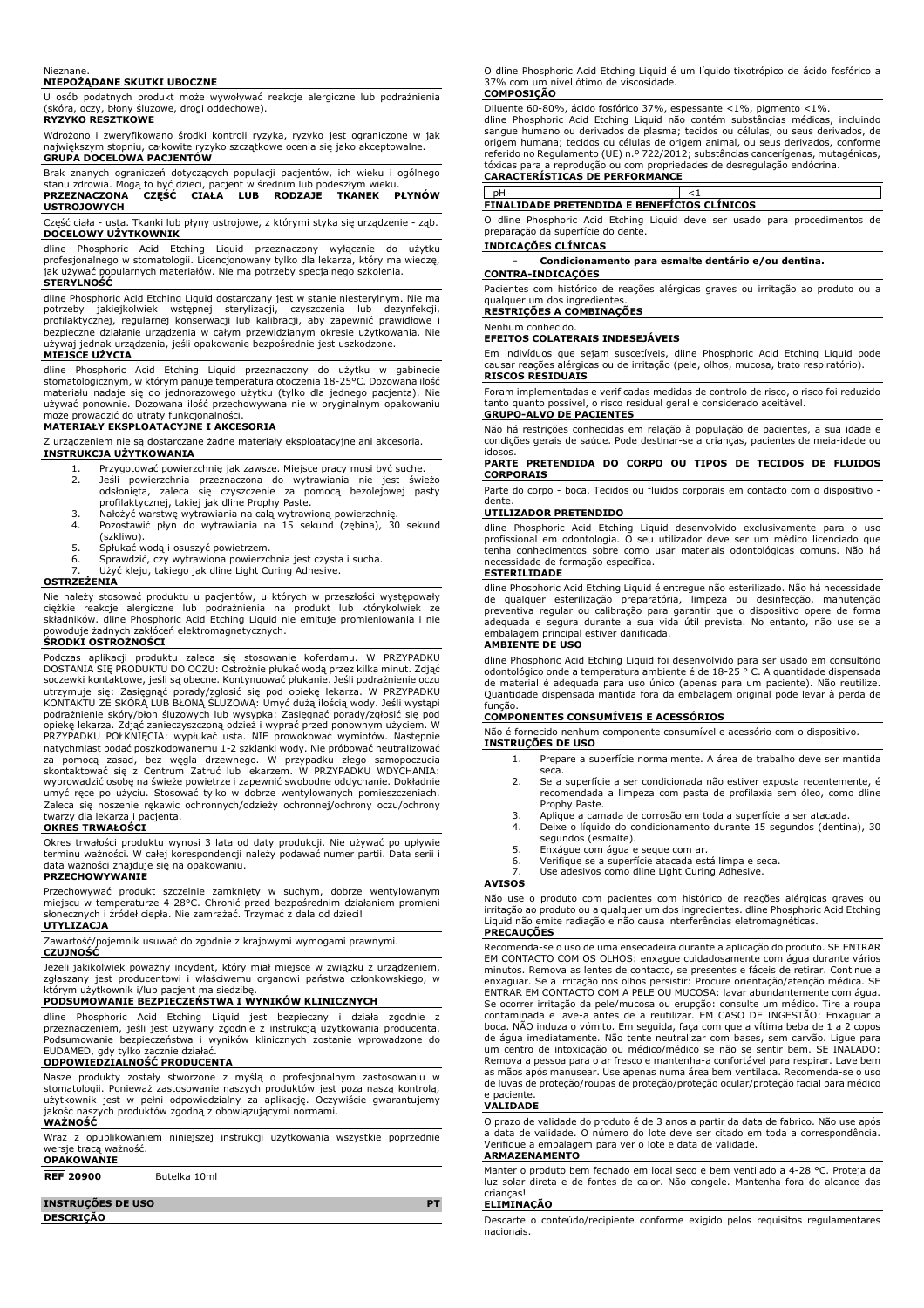### **VIGILÂNCIA**

Se qualquer incidente grave ocorrer em relação ao dispositivo, informe o fabricante e a autoridade competente do Estado-Membro em que o utilizador e/ou paciente está estabelecido.

**RESUMO DE SEGURANÇA E DESEMPENHO CLÍNICO**

dline Phosphoric Acid Etching Liquid é seguro e tem o desempenho esperado se for usado de acordo com as instruções de uso do fabricante. O resumo de segurança e desempenho clínico será introduzido no EUDAMED assim que começar a funcionar. **RESPONSABILIDADE DO FABRICANTE**

Os nossos produtos foram desenvolvidos para uso profissional em odontologia. Como a aplicação dos nossos produtos está além do nosso controlo, o utilizador é totalmente responsável pela aplicação. Garantimos, naturalmente, a qualidade dos nossos produtos de acordo com as normas aplicadas.

## **VALIDADE**

Após a publicação destas instruções de uso, todas as versões anteriores são substituídas.

## **EMBALAGEM**

**REF 20900** Garrafa de 10ml

## **INSTRUCȚIUNI DE UTILIZARE RO**

### **DESCRIERE**

dline Phosphoric Acid Etching Liquid este un lichid tixotropic cu 37% acid fosforic și un nivel optim de vâscozitate.

## **COMPOZIȚIE**

Diluant 60-80%, acid fosforic 37%, agent de îngroșare <1%, pigment <1%. dline Phosphoric Acid Etching Liquid nu conține substanțe medicinale, inclusiv sânge uman sau derivate din plasmă; țesuturi sau celule de origine umană sau derivatele lor; țesuturi sau celule de origine animală sau derivatele lor, conform Reglementării (UE) Nr. 722/2012; substanțe cancerigene, mutagene, toxice pentru reproducere sau

cu proprietăți destructive pentru sistemul endocrin. **CARACTERISTICI DE PERFORMANȚĂ**

pH <1 **UTILIZARE DESTINATĂ ȘI BENEFICII CLINICE**

dline Phosphoric Acid Etching Liquid este destinat procedurilor de pregătire a suprafețelor dentare.

### **INDICAȚII CLINICE**

− **Demineralizare a smalțului sau dentinei.**

**CONTRAINDICAȚII**

Pacienți cu un istoric de alergii severe sau reacții de iritație la produs sau la unul din ingredientele sale.

### **REACȚII LA COMBINAȚII** Nu se cunosc.

## **EFECTE ADVERSE NEPLĂCUTE**

Produsul ar putea cauza reacții alergice sau de iritație (piele, ochi, mucoasă, tract respirator) indivizilor susceptibili.

## **RISCURI REZIDUALE**

Au fost implementate și verificate măsuri de control al riscului pentru a-l reduce cât mai mult posibil; riscul rezidual general este considerat ca fiind unul acceptabil. **GRUPUL DE PACIENȚI-ȚINTĂ**

Nu există restricții cu privire la populația de pacienți, vârstă și stare de sănătate<br>generală. Aceștia pot fi copii, adulți de vârstă mijlocie sau persoane în vârstă.<br>**PARTEA - CORPULUI - SAU - TIPURI - DE - ȚESUTURI - ȘI CORESPUNZĂTOARE**

Părți ale corpului – cavitatea bucală. Țesuturi sau fluide care intră în contact cu dispozitivul – dinte.

## **UTILIZATOR DESTINAT**

dline Phosphoric Acid Etching Liquid este destinat exclusiv utilizării stomatologice profesionale. Utilizatorii săi pot fi medici care au dobândit cunoștința necesară utilizării materialelor dentare. Nu este nevoie de un instructaj specific.

## **STERILITATE**

dline Phosphoric Acid Etching Liquid este livrat nesteril. Nu este nevoie de nicio sterilizare preparatoare, curățare sau dezinfecție, mentenanță preventivă, regulată sau calibrare pentru ca acest dispozitiv să fie utilizat în siguranță pe parcursul duratei sale de viață. Cu toate acestea, a nu se utiliza dacă pachetul este deteriorat.

## **MEDIU DE UTILIZARE**

dline Phosphoric Acid Etching Liquid este destinat folosirii în cabinetele dentare unde temperatura ambientală este cuprinsă între 18 și 25 °C. Cantitatea eliberată de material este suficientă pentru o singură utilizare (la un singur pacient). A nu se refolosi acestea. Cantitatea eliberată păstrată altundeva decât în pachetul original își

# poate pierde proprietățile de funcționare. **COMPONENTE ȘI ACCESORII CONSUMABILE**

Dispozitivul nu este însoțit de consumabile sau accesorii.

## **INSTRUCȚIUNI DE UTILIZARE**

- 1. Pregătiți suprafața, ca de obicei. Zona de lucru trebuie menținută uscată. 2. Dacă suprafața ce trebuie gravată nu este expusă, se recomandă curățarea cu o pastă profilactică fără ulei, cum ar fi dline Prophy Paste.
- 3. Aplicați un strat de demineralizant pe toată suprafața ce trebuie gravată.
- Lăsați lichidul să acționeze timp de 15 secunde (dentină), 30 de secunde
- (smalț). 5. Clătiți cu apă și uscați cu aer.
- 6. Verificați ca suprafața demineralizată să fie curată și uscată.
- 7. Folosiți un adeziv, cum ar fi dline Light Curing Adhesive.

### **AVERTISMENTE**

A nu se utiliza la pacienții cu un istoric de alergii severe sau reacții cu iritație la produs sau la orice din ingredientele sale. dline Phosphoric Acid Etching Liquid nu emite radiații și nu cauzează interferențe electromagnetice.

### **PRECAUȚII**

Este recomandată folosirea digii dentare în timpul aplicării produsului. LA CONTACTUL CU OCHII: Clătiți atent cu apă timp de câteva minute. Înlăturați lentilele de contact dacă sunt prezente. Continuați clătirea. Dacă iritația ochilor persistă, consultați medicul. LA CONTACTUL CU PIELEA SAU MUCOASA: Spălați cu multă apă. Dacă apare o iritație sau urticarie a pielii sau mucoasei, consultați medicul. Îndepărtați îmbrăcămintea contaminată și spălați-o înainte de a o refolosi. LA ÎNGHIȚIRE: Clătiți gura. NU induceți voma. Beți imediat 1-2 pahare cu apă. Nu încercați să neutralizați

cu baze sau cărbune. Dacă vă simțiți rău, consultați medicul. LA INHALARE: Ieșiți la aer curat, unde puteți respira confortabil. Spălați-vă bine mâinile după folosire. Folosiți doar într-o zonă bine aerisită. Este recomandată folosirea echipamentului de protecție pentru mâini, corp, ochi și față, atât pentru medic cât și pentru pacient. **DURATĂ DE VIAȚĂ**

Durata de viață a produsului este de 3 ani de la data fabricării. A nu se folosi după data expirării. Numărul lotului trebuie menționat în orice corespondență. Vedeți pe ambalaj lotul și data expirării. **DEPOZITARE**

Țineți produsul etanș într-un loc uscat, bine aerisit, la 4-28 °C. A se proteja de lumina directă a soarelui și de surse de căldură. A nu se lăsa la îndemâna copiilor! **DEBARASARE**

Aruncați conținutul/recipientul conform reglementărilor naționale.

**VIGILENȚĂ**

Dacă a avut loc orice incident serios legat de dispozitiv, raportați-l la autoritatea competentă din Statul Membru în care este stabilit utilizatorul și/sau brevetul. **REZUMAT SIGURANȚĂ ȘI PERFORMANȚĂ CLINICĂ**

dline Phosphoric Acid Etching Liquid este sigur și se comportă conform utilizării destinate atunci când se folosește conform instrucțiunilor producătorului. Sumarul siguranței și al performanței clinice vor fi introduse în EUDAMED imediat după începerea utilizării.

## **RESPONSABILITATEA PRODUCĂTORULUI**

Produsele noastre au fost dezvoltate exclusiv în scopul utilizării stomatologice profesionale. Având în vedere că nu putem controla modul de aplicare a produselor noastre, utilizatorul este pe deplin responsabil de acesta. Desigur, garantăm calitatea produselor noastre, raportată la standardele în vigoare. **VALABILITATE**

U Odată cu publicarea acestor instrucțiuni de utilizare, toate versiunile anterioare sunt anulate.

## **AMBALAJ**

**REF 20900** 10ml sticluță

## **NÁVOD NA POUŽITIE SK**

**POPIS**

dline Phosphoric Acid Etching Liquid je 37% kvapalina tixotropnej kyseliny fosforečnej s optimálnou úrovňou viskozity.

### **ZLOŽENIE**

Riedidlo 60-80%, kyselina fosforečná 37%, zahusťovadlo <1%, pigment <1%. dline Phosphoric Acid Etching Liquid neobsahuje liečiva, vrátane derivátov ľudskej krvi alebo plazmy; tkanivá alebo bunky alebo ich deriváty ľudského pôvodu; tkanivá alebo bunky živočíšneho pôvodu alebo ich deriváty podľa Nariadenia (EÚ) č. 722/2012; látky, ktoré sú karcinogénne, mutagénne, toxické pre reprodukciu alebo majú vlastnosti narušujúce endokrinný systém. **VÝKONOVÉ CHARAKTERISTIKY**

# pH <1 **ZAMÝŠĽANÝ ÚČEL A KLINICKÉ VÝHODY**

dline Phosphoric Acid Etching Liquid je určený na použitie v postupoch prípravy povrchu zubov.

## **KLINICKÉ INDIKÁCIE**

− **Leptanie zubnej skloviny a/alebo dentínu.**

# **KONTRAINDIKÁCIE**

Pacienti, ktorí majú v anamnéze závažné alergické alebo podráždené reakcie na produkt alebo na ktorúkoľvek zložku prípravku.

## **OBMEDZENIE KOMBINÁCIÍ** Nie sú známe.

**NEŽIADUCE VEDĽAJŠIE ÚČINKY**

U citlivých jedincov môže produkt spôsobiť alergické alebo dráždivé reakcie (koža, oči, sliznice, dýchacie cesty). **ZVYŠKOVÉ RIZIKÁ**

Bola implementovaná a overená opatrení na kontrolu rizík, riziko je čo najviac znížilo, celkové zvyškové riziko je považované za prijateľné. **CIEĽOVÁ SKUPINA PACIENTOV**

## Nie sú známe žiadne obmedzenia týkajúce sa populácie pacientov, ich veku a celkového zdravotného stavu. Môžu to byť aj deti, pacienti stredného veku alebo starší pacienti.

## **ZAMÝŠĽANÁ ČASŤ TELA ALEBO TYPY TKANÍV TELESNÝCH TEKUTÍN**

Časť tela - ústa. Tkanivá alebo telesné tekutiny v kontakte s prístrojom - zub. **URČENÝ POUŽÍVATEĽ**

dline Phosphoric Acid Etching Liquid je vyvinutý len pre profesionálne použitie v stomatológii. Použiť ho môže iba lekár s licenciou, ktorý má znalosti o používaní bežných dentálnych materiálov. Nie je potreba zvláštneho školenia. **STERILITA**

dline Phosphoric Acid Etching Liquid je dodávaný nesterilný. Nie je potrebné vykonávať žiadnu prípravnú sterilizáciu, čistenie alebo dezinfekciu, preventívnu, pravidelnú údržbu alebo kalibráciu, aby bolo zaistené, že zariadenie pracuje správne a bezpečne po celú dobu jeho životnosti. Nepoužívajte však, ak je primárny balíček poškodený.

### **PROSTREDIE POUŽITIA**

dline Phosphoric Acid Etching Liquid je určený na použitie v zubnej ordinácii, kde je teplota okolia 18-25 °C. Vydané množstvo materiálu je vhodné pre jednorazové použitie (iba pre jedného pacienta). Nepoužívajte znova. Vydané množstvo, ktoré nie je v pôvodnom obale, môže viesť k strate funkcie. **SPOTREBNÉ SÚČASTI A PRÍSLUŠENSTVO**

So zariadením nie sú dodávané žiadne spotrebné súčasti ani príslušenstvo. **NÁVOD NA POUŽITIE**

- 1. Pripravte povrch ako vždy. Pracovný priestor musí byť udržiavaný v suchu.
- 2. Ak povrch, ktorý má byť leptaný, nie je čerstvo odkrytý, odporúča sa čistenie bezolejovou profylaktickou pastou, ako je dline Prophy Paste. 3. Naneste leptaciu vrstvu na celý povrch, ktorý chcete leptať.
	-
- 4. Nechajte leptaciu kvapalinu na mieste po dobu 15 sekúnd (dentín), 30 sekúnd (sklovina). 5. Opláchnite vodou a osušte vzduchom.
- 
- 6. Skontrolujte, či je vyleptaný povrch čistý a suchý.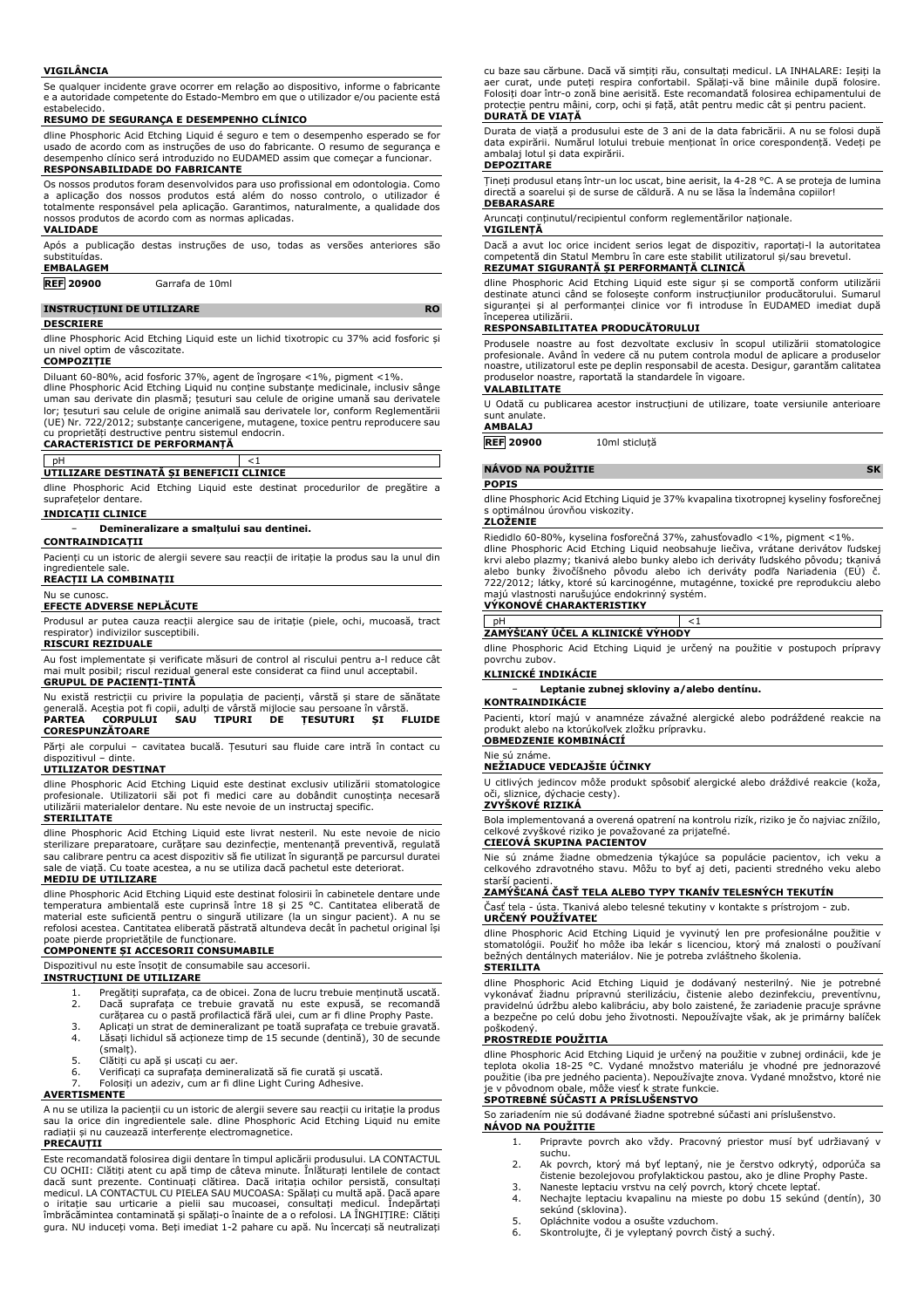### **VAROVANIE**

Nepoužívajte prípravok u pacientov, ktorí v minulosti mali závažné alergické alebo podráždené reakcie na produkt alebo na niektorú zo zložiek. dline Phosphoric Acid Etching Liquid nevyžaruje žiarenie a nespôsobuje žiadne elektromagnetické rušenie. **OPATRENIE**

Počas aplikácie produktu sa odporúča používať kofferdam. PO ZASIAHNUTÍ OČÍ: Niekoľko minút ich opatrne vyplachujte vodou. Vyberte kontaktné šošovky, ak sú<br>nasadené a ak je to ľahké. Pokračujte vo vyplachovaní. Pokiaľ podráždenie očí<br>pretrváva: Vyhľadajte lekársku pomoc/starostlivosť. PRI STYKU S K SLIZNICOU: Umyte veľkým množstvom vody. Pokiaľ dôjde k podráždeniu kože alebo slizníc alebo vyrážke: Vyhľadajte lekársku pomoc/starostlivosť. Kontaminovaný odev si vyzlečte a pred ďalším použitím vyperte. PRI POŽITÍ: Vypláchnite ústa. NEVYVOLÁVAJTE zvracanie. Potom postihnutému ihneď dajte 1-2 poháre vody. Nepokúšajte sa neutralizovať zásadami ani aktívnym uhlím. Ak sa postihnutý necíti dobre, volajte toxikologické stredisko alebo lekára. PO VDÝCHNUTÍ: Presuňte osobu na čerstvý vzduch a nechajte ju v polohem ktorá uľahčuje dýchanie. Po manipulácii si dôkladne umyte ruky. Používajte len na dobre vetranom mieste. Pre lekára a pacienta sa odporúča nosiť ochranné rukavice/ochranný odev/ochranu očí/ochranu tváre.

## **SKLADOVATEĽNOSŤ**

Doba použiteľnosti produktu je 3 roky od dátumu výroby. Nepoužívajte po dátume exspirácie. Vo všetkých korešpondencia by malo byť uvedené číslo šarže. Šarže a dátum spotreby pozri balenia. **SKLADOVANIE**

Uchovávajte produkt tesne uzavretú na suchom, dobre vetranom mieste pri teplote 4-28 °C. Chráňte pred priamym slnečným žiarením a zdrojmi tepla. Chráňte pred mrazom. Udržujte mimo dosahu detí!

## **LIKVIDÁCIA**

Obsah/obal zlikvidujte v súlade s požiadavkami národných predpisov.

## **BDELOSŤ**

Ak sa stane akýkoľvek závažný incident, ku ktorému došlo v súvislosti so zariadením, hlási sa to výrobcovi a príslušnému orgánu členského štátu, v ktorom sa používateľ alebo pacient nachádza.

### **SÚHRN BEZPEČNOSTI A KLINICKÉHO VÝKONU**

dline Phosphoric Acid Etching Liquid je bezpečný a funguje tak, ako bolo zamýšľané,<br>ak je používaný v súlade s pokynmi výrobcu na použitie. Súhrn bezpečnosti a<br>klinického výkonu bude do EUDAMED zavedený, akonáhle

## **ZODPOVEDNOSŤ VÝROBCOV**

Naše výrobky boli vyvinuté pre profesionálne použitie v stomatológii. Pretože aplikácia našich produktov je mimo našu kontrolu, je za aplikáciu plne zodpovedný užívateľ. Samozrejme garantujeme kvalitu našich produktov v súlade s platnými normami.

### **DOBA PLATNOSTI**

| <b>OBAL</b>                | Po uverejnení tohto návodu na použitie sú nahradené všetky predchádzajúce verzie. |           |
|----------------------------|-----------------------------------------------------------------------------------|-----------|
| <b>REF 20900</b>           | 10ml fľaša                                                                        |           |
| <b>NAVODILA ZA UPORABO</b> |                                                                                   | <b>SL</b> |
| <b>OPIS</b>                |                                                                                   |           |

dline Phosphoric Acid Etching Liquid je 37% tiksotropna tekočina s fosforno kislino in ima optimalno stopnjo viskoznosti.

### **SESTAVA**

Topilo 60-80%, fosforna kislina 37%, zgoščevalno sredstvo <1%, pigment <1%. dline Phosphoric Acid Etching Liquid ne vsebuje zdravilnih snovi, vključno s človeško krvjo ali predelano plazmo; tkiv, celic ali derivatov človeškega izvora; tkiv ali celic živalskega izvora ali njihovih derivatov po Uredbi (EU) Št. 722/2012; snovi, ki so rakotvorne, mutagene, strupene za reprodukcijo ali imajo endokrine moteče lastnosti.

## **ZNAČILNOSTI DELOVANJA**

pH <1 **PREDVIDENI NAMEN ZDRAVLJENJA IN KORISTI**

dline Phosphoric Acid Etching Liquid je namenjen za postopke priprave zobnih površin.

### **KLINIČNE INDIKACIJE**

− **Jedkanje zobne sklenine in/ali dentina.**

## **KONTRAINDIKACIJE**

Bolniki, ki so imeli hude alergične reakcije ali reakcijo draženja na izdelek ali katero koli njegovo sestavino. **OMEJITVE ZA KOMBINACIJE**

## Niso poznani.

**NEŽELENI STRANSKI UČINKI**

Pri posameznikih, ki so podvrženi alergijam, lahko izdelek povzroči alergijske ali dražilne reakcije (koža, oko, sluznica, dihala). **PREOSTALA TVEGANJA**

Ukrepi za nadzor tveganja so bili izvedeni in preverjeni. Tveganje je bilo minimalizirano, skupno preostalo tveganje je bilo ocenjeno kot sprejemljivo.

## **CILJNA SKUPINA PACIENTA**

Omejitev glede populacije pacientov, njihove starosti in splošnih zdravstvenih razmer ni. Zdravi se lahko tako otroke kot vse druge starostne skupine, tudi starejše paciente.

## **PREDVIDENI DEL TELESA ALI VRSTE TKIV V TELESNIH TEKOČINAH**

Del telesa - usta. Tkiva ali telesne tekočine, s katerimi pripomoček pride v stik - zob. **PREDVIDENI UPORABNIK**

dline Phosphoric Acid Etching Liquid je bil razvit samo za profesionalno uporabo v<br>zobozdravstvu. Uporablja ga lahko samo licenciran zobozdravnik, ki ima znanje o<br>uporabi zobnih materialov. Posebno usposabljanje ni potrebn **STERILNOST**

Dobavljen izdelek je ne-sterilen. Za zagotovitev pravilnega in varnega delovanja<br>pripomočka - v - predvidenem - življenjskem - obdobju - sterilizacija, - čiščenje - ali<br>razkuževanje, preventivno ali redno vzdrževanje ali k je prejmete izdelek v poškodovani embalaži, ga ne uporabljajte. **OKOLJE UPORABE**

dline Phosphoric Acid Etching Liquid je namenjen za uporabo v zobozdravstveni ordinaciji, kjer je standardna temperatura prostora med 18 in 25°C. Posamezni odmerek materiala je primeren za enkratno uporabo (samo za enega pacienta). Ni za ponovno uporabo. Odmerek, ki ni več shranjen v originalni embalaži, lahko izgubi svojo funkcijo.

## **POTROŠNI MATERIAL IN DODATKI**

Pripomočku ni priložen potrošni material, drugi sestavni deli in dodatki. **NAVODILA ZA UPORABO**

- 
- 1. Površino pripravite kot običajno. Delovna površina mora biti suha. 2. Če površine zoba, ki jih je potrebno jedkati, niso sveže obdelane, jih je priporočljivo očistiti s preventivno pasto, ki ne vsebuje olj, kot je dline
- Prophy Paste. 3. Nanesite plast sredstva za jedkanje na vso površino, ki jo je potrebno jedkati.
- 4. Pustite, da sredstvo za jedkanje učinkuje 15 sekund (dentin), 30 sekund (sklenina).
- 5. Sperite z vodo in posušite z zrakom.<br>6. Prepričajte se, da je jedkana površin
- 6. Prepričajte se, da je jedkana površina čista in suha. Uporabite lepilo, kot je dline Light Curing Adhesive.

## **OPOZORILA**

Izdelka ne uporabljajte pri pacientih, ki so že kdaj imeli hude alergijske reakcije ali draženje na ta izdelek ali katero koli njegovo sestavino. dline Phosphoric Acid Etching Liquid ne oddaja sevanja in ne povzroča elektromagnetnih motenj.

## **PREVIDNOSTNI UKREPI**

Med nanašanjem izdelka je priporočljivo uporabljati cofferdam. CE PRIDE V OCI:<br>Nekaj minut previdno izpirajte z vodo. Če je možno in enostavno izvedljivo, odstranite<br>kontaktne leče. Nadaljujte z izpiranjem. Če draženje oči zdravniško pomoč. ČE PRIDE DO STIKA S KOŽO ALI SLUZNICO: Izperite z veliko vode. Če pride do draženja kože / sluznice ali če se pojavi izpuščaj, poiščite zdravniško pomoč. Kontaminirana oblačila slecite in dobro operite. ČE PRIDE DO ZAUŽITJA: Izperite usta. Izzivanje bruhanja NI DOVOLJENO. Ponesrečenec naj takoj popijte 1-2 kozarca vode. Ne poskušajte nevtralizirati z bazami, ne uporabljajte oglja. Če se ne počutite dobro, pokličite center za zastrupitve ali osebnega zdravnika. ČE PRIDE DO VDIHA: Osebi pomagajte priti do svežega zraka, pri dihanju naj jim bo<br>udobno. Po postopku si temeljito umijte roke. Uporabljajte samo v dobro<br>prezračevanem prostoru. Priporočljivo je, da zobozdravnik in p rokavice/zaščitno obleko/zaščito za oči/zaščito za obraz.

## **ROK UPORABE**

Rok uporabe izdelka je 3 leta od datuma izdelave. Ne uporabljajte po pretečenem datumu. V vseh dopisih morate navesti številko serije. Za številko serije in rok uporabe glejte embalažo.

### **SKLADIŠČENJE**

Izdelek hranite v tesno zaprti embalaži in v suhem ter dobro prezračevanem prostoru pri temperaturi med 4-28°C. Ne izpostavljajte direktni sončni svetlobi in virom toplote. Ne zamrzujte. Hranite izven dosega otrok!

## **ODLAGANJE ODPADKOV**

Vsebino/embalažo zavrzite v skladu z nacionalnimi predpisi.

### **PAZLJIVOST**

Če pride do kakršnega koli resnega incidenta, ki se v zvezi s pripomočkom zgodi pacientu, to takoj sporočite proizvajalcu in pristojnemu organu države članice, v kateri uporabnik in/ali pacient prebiva.

### **POVZETEK VARNOSTNIH OPOZORIL IN KLINIČNIH UČINKOVITOSTI**

dline Phosphoric Acid Etching Liquid je varen in deluje, kot je predvideno, če se uporablja v skladu s proizvajalčevimi navodili za uporabo. Povzetek varnostnih opozoril in klinične učinkovitosti bo predstavljen v EUDAMED takoj, ko bo predstavljen trgu.

### **ODGOVORNOST PROIZVAJALCA**

Naši izdelki so bili razviti za profesionalno uporabo v zobozdravstvu. Ker uporaba naših izdelkov ni več pod našim nadzorom, je uporabnik v celoti odgovoren za njihovo aplikacijo. Seveda pa zagotavljamo kakovost naših izdelkov v skladu z veljavnimi standardi.

### **VELJAVNOST**

Z objavo teh navodil za uporabo vse prejšnje različice postanejo brezpredmetne.

**PAKIRANJE**

**REF 20900** 10ml steklenica

## **INSTRUCCIONES DE USO ES**

### **DESCRIPCIÓN**

dline Phosphoric Acid Etching Liquid es un líquido de ácido fosfórico tixotrópico al 37% con un nivel óptimo de viscosidad.

## **COMPOSICIÓN**

Diluyente 60-80%, ácido fosfórico 37%, espesante <1%, pigmento <1%. dline Phosphoric Acid Etching Liquid no contiene sustancias medicinales, sangre humana o derivados de plasma; tejidos o células, o sus derivados, de origen humano; tejidos o células de origen animal, o sus derivados, según se indica en el Reglamento<br>(UE) No. 722/2012: Sustancias cancerígenas, mutágenos, tóxicas para la (UE) No. 722/2012; Sustancias cancerígenas, mutágenos, tóxicas para la reproducción o que tengan propiedades de alteración endocrina.

# **CARACTERÍSTICAS DE DESEMPEÑO**

# pH <1 **PROPÓSITO PREVISTO Y BENEFICIOS CLÍNICOS**

dline Phosphoric Acid Etching Liquid está diseñado para ser utilizado en procedimientos de preparación de superficies dentales. **INDICACIONES CLÍNICAS**

## − **Decapado de esmalte dental y/o dentina.**

**CONTRAINDICACIONES**

Pacientes con antecedentes de reacciones alérgicas o de irritaciones graves al producto o a cualquiera de los ingredientes. **RESTRICCIONES A LAS COMBINACIONES**

### Ninguno conocido.

**EFECTOS SECUNDARIOS INDESEABLES**

En personas susceptibles, el producto puede causar reacciones alérgicas o irritación piel, ojos, mucosas, tracto respiratorio).

## **RIESGOS RESIDUALES**

Se han implementado y comprobado medidas de control de riesgos, reduciéndolos en la medida de lo posible, el riesgo residual general se considera aceptable.

Použite lepidlo, ako je dline Light Curing Adhesive.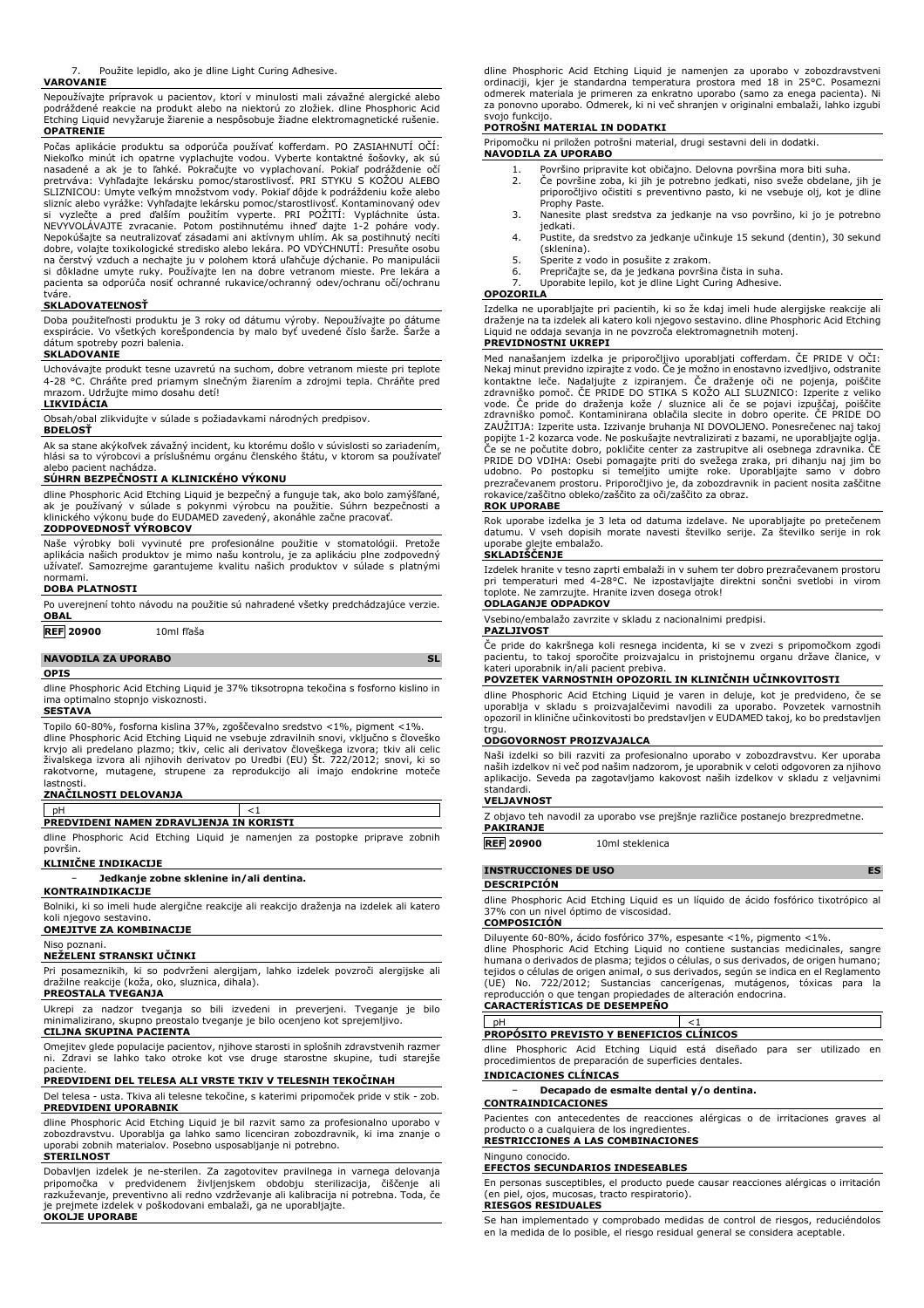### **GRUPO DE PACIENTES OBJETIVO**

No se conocen restricciones con respecto a la población de pacientes, edad y condiciones generales de salud. Pudiendo haber niños, pacientes de mediana edad o ancianos.

### **PARTE PREVISTA DEL CUERPO O TIPOS DE TEJIDOS DE FLUIDOS CORPORALES**

Parte del cuerpo - boca. Tejidos o fluidos corporales en contacto con el dispositivo: dientes

## **USUARIO PREVISTO**

dline Phosphoric Acid Etching Liquid está desarrollado únicamente para uso profesional odontológico. Dirigido a médicos con licencia que tengan conocimientos sobre cómo usar materiales dentales comunes. No hay necesidad de tener una formación específica.

## **ESTERILIDAD**

dline Phosphoric Acid Etching Liquid se entrega sin esterilizar. No necesita<br>esterliización, limpieza o desinfección preparatoria, mantenimiento preventivo,<br>regular-o-calibración-para-garantizar-que-el-dispositivo-funcione y segura durante su vida útil prevista. Sin embargo, no lo use si el envoltorio principal está dañado.

## **MEDIO AMBIENTE DE USO**

dline Phosphoric Acid Etching Liquid está diseñado para ser usado en consultorios odontológicos donde la temperatura ambiente va de 18 a 25 °C. La cantidad dispensada de material es adecuada para un solo uso (un paciente). No reutilizar. La cantidad dispensada que no se mantenga en el paquete original puede perder su función.

### **COMPONENTES CONSUMIBLES Y ACCESORIOS**

No se suministran componentes ni consumibles con el dispositivo.

## **INSTRUCCIONES DE USO**

- 1. Prepare la superficie como siempre. El área de trabajo debe mantenerse seca.
- 2. Si la superficie a decapar no está recién expuesta, se recomienda limpiar con pasta profiláctica sin aceite como dline Prophy Paste.
- 3. Aplique una capa de decapado en toda la superficie a decapar. 4. Deje el líquido de decapado en su lugar durante 15 segundos (dentina),
- 30 segundos (esmalte).
- 
- 5. Enjuague con agua y seque con aire. 6. Verifique que la superficie decapada esté limpia y seca.
- Utilice adhesivo como dline Light Curing Adhesive.

## **ADVERTENCIAS**

No utilice el producto en pacientes que tengan antecedentes de reacciones alérgicas o de irritación graves producidas por el producto o cualquiera de sus componentes. dline Phosphoric Acid Etching Liquid no emite radiación y tampoco causa interferencias electromagnéticas.

### **PRECAUCIONES**

Se recomienda utilizar barrera durante la aplicación del producto. EN CASO DE CONTACTO CON LOS OJOS: Enjuague cuidadosamente con agua durante varios minutos. Quítese las lentes de contacto, si los lleva y es fácil hacerlo. Continúe enjuagando. Si la irritación ocular persiste: consulte con su médico. EN CASO DE CONTACTO CON LA PIEL O LAS MUCOSAS: Lave con abundante agua. Si se produce irritación o sarpullido en la piel o mucosas: busque atención médica. Quítese la ropa contaminada y lávela antes de volverla a usar. EN CASO DE INGESTA: Enjuague la boca. No induzca el vomito. Inmediatamente, haga que el lesionado beba 1 o 2 vasos de agua. No intente neutralizar con bases, no use carbón. Llame a un centro de toxicología o a un médico si no se encuentra bien. EN CASO DE INHALACIÓN: Lleve

a la persona a tomar aire fresco y facilite su respiración. Lávese bien las manos después de manipular el producto. Utilice el producto solo en un área bien ventilada. Se recomienda utilizar guantes protectores/ropa<br>protectora/protección ocular/protección facial para médico y paciente.<br>**VIDA ÚTIL** 

### La vida útil del producto es de 3 años a partir de la fecha de fabricación. No lo use después de la fecha de vencimiento. El número de lote debe indicarse en todo el prospecto. Consulte el empaque para ver el lote y la fecha de vencimiento.

## **ALMACENAMIENTO**

Mantenga el producto bien cerrado en un lugar seco y bien ventilado de 4 a 28 °C. Protéjase de la luz solar directa y de las fuentes de calor. No congele. iMantenga fuera del alcance de los niños!

## **DISPOSICIÓN**

Elimine el contenido/recipiente según lo requieran los requisitos reglamentarios nacionales.

### **VIGILANCIA**

Si se ha producido algún incidente grave en relación con el dispositivo, informe al fabricante y a la autoridad competente del Estado miembro en el que esté establecido

# el usuario y/o el paciente. **RESUMEN DE SEGURIDAD Y DESEMPEÑO CLÍNICO**

dline Phosphoric Acid Etching Liquid es seguro y funciona según lo previsto si es usado según las instrucciones de uso del fabricante. El resumen de seguridad y desempeño clínico se presentará en EUDAMED tan pronto como comience a

# funcionar. **RESPONSABILIDAD DE LOS FABRICANTES**

Nuestros productos han sido desarrollados para uso profesional odontológico. Dado que la aplicación de nuestros productos está fuera de nuestro control, el usuario es totalmente responsable de ella. Por supuesto, garantizamos la calidad de nuestros productos de acuerdo con los estándares aplicados. **VALIDEZ**

Tras la publicación de estas instrucciones de uso, quedan reemplazadas todas las versiones previas.

## **EMBALAJE**

**REF 20900** Botella de 10ml

## **ANVÄNDARINSTUKTIONER SV**

## **BESKRIVNING**

dline Phosphoric Acid Etching Liquid är en 37% tixotropisk fosforsyravätska med optimal viskositetsnivå.

## **SAMMANSÄTTNING**

Spädningsmedel 60-80%, fosforsyra 37%, förtjockningsmedel <1%, pigment <1%.

dline Phosphoric Acid Etching Liquid innehâller inte läkemedelssubstanser, inklusive<br>mänskligt blod eller plasmaderivat; vävnader eller celler, eller deras derivat, av<br>mänskligt ursprung; vävnader eller celler av animalisk som avses i förordning (EU) nr 722/2012; ämnen som är cancerframkallande, mutagena, reproduktionsgiftiga eller som har hormonstörande egenskaper. **PRESTANDAEGENSKAPER**

# pH <1 **AVSETT SYFTE OCH KLINISKA FÖRDELAR**

dline Phosphoric Acid Etching Liquid är avsedd att användas för förberedelser av tandytan.

## **KLINISKA INDIKATIONER**

## − **Etsning av tandemalj och/eller dentin.**

**KONTRAINDIKATIONER** Patienter som tidigare har upplevt allvarliga allergiska reaktioner eller irritationsreaktioner av produkten eller någon av ingredienserna. **BEGRÄNSNINGAR AV KOMBINATIONER**

### ga kända **OÖNSKADE BIVERKNINGAR**

Hos känsliga individer kan produkten orsaka allergiska reaktioner eller irritationsreaktioner (hud, ögon, slemhinna, luftvägar).

## **ÅTERSTÅENDE RISKER**

Åtgärder för riskkontroll har genomförts och verifierats, risken minskas så långt som möjligt, den totala restrisken bedöms vara acceptabel. **PATIENTENS MÅLGRUPP**

# Inga kända restriktioner angäende patientpopulation, älder eller allmänna<br>hälsotillstånd. Det kan finnas barn, medelålders eller äldre patienter.<br>**AVSEDD DEL AV KROPPEN ELLER TYPER AV VÄVNADER AV KROPPSVÄTSKOR**

En del av kroppen – munnen. Vävnader eller kroppsvätskor i kontakt med enheten – tand.

### **AVSEDD ANVÄNDARE**

dline Phosphoric Acid Etching Liquid är utvecklad endast för professionellt bruk inom tandvården. Dess användare är endast licensierad läkare som har kunskap om hur man använder vanliga material. Det finns dock inget behov av specifik utbildning.

## **STERILITET**

dline Phosphoric Acid Etching Liquid levereras icke-steril. Det finns inget behov av förberedande sterilisering, rengöring eller desinfektion, förebyggande eller regelbundet underhåll eller kalibrering, för att säkerställa att enheten fungerar korrekt och säkert under dess avsedda livstid. Använd dock inte om förpackningen är skadad.

### **ANVÄNDNINGSMILJÖ**

dline Phosphoric Acid Etching Liquid är designad för att användas på tandvårdskliniker där omgivningstemperaturen är 18-25°C. Den fördelade mängden material är lämplig för engångsbruk (endast för en patient). Återanvänd inte. Administrerad mängd som inte hålls kvar i originalförpackningen kan leda till funktionsförlust.

### **FÖRBRUKNINGSDELAR OCH TILLBEHÖR**

Inga förbrukningsvaror eller tillbehör levereras med enheten.

### **ANVÄNDARINSTUKTIONER**

- 1. Förbered ytan som vanligt. Arbetsytan måste hållas torr.<br>2. Om ytan som ska etsas inte är nyligen exponerad r
- 2. Om ytan som ska etsas inte är nyligen exponerad rekommenderas rengöring med oljefri profylaxpasta, som dline Prophy Paste. 3. Applicera etsskiktet på alla ytor som ska etsas.
- 
- 4. Låt etsvätskan sitta kvar i 15 sekunder (dentin), 30 sekunder (emalj).
- 5. Skölj med vatten och torka med luft.<br>6. Kontrollera att den etsade vtan är rer
- e. Kontrollera att den etsade ytan är ren och torr.<br>6. Kontrollera att den etsade ytan är ren och torr.<br>7. Använd lim såsom dline Light Curing Adhesive. 7. Använd lim såsom dline Light Curing Adhesive.

### **VARNINGAR**

Använd inte produkten på patienter som tidigare har upplevt allvarliga allergiska reaktioner eller irritationsreaktioner av produkten eller någon av ingredienserna i den. dline Phosphoric Acid Etching Liquid avger inte strålning och orsakar inga elektromagnetiska störningar.

### **FÖRSIKTIGHETSÅTGÄRDER**

Det rekommenderas att använda cofferdam under appliceringen av produkten. VID KONTAKT MED ÖGONEN: Skölj försiktigt med vatten i flera minuter. Ta bort kontaktlinser om de finns och det är lätt att göra så. Fortsätt skölja. Om irritationen i ögonen kvarstår: Kontakta läkare. VID KONTAKT MED HUD ELLER SLEMMHINNOR: Tvätta rent med mycket vatten. Om irritation eller utslag på huden/slemhinnor uppstår: Kontakta läkare. Ta av utsatta kläder och tvätta dem innan de återanvänds. VID FORTARING: Skölj munnen. Framkalla INTE kräkningar. Låt personen dricka 1-2 glas vatten. Försök inte neutralisera med baser, inget kol. Ring ett giftcenter eller<br>en läkare om du mär dåligt. VID INANDNING: Flytta person skyddshandskar/skyddskläder/ögonskydd/ansiktsskydd.

## **HÅLLBARHETSTID**

Produktens hållbarhet är 3 år från tillverkningsdatumet. Använd inte efter utgångsdatum. Partinummer bör anges i all korrespondens. Se förpackning för partinummer och utgångsdatum.

## **FÖRVARING**

Förvara produkten tätt sluten på en torr, väl ventilerad plats vid 4-28°C. Skydda den mot direkt solljus och värmekällor. Frys inte. Förvaras oåtkomlig för barn!

### **AVLÄGNING**

Kassera innehållet/behållaren i enlighet med nationella föreskrifter.

## **VAKSAMHET**

Om en allvarlig händelse har inträffat i samband med enheten rapporteras detta till tillverkaren och den behöriga myndigheten i den medlemsstat där användaren och/eller patienten är etablerad.

## **SAMMANFATTNING AV SÄKERHET OCH KLINISK PRESTANDA**

dline Phosphoric Acid Etching Liquid är säker och fungerar som avsett om den används i enlighet med tillverkarens bruksanvisningar. Sammanfattning av säkerhet och klinisk prestanda kommer att presenteras i EUDAMED så snart det böjar fungera. **TILLVERKARENS ANSVAR**

Våra produkter har utvecklats för professionellt bruk inom tandvården. Eftersom tillämpningen av våra produkter ligger utanför vår kontroll är användaren själv fullt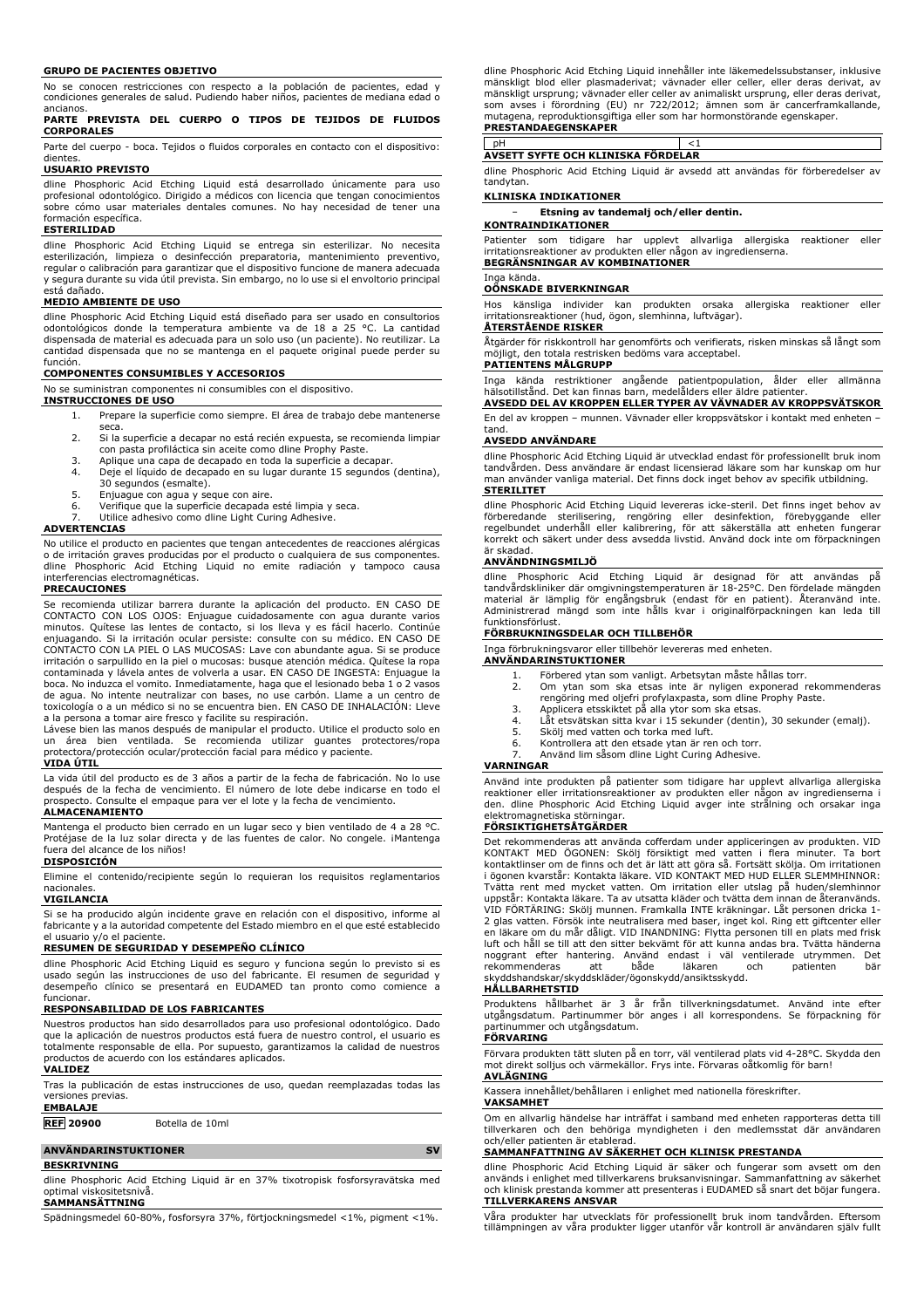ansvarig för applikationen. Naturligtvis garanterar vi kvaliteten på våra produkter i enlighet med rådande standarder.

|  | GILTIGHET |  |  |  |
|--|-----------|--|--|--|
|  |           |  |  |  |

|                    | I och med publiceringen av denna bruksanvisning ersätts alla tidigare versioner. |
|--------------------|----------------------------------------------------------------------------------|
| <b>FÖRPACKNING</b> |                                                                                  |
| <b>REF 20900</b>   | 10ml flaska                                                                      |

## **KULLANIM KILAVUZU TR AÇIKLAMA**

dline Phosphoric Acid Etching Liquid, optimum viskozite seviyesine sahip %37 tiksotropik fosforik asit sıvıdır.

### **BILEŞIM**

Seyreltici %60-80, fosforik asit %37, kıvamlaştırıcı <%1, pigment %1. dline Phosphoric Acid Etching Liquid insan kanı veya plazma türevi, insan dokuları veya hücreleri veya bunların türevlerini, 722/2012 Sayılı Tüzük (AB)'de bahsedildiği üzere hayvanlara ait dokular veya hücreler veya bunların türevleri; kanserojen, mutajenik, üremeye toksik veya endokrin bozucu özelliklere sahip maddeler dahil tıbbi madde içermez.

### **PERFORMANS ÖZELLIKLERI**

 $pH$   $<1$ **HEDEFLENEN AMAÇ VE KLINIK FAYDALAR**

dline Phosphoric Acid Etching Liquid, diş yüzeyini hazırlama prosedürlerinde kullanılmak üzere geliştirilmiştir.

## **KLINIK ENDIKASYONLAR**

− **Diş minesi ve/veya dentini aşındırma.**

## **KONTRAENDIKASYONLAR**

Ürüne veya bileşenlerden herhangi birine karşı şiddetli alerjik reaksiyon veya tahriş olma geçmişi olan hastalar.

**KOMBINASYONLARLA ILGILI KISITLAMALAR**

## **Bilinmiyor**

**İSTENMEYEN YAN ETKILER** Ürün, hassas kişilerde alerjik veya tahriş reaksiyonlarına (cilt, göz, mukoza, solunum

### yolu) neden olabilir). **REZIDÜEL RISKLER**

Risk kontrol önlemleri uygulandı ve doğrulandı, risk mümkün olduğu kadar azaltıldı,

tüm artık riskin kabul edilebilir olduğuna karar verildi. **HASTA HEDEF GRUBU**

Hasta kütle, yaş ve genel sağlık durumuyla ilgili herhangi bilinen bir kısıtlama mevcut değildir. Çocuklar, orta yaşlı veya yaşlı hastalar olabilir.

**HEDEFLENEN VÜCUT BÖLÜMÜ VEYA VÜCUT SIVILARININ DOKU TÜRLERI**

### Vücudun bir bölümü - ağız. Cihazın temas ettiği doku veya vücut sıvıları - diş.

**HEDEFLENEN KULLANICI**

dline Phosphoric Acid Etching Liquid yalnızca diş hekimleri tarafından profesyonel kullanım için geliştirilmiştir. Yalnızca basit dental malzemelerin nasıl kullanılacağı bilgisine sahip lisanslı doktor er tarafından kullanılabilir. Özel eğitime gerek yoktur. **STERILITE**

dline Phosphoric Acid Etching Liquid sterilize edilmemiş şekilde teslim edilmektedir. Cihazın amaçlanan ömrü boyunca düzgün ve güvenli bir şekilde çalışmasını sağlamak için herhangi bir hazırlama niteliğinde sterilizasyona, temizliğe veya dezenfeksiyona, önleyici, düzenli bakıma veya kalibrasyona gerek yoktur. Ancak birincil ambalaj zarar görmüşse kullanmayın.

## **KULLANIM ORTAMI**

dline Phosphoric Acid Etching Liquid ortam sıcaklığının 18-25°C olduğu diş<br>muayenehanelerinde kullanılmak üzere geliştirilmiştir. Dağıtılmış malzeme miktarı<br>tek kullanım için uygundur (sadece bir hasta için). Tek kullanıml miktarın orijinal ambalajında saklanmaması işlev kaybına neden olabilir.

## **SARF MALZEMELERI VE YARDIMCI MALZEMELER**

Cihazla birlikte hiçbir sarf malzemesi bileşeni ve aksesuar verilmemektedir.

## **KULLANIM KILAVUZU**

- 1. Yüzeyi her zamanki gibi hazırlayın. Çalışma alanı kuru tutulmalıdır.<br>2. Aşındırılacak yüzey yeni açılmamışsa, dline Prophy Paste gibi yağsız<br> profilaksi macunu ile temizlenmesi önerilir.
- 
- 
- 3. Aşındırılacak tüm yüzeylere asit tabakası uygulayın. 4. Aşındırma sıvısını 15 saniye (dentinde), 30 saniye (minede) bekletin.
- 5. Su ile durulayıp hava ile kurulayın.<br>5. Su ile durulayıp hava ile kurulayın.<br>6. Aşındırılmış yüzeyin temiz ve kuru
- 6. Aşındırılmış yüzeyin temiz ve kuru olduğundan emin olun.
- dline Light Curing Adhesive gibi bir yapıştırıcı kullanın.

## **UYARILAR**

Bu ürünü, ürüne veya bileşenlerden herhangi birine karşı şiddetli alerjik reaksiyon veya tahriş olma geçmişi olan hastalar için kullanmayın. dline Phosphoric Acid Etching Liquid radyasyon yaymaz ve herhangi bir elektromanyetik enterferans ortaya

# çıkarmaz. **ÖNLEMLER**

Ürün uygulanırken bent kullanılması tavsiye edilir. GÖZE TEMASI HALİNDE: Birkaç dakika suyla dikkatlice durulayın. Varsa ve çıkarması kolaysa kontakt lenslerinizi<br>çıkarın. Durulamaya devam edin. Göz tahrişi devam ederse: Tıbbi tavsiye/yardım<br>alın. CİLT ÜZERİNDE VEYA MUKOZADA İSE: Bol su ile yıkayın. C kızarıklık meydana gelirse: Tıbbı tavsiye/yardım alın. Kirlenmiş giysileri çıkartın ve tekrar kullanmadan önce yıkayın. YUTULMASI DURUMUNDA: Ağzınızı çalkalayın. İstifra etmeye ÇALIŞMAYIN. Hemen ardından soluyan kişinin 1-2 bardak su içmesini sağlayın. Baz kullanarak nötralize etmeye çalışmayın, kömür kullanmayın. Kendinizi iyi hissetmiyorsanız Zehir Merkezi'ni veya doktoru arayın. SOLUNMASI DURUMUNDA: Zarar gören kişiyi temiz havaya çıkartın ve kolay biçimde nefes alması için rahat bir<br>pozisyonda tutun. Kullandıktan sonra ellerinizi iyice yıkayın. İyi havalandırılmış bir<br>alanda kullanın. Doktor ve hasta için koruyucu el gözlük/yüz için koruyucu kullanılması tavsiye edilir.

### **RAF ÖMRÜ**

Ürünün raf ömrü üretim tarihinden itibaren 3 yıldır. Belirlenen son kullanma tarihinden sonra kullanmayın. Parti numarası tüm bilgilendirmelerde belirtilmelidir. Parti numarası ve son kullanma tarihi için ambalaja bakınız.

### **DEPOLAMA**

Ürünü 4-28°C'de kuru ve iyi havalandırılan bir yerde sıkıca kapalı halde saklayın. Doğrudan güneş ışığından ve ısı kaynaklarından koruyun. Dondurmayın. Çocukların erişemeyeceği yerlerde muhafaza edin! **BERTARAF ETME**

İçeriği/kabını ulusal yasal gerekliliklere göre bertaraf edin. **VIJILANS**

Cihazla ilgili olarak meydana gelen herhangi bir ciddi kazayı, üreticiye ve kullanıcının ve/veya hastanın kabul edildiği Üye Devletin yetkili otoritesine bildirin. **GÜVENLILIK VE KLINIK PERFORMANS ÖZETI**

dline Phosphoric Acid Etching Liquid güvenlidir ve üretici tarafından kullanım talimatlarına uygun olarak kullanılması durumunda amaçlandığı gibi çalışır. Güvenlik ve klinik performans özeti, işe başlar başlamaz EUDAMED'de lanse edilecektir.

## **ÜRETICININ SORUMLULUĞU**

Ürünlerimiz diş hekimleri tarafından profesyonel kullanım için geliştirilmiştir. Ürünlerimiz kontrolümüz dışında kullanıldığından, uygulamadan tamamen kullanıcı sorumludur. Ürünlerimizin kalitesini uygulanan standartlara uygun olarak garanti ediyoruz.

## **GEÇERLILIK SÜRESI**

İşbu kullanım talimatının yayınlanması üzerine, önceki tüm versiyonların yerini alacaktır. **AMBALAJ**

**REF 20900** 10ml'lik şişe

## **ИНСТРУКЦИЯ ПО ПРИМЕНЕНИЮ RU**

### **ОПИСАНИЕ**

dline Phosphoric Acid Etching Liquid – это жидкость на 37% тиксотропной фосфорной кислоте с оптимальным уровнем вязкости. **СОСТАВ**

Разбавитель 60-80%, фосфорная кислота 37%, загуститель <1%, пигмент <1%. dline Phosphoric Acid Etching Liquid не содержит лекарственных веществ, в том числе производных человеческой крови или плазмы; тканей или клеток, или их производных, человеческого происхождения; тканей или клеткок, или их<br>производных, животного происхождения, как указано в Регламенте (ЕС) №<br>722/2012; веществ, которые являются канцерогенными, мутагенными,<br>токсичными свойствами.

## **ФУНКЦИОНАЛЬНЫЕ ХАРАКТЕРИСТИКИ**

pH <1 **ПРЕДУСМОТРЕННОЕ ПРИМЕНЕНИЕ И КЛИНИЧЕСКИЕ РЕЗУЛЬТАТЫ**

dline Phosphoric Acid Etching Liquid предназначен для использования в процедурах подготовки поверхности зубов.

## **КЛИНИЧЕСКИЕ ПОКАЗАНИЯ**

− **Протравливание зубной эмали и/или дентина.**

## **ПРОТИВОПОКАЗАНИЯ**

Пациенты, у которых в анамнезе были тяжелые аллергические или раздражающие реакции на продукт или любой из ингредиентов. **ОГРАНИЧЕНИЯ НА КОМБИНАЦИИ**

## Нет данных.

## **НЕЖЕЛАТЕЛЬНЫЕ ПОБОЧНЫЕ ЭФФЕКТЫ**

У восприимчивых людей продукт может вызывать аллергические или раздражающие реакции (кожа, глаза, слизистые оболочки, дыхательные пути). **ОСТАТОЧНЫЕ РИСКИ**

Меры по управлению рисками внедрены и проверены, риск снижен, насколько это возможно, общий остаточный риск признан приемлемым.

## **ЦЕЛЕВАЯ ГРУППА ПАЦИЕНТОВ**

Никаких ограничений относительно категории пациентов, их возраста и общего состояния здоровья не известно. Продукт можно применять на детях, пациентах среднего и пожилого возраста.

## **ПРЕДПОЛАГАЕМАЯ ЧАСТЬ ТЕЛА ИЛИ ТИПЫ ТКАНЕЙ ЖИДКОСТЕЙ ОРГАНИЗМА**

Часть тела - рот. Ткани или биологические жидкости, контактирующие с изделием - зуб.

## **ПРЕДПОЛАГАЕМЫЙ ПОЛЬЗОВАТЕЛЬ**

dline Phosphoric Acid Etching Liquid разработан только для профессионального использования в стоматологии. Пользователь - только лицензированный врач, который знает, как использовать обычные стоматологические материалы. Нет .<br>ходимости в специальной подготовке.

## **СТЕРИЛЬНОСТЬ**

dline Phosphoric Acid Etching Liquid поставляется нестерильным. необходимости в какой-либо предварительной стерилизации, очистке или<br>дезинфекции, профилактическом, регулярном обслуживании или калибровке,<br>чтобы гарантировать правильную и безопасную работу изделия в течение его предполагаемого срока службы. Однако не используйте, если первичная

# упаковка повреждена. **УСЛОВИЯ ПРИМЕНЕНИЯ**

dline Phosphoric Acid Etching Liquid предназначено для использования в<br>стоматологическом кабинете с температурой окружающей среды 18-25°C.<br>Распределенное количество материала подходит для одноразового использования (только для одного пациента). Не использовать повторно. Выданное количество, хранящееся не в оригинальной упаковке, может привести к потере функциональности.

## **РАСХОДНЫЕ МАТЕРИАЛЫ И ПРИНАДЛЕЖНОСТИ**

В комплект поставки изделия не входят расходные материалы и принадлежност

## **ИНСТРУКЦИЯ ПО ПРИМЕНЕНИЮ**

- 1. Подготовьте поверхность, как обычно. Рабочая зона должна быть сухой.
- 2. Если протравляемая поверхность не только что обнажилась, рекомендуется очистка безмасляной профилактической пастой, такой как dline Prophy Paste.
- 3. Нанесите слой протравки на всю протравленную поверхность. 4. Оставьте жидкость для протравливания на 15 секунд (дентин), 30
- секунд (эмаль).
- 5. Промойте водой и просушите воздухом. 6. Убедитесь, что протравленная поверхность чистая и сухая.
- Используйте клей, например dline Light Curing Adhesive.

## **ПРЕДУПРЕЖДЕНИЯ**

Не используйте продукт для пациентов, у которых в анамнезе есть серьезные аллергические или раздражающие реакции на продукт или любой из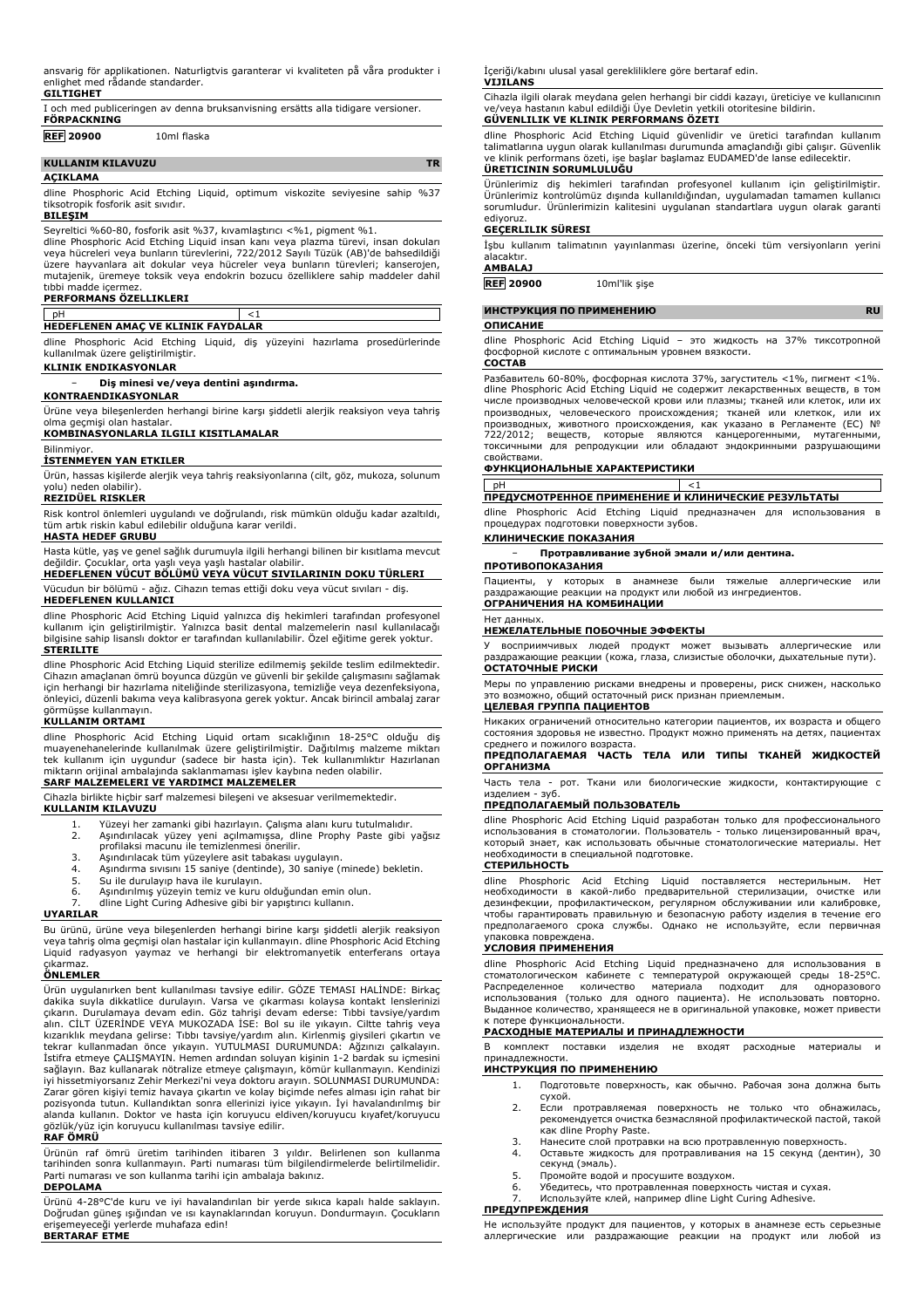ингредиентов. dline Phosphoric Acid Etching Liquid не генерирует излучение и не вызывает электромагнитные помехи. **МЕРЫ ПРЕДОСТОРОЖНОСТИ**

При применении продукта рекомендуется использовать коффердам. ПРИ ПОПАДАНИИ В ГЛАЗА: осторожно промыть глаза водой в течение нескольких минут. Снимите контактные линзы, если они есть, и это легко сделать. Продолжайте полоскание. Если раздражение глаз не проходит: обратиться к врачу. ПРИ ПОПАДАНИИ НА КОЖУ ИЛИ СЛИЗИСТУЮ ОБОЛОЧКУ: промыть большим количеством воды. В случае раздражения кожи/слизистой оболочки или сыпи: обратиться к врачу. Снимите загрязненную одежду и постирайте перед повторным использованием. ПРИ ПРОГЛАТЫВАНИИ: прополоскать рот. НЕ вызывать рвоту. После этого немедленно попросите пострадавшего выпить 1-2 стакана воды. Не пытайтесь нейтрализовать щелочами или углем. Обратитесь в токсикологический центр или к врачу/терапевту, если вы плохо себя чувствуете. ПРИ ВДЫХАНИИ: вывести человека на свежий воздух и обеспечить ему комфортное дыхание. После работы тщательно вымойте руки. Используйте только в хорошо проветриваемом помещении. Врачу и пациенту рекомендуется носить защитные перчатки/защитную одежду/средства защиты глаз/лица.

## **МЕРЫ ПРЕДОСТОРОЖНОСТИ**

Срок годности продукта 3 года со дня изготовления. Не использовать по истечении срока годности. Номер партии должен быт указан во всей корреспонденции. См. упаковку для получения информации о партии и сроке годности.

### **ХРАНЕНИЕ**

Хранить продукт плотно закрытым в сухом, хорошо проветриваемом месте при температуре 4-28°C. Беречь от прямых солнечных лучей и источников тепла. Не замораживать. Хранить в недоступном для детей месте!

## **УТИЛИЗАЦИЯ**

Утилизируйте содержимое/контейнер в соответствии с национальными нормативными требованиями.

## **АКТИВНЫЙ МОНИТОРИНГ**

Если в отношении изделия произошел какой-либо серьезный инцидент, сообщите производителю и компетентному органу государства-члена, в котором зарегистрирован пользователь и/или пациент.

## **РЕЗЮМЕ БЕЗОПАСНОСТИ И КЛИНИЧЕСКОЙ ЭФФЕКТИВНОСТИ**

dline Phosphoric Acid Etching Liquid безопасен и работает по назначению, если он используется в соответствии с инструкцией по применению производителя. Сводная информация о безопасности и клинической эффективности будет представлена в Европейской базе данных по медицинским изделиям, как только она начнет работать.

### **ОТВЕТСТВЕННОСТЬ ПРОИЗВОДИТЕЛЯ**

Наши продукты разработаны для профессионального использования стоматологии. Поскольку применение наших продуктов находится вне нашего контроля, пользователь несет полную ответственность за применение. Разумеется, мы гарантируем качество нашей продукции в соответствии с применяемыми стандартами.

### **СРОК ДЕЙСТВИЯ**

После публикации данной инструкции по применению все предыдущие версии отменяются.

## **УПАКОВКА**

**REF 20900** Бутылка 10 мл

## **ІНСТРУКЦІЯ ІЗ ЗАСТОСУВАННЯ UA**

## **ОПИС**

dline Phosphoric Acid Etching Liquid – це рідина на 37% тиксотропній фосфорній кислоти з оптимальним рівнем в'язкості.

## **СКЛАД**

Розріджувач 60-80%, фосфорна кислота 37%, загущувач <1%, пігмент <1%. dline Phosphoric Acid Etching Liquid не містить лікарських речовин, зокрема похідних людської крові або плазми; тканин або клітин, або їх похідних,<br>людського походження; тканин або клітин, або їх похідних, тваринного<br>походження, як зазначено в Регламенті (ЄС) № 722/2012; речовин, які є<br>канцероген ендокринні руйнівні властивості. **ФУНКЦІОНАЛЬНІ ХАРАКТЕРИСТИКИ**

# $p$ H  $\left| \left| \right| \right|$   $\left| \right|$

**ПЕРЕДБАЧУВАНЕ ПРИЗНАЧЕННЯ ТА КЛІНІЧНІ ПЕРЕВАГИ**

dline Phosphoric Acid Etching Liquid призначений для використання в процедурах підготовки поверхні зубів.

### **КЛІНІЧНІ ПОКАЗАННЯ**

− **Протравлення зубної емалі та/або дентину.**

## **ПРОТИПОКАЗАННЯ**

Пацієнти, у яких в анамнезі були важкі алергічні або подразливі реакції на продукт або будь-який з інгредієнтів. **ОБМЕЖЕННЯ НА КОМБІНАЦІЇ**

## Немає даних.

**НЕБАЖАНІ ПОБІЧНІ ЕФЕКТИ**

У сприйнятливих людей dline Phosphoric Acid Etching Liquid може викликати алергічні або подразливі реакції (шкіра, очі, слизові оболонки, дихальні шляхи). **ЗАЛИШКОВІ РИЗИКИ**

Заходи з управління ризиками впроваджені та перевірені, ризик знижений, наскільки це можливо, загальний залишковий ризик визнаний прийнятним. **ЦІЛЬОВА ГРУПА ПАЦІЄНТІВ**

Ніяких обмежень щодо категорії пацієнтів, їх віку та загального стану здоров'я невідомо. Продукт можна застосовувати на дітях, пацієнтах середнього або похилого віку.

## **ПЕРЕДБАЧУВАНА ЧАСТИНА ТІЛА АБО ТИПИ ТКАНИН РІДИН ОРГАНІЗМУ**

Частина тіла – рот. Тканини або біологічні рідини, що контактують з виробом – зуб.

## **ПЕРЕДБАЧУВАНИЙ КОРИСТУВАЧ**

dline Phosphoric Acid Etching Liquid розроблений тільки для професійного використання в стоматології. Користувач – тільки ліцензований лікар, який знає, як використовувати звичайні стоматологічні матеріали. Немає потреби в спеціальній підготовці. **СТЕРИЛЬНІСТЬ**

dline Phosphoric Acid Etching Liquid постачається нестерильним. Немає потреби в будь-якій попередній стерилізації, очищенні або дезінфекції, профілактичному, регулярному обслуговуванні або калібруванні, щоб гарантувати правильну та безпечну роботу виробу протягом його передбачуваного терміну служби. Однак не використовуйте, якщо первинна упаковка пошкоджена.

## **УМОВИ ЗАСТОСУВАННЯ**

dline Phosphoric Acid Etching Liquid Виріб призначений для використання в стоматологічному кабінеті з температурою навколишнього середовища 18-25°C. Розподілену кількість матеріалу підходить для одноразового використання (тільки для одного пацієнта). Не застосовувати повторно. Видана кількість, що зберігається не в оригінальній упаковці, може призвести до втрати функціональності.

## **ВИТРАТНІ МАТЕРІАЛИ ТА ПРИНАЛЕЖНОСТІ**

До комплекту поставки виробу не входять витратні матеріали та приналежності. **ІНСТРУКЦІЯ ІЗ ЗАСТОСУВАННЯ**

- 1. Підготуйте поверхню, як зазвичай. Робоча зона має бути сухою.<br>2. Якщо поверхня, яку протравлюють, не щойно оголи
- 2. Якщо поверхня, яку протравлюють, не щойно оголилася, рекомендується очищення безоливною профілактичною пастою, такою як dline Prophy Paste.
- 3. Нанесіть шар протравленняя на всю протравлену поверхню.
- 4. Залиште рідину для протравлення на 15 секунд (дентин), 30 секунд (емаль).
- 
- 5. Промийте водою і просушіть повітрям.<br>6. Переконайтеся, що протравлена повер<br>7. Використовуйте клей, наприклад dline 6. Переконайтеся, що протравлена поверхня чиста і суха. 7. Використовуйте клей, наприклад dline Light Curing Adhesive.
- **ПОПЕРЕДЖЕННЯ**

Не використовуйте продукт для пацієнтів, у яких в анамнезі є серйозні алергічні або подразливі реакції на продукт або будь-який з інгредієнтів. dline Phosphoric Acid Etching Liquid не генерує випромінювання і не викликає електромагнітних завад.

### **ЗАПОБІЖНІ ЗАХОДИ**

При застосуванні продукту рекомендується використовувати кофердам. ПРИ ПОТРАПЛЯННІ В ОЧІ: обережно промити очі водою протягом декількох хвилин. Зніміть контактні лінзи, якщо вони є, і це легко зробити. Продовжуйте полоскання. Якщо подразнення очей не проходить: звернутися до лікаря. ПРИ ПОТРАПЛЯННІ на шкіру або слизові: промити великою кількістю води. У разі подразнення шкіри/слизових оболонок або висипу: звернутися до лікаря. Зніміть одяг і виперіть перед повторним використанням. При ПРОКОВТУВАННі: прополоскати рот. НЕ викликати блювоту. Після цього негайно попросіть постраждалого випити 1-2 склянки води. Не намагайтеся нейтралізувати лугами або вугіллям. Зверніться в токсикологічний центр або до лікаря/терапевта, якщо ви погано почуваєтеся. При вдиханні: вивести людину на свіже повітря і забезпечити їй комфортне дихання. Після роботи ретельно вимийте руки. Використовуйте тільки в добре провітрюваному приміщенні. Лікарю та пацієнту рекомендується носити захисні рукавички/захисний одяг/засоби захисту .<br>очей/обличча

### **ТЕРМІН ПРИДАТНОСТІ**

Термін придатності dline Phosphoric Acid Etching Liquid 3 роки з дня виготовлення. Не застосовувати після закінчення терміну придатності. Номер партії має бути зазначений у всій кореспонденції. Див. упаковку для отримання інформації про партію та термін придатності.

## **ЗБЕРІГАННЯ**

Зберігати продукт щільно закритим у сухому, добре провітрюваному місці за температури 4-28°C. Берегти від прямих сонячних променів і джерел тепла. Не заморожувати. Зберігати в недоступному для дітей місці! **УТИЛІЗАЦІЯ**

Утилізуйте вміст/контейнер відповідно до національних нормативних вимог. **АКТИВНИЙ МОНІТОРИНГ**

Якщо щодо виробу стався якийсь серйозний інцидент, повідомте виробнику та компетентному органу держави-члена, в якій зареєстрований користувач і/або пацієнт.

## **РЕЗЮМЕ БЕЗПЕКИ І КЛІНІЧНОЇ ЕФЕКТИВНОСТІ**

dline Phosphoric Acid Etching Liquid безпечний і працює за призначенням, якщо він використовується відповідно до інструкцій виробника щодо застосування. Зведена інформація про безпеку та клінічну ефективність буде представлена в Європейській базі даних з медичних виробів, як тільки вона почне працювати. **ВІДПОВІДАЛЬНІСТЬ ВИРОБНИКА**

Наші продукти розроблені для професійного використання в стоматології. Оскільки застосування наших продуктів знаходиться поза нашим контролем, користувач несе повну відповідальність за застосування. Звісно, ми гарантуємо якість нашої продукції відповідно до застосовних стандартів.

## **ТЕРМІН ДІЇ**

Після публікації цієї інструкції із застосування всі попередні версії скасовуються. **УПАКОВКА**

**REF 20900** Пляшка 10 мл

SIGNS EXPLANATION/ZENKLŲ PAAISKINIMAS /SCHILDER ERKLARUNG<br>/3HAЧEHИE HA CИMBOЛИTE /VYSVĚTLENÍ ZNAČEK /FORKLARING AFTEGN<br>/MÄRKIDE SELGITUS /EXPLICATION DES SIGNES /EΞ'HΓHΣH ZHMANΣHΣ /<br>JELZÉSEK MAGYARÁZATA /SPIEGAZIONE DEI SE /FORKLARING AV TEGN /OBJASNIENIE ZNAKOW /EXPLICAÇAO DOS<br>SÍMBOLOS /EXPLICAȚII SEMNE /VYSVETLENIE ZNAČIEK /RAZLAGA<br>ZNAKOV /EXPLICACIÓN DE SIGNOS /TECKENFÖRKLARING /İŞARETLERIN **AÇIKLAMASI / ОБЪЯСНЕНИЕ СИМВОЛОВ /ПОЯСНЕННЯ СИМВОЛІВ**

| 7 I V | Caution /Atsargiai /Vorsicht /Внимание /Pozor /Forsigtighed<br>/Hoiatus /Mise en garde /Προσοχή /Figyelmeztetés /Attenzione<br>/Piesardzību! /Forsiktighet /Uwagi /Cuidado /Atentie /Pozor<br>/Previdnost /Precaución /Varning /Dikkat / Осторожно /Обережно                                                                                                                                                                                                                                                |
|-------|-------------------------------------------------------------------------------------------------------------------------------------------------------------------------------------------------------------------------------------------------------------------------------------------------------------------------------------------------------------------------------------------------------------------------------------------------------------------------------------------------------------|
|       | Temperature limit /Temperatūros riba /Temperatur-Grenzwert<br>/Температурен лимит /Teplotní limit /Temperaturgrænse<br>Temperatuuri limiit /Limite de température/Όριο θερμοκρασίας<br>/Hőmérsékleti határérték /Limite di temperatura /Temperatūras<br>robežvērtība /Temperaturgrense /Limit temperatury /Limite de<br>temperatura / Limita de temperatură / Teplotný limit / Temperaturna<br>omejitev / Límite de temperatura / Temperaturgräns / Sıcaklık Sınırı<br>Предел температуры /Межа температури |